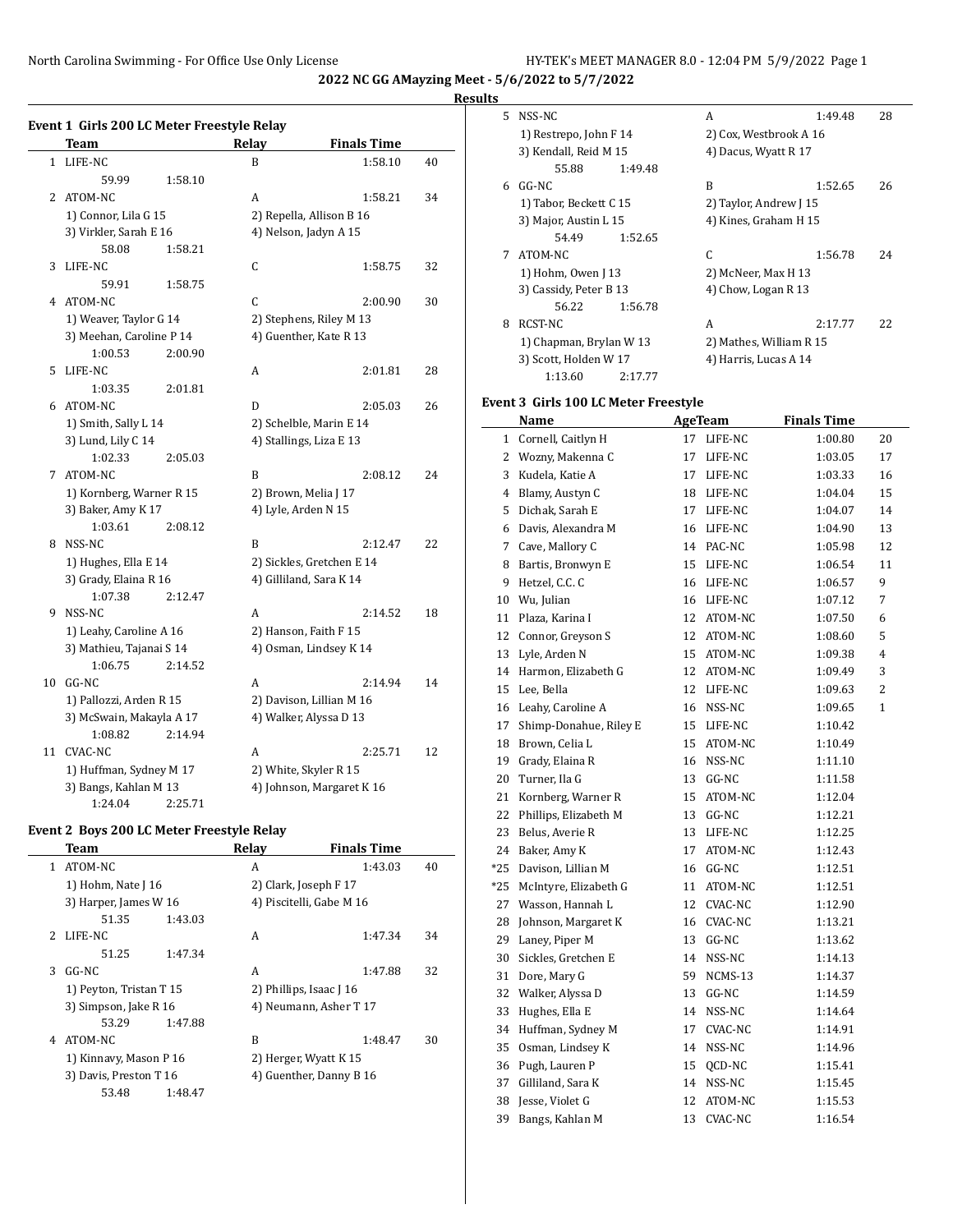| (Event 3 Girls 100 LC Meter Freestyle) |                      |    |             |                    |  |  |  |
|----------------------------------------|----------------------|----|-------------|--------------------|--|--|--|
|                                        | Name                 |    | AgeTeam     | <b>Finals Time</b> |  |  |  |
| 40                                     | Hanson, Faith F      | 15 | NSS-NC      | 1:19.58            |  |  |  |
| 41                                     | Rinehart, Mary B     | 12 | ATOM-NC     | 1:20.47            |  |  |  |
| 42                                     | Hall, Paige D        | 12 | ATOM-NC     | 1:20.78            |  |  |  |
| 43                                     | Schnittger, Maggie A | 11 | <b>UNAT</b> | 1:21.96            |  |  |  |
| 44                                     | McSwain, Makayla A   | 17 | $GG-NC$     | 1:21.99            |  |  |  |
| 45                                     | Church, Abigail J    | 12 | ATOM-NC     | 1:22.88            |  |  |  |
| 46                                     | Sanders, Isabella L  | 16 | NSS-NC      | 1:23.07            |  |  |  |
| 47                                     | Stegall, Chloe A     | 11 | ATOM-NC     | 1:23.16            |  |  |  |
| 48                                     | Celli, Sloane C      | 13 | LIFE-NC     | 1:24.60            |  |  |  |
| 49                                     | Mathieu, Tajanai S   | 14 | NSS-NC      | 1:24.99            |  |  |  |
| 50                                     | Black, Sophia G      | 12 | ATOM-NC     | 1:26.15            |  |  |  |
| 51                                     | Korn, Emma M         | 10 | ATOM-NC     | 1:27.76            |  |  |  |
| 52                                     | Knox, Virginia E     | 11 | ATOM-NC     | 1:28.38            |  |  |  |
| 53                                     | Schnittger, Grace M  | 9  | <b>UNAT</b> | 1:28.93            |  |  |  |
| 54                                     | Brooks, Kayla M      | 13 | QCD-NC      | 1:29.26            |  |  |  |
| 55                                     | Higbee, Addy S       | 11 | ATOM-NC     | 1:30.03            |  |  |  |
| 56                                     | Murphy, Anna J       | 10 | ATOM-NC     | 1:31.34            |  |  |  |
| 57                                     | Braddy, Josie M      | 18 | $GG-NC$     | 1:31.63            |  |  |  |
| 58                                     | White, Skyler R      | 15 | CVAC-NC     | 1:31.78            |  |  |  |
| 59                                     | Prior, Nicole        | 51 | <b>UC15</b> | 1:38.84            |  |  |  |
| 60                                     | Lewis, Melodie       | 14 | QCD-NC      | 1:39.33            |  |  |  |
| 61                                     | Valleskey, Avery H   | 8  | ATOM-NC     | 1:40.95            |  |  |  |
| 62                                     | Novak, Avery J       | 8  | ATOM-NC     | 1:41.70            |  |  |  |
| 63                                     | Dawson, Isa M        | 9  | ATOM-NC     | 1:46.20            |  |  |  |
| 64                                     | Capuano, Addison R   | 10 | ATOM-NC     | 1:48.15            |  |  |  |
| 65                                     | Taylor, Riley J      |    | 10 ATOM-NC  | 1:49.15            |  |  |  |
| 66                                     | McGrath, Mallory O   | 9  | ATOM-NC     | 1:50.57            |  |  |  |
| 67                                     | Barrier, Brenna C    | 11 | ATOM-NC     | 1:51.32            |  |  |  |
| 68                                     | Jerrell, Layla G     | 7  | ATOM-NC     | 1:55.34            |  |  |  |
| 69                                     | Mockaitis, Eva H     | 9  | ATOM-NC     | 2:02.90            |  |  |  |

|              | Name                 |    | AgeTeam     | <b>Finals Time</b> |                |
|--------------|----------------------|----|-------------|--------------------|----------------|
| $\mathbf{1}$ | Hathcock, Ethan G    | 21 | UN-NC       | 55.11              | 20             |
| 2            | Zhang, Christopher R | 16 | LIFE-NC     | 55.96              | 17             |
| 3            | Harper, James W      | 16 | ATOM-NC     | 58.14              | 16             |
| 4            | Phillips, Isaac J    | 16 | $GG-NC$     | 58.27              | 15             |
| 5            | Chow, Nicholas J     | 17 | ATOM-NC     | 58.62              | 14             |
| 6            | Piscitelli, Gabe M   | 16 | ATOM-NC     | 58.70              | 13             |
| 7            | Neumann, Asher T     | 17 | $GG-NC$     | 58.81              | 12             |
| 8            | Tabor, Beckett C     | 15 | GG-NC       | 58.90              | 11             |
| 9            | Peyton, Tristan T    | 15 | $GG-NC$     | 59.58              | 9              |
| 10           | Omara, Quinn D       | 15 | LIFE-NC     | 59.64              | 7              |
| 11           | Lindsay, Hil H       | 16 | LIFE-NC     | 59.65              | 6              |
| 12           | Kinnavy, Mason P     | 16 | ATOM-NC     | 59.67              | 5              |
| 13           | Herger, Wyatt K      | 15 | ATOM-NC     | 59.94              | 4              |
| 14           | Dacus, Wyatt R       | 17 | NSS-NC      | 1:00.55            | 3              |
| 15           | McRea, Levi T        | 18 | <b>UNAT</b> | 1:00.69            | $\overline{2}$ |
| 16           | Bryson, Ford C       | 18 | ATOM-NC     | 1:00.95            | $\mathbf{1}$   |
| 17           | Simpson, Jake R      | 16 | $GG-NC$     | 1:01.08            |                |
| 18           | Davis, Preston T     | 16 | ATOM-NC     | 1:01.30            |                |
| 19           | Major, Austin L      | 15 | $GG-NC$     | 1:01.46            |                |
| 20           | Kines, Graham H      | 15 | $GG-NC$     | 1:01.60            |                |
| 21           | Guenther, Danny B    | 16 | ATOM-NC     | 1:02.00            |                |
| 22           | Restrepo, John F     | 14 | NSS-NC      | 1:02.58            |                |
| 23           | Tillman, Jamey C     | 17 | ATOM-NC     | 1:02.64            |                |
|              |                      |    |             |                    |                |

| <b>Results</b> |                                           |          |                           |         |
|----------------|-------------------------------------------|----------|---------------------------|---------|
|                | 24 Kendall, Reid M                        | 15       | NSS-NC                    | 1:02.75 |
| 25             | Subotich, Alex N                          | 17       | LIFE-NC                   | 1:02.89 |
| 26             | Mogray, Joseph M                          |          | 16 CVAC-NC                | 1:03.04 |
| 27             | Barlas, Burch G                           |          | 16 ATOM-NC                | 1:03.43 |
| 28             | Cox, Westbrook A                          |          | 16 NSS-NC                 | 1:03.71 |
| 29             | Sandrini, Edison                          |          | 54 NCMS-13                | 1:04.07 |
| 30             | Branscom, Luke T                          |          | 13 NSS-NC                 | 1:04.09 |
|                | 31 Williams, James W                      |          | 26 NCMS-13                | 1:04.15 |
| 32             | Bucci, Cameron C                          |          | 15 ATOM-NC                | 1:04.17 |
| 33             | Spake, Patrick S                          |          | 15 GG-NC                  | 1:04.24 |
|                | 34 Faistl, Carter M                       |          | 13 PAC-NC                 | 1:04.99 |
| 35             | Kelly, Logan D                            |          | 13 CVAC-NC                | 1:05.00 |
|                | 36 Cochran, Aaron E                       |          | 13 QCD-NC                 | 1:05.32 |
|                | 37 Corning, Finn M                        |          | 15 NSS-NC                 | 1:05.64 |
| 38             | Taylor, Andrew J                          |          | 15 GG-NC                  | 1:06.33 |
| 39             | Guerrero, Moises A                        |          | 17 ATOM-NC                | 1:06.95 |
| 40             | Johnson, Phillip E                        |          | 12 GG-NC                  | 1:07.29 |
| 41             | MacGregor, Jack D                         |          | 12 ATOM-NC                | 1:07.49 |
| 42             | Puri, Veer V                              |          | 12 ATOM-NC                | 1:08.10 |
|                | 43 Wong, Daniel                           |          | 15 NSS-NC                 | 1:08.42 |
| 44             | Hayes, Ryan O                             |          | 14 LIFE-NC                | 1:09.00 |
| 45             | Smith, Stratton                           |          | 58 NCMS-13                | 1:09.35 |
|                | 46 Hutcheson, Burke                       |          | 55 NCMS-13                | 1:09.71 |
| 47             | Scott. Holden W                           | 17       | RCST-NC                   | 1:09.94 |
|                |                                           |          | 12 GG-NC                  | 1:11.36 |
| 48<br>49       | McSwain, Lawton L                         |          | 12 ATOM-NC                |         |
|                | Tsang, Eli J                              |          |                           | 1:11.86 |
| 50             | Caldwell, Devin R                         |          | 18 QCD-NC                 | 1:13.12 |
|                | 51 Harris, Lucas A                        |          | 14 RCST-NC                | 1:13.29 |
| 52             | Babani, Athan C                           |          | 12 ATOM-NC                | 1:13.53 |
| 53             | Cates, Magnus H                           |          | 10 ATOM-NC                | 1:17.59 |
| 54             | Repella, Ben M                            |          | 12 ATOM-NC                | 1:18.70 |
| 55             | Gaither, Henry H                          |          | 10 ATOM-NC                | 1:19.48 |
| 56             | Chapman, Brylan W                         |          | 13 RCST-NC                | 1:19.51 |
| 57             | Elabdellaoui, Nick M                      |          | 13 ATOM-NC                | 1:20.05 |
|                | 58 Jerrell, Aiden J                       |          | 10 ATOM-NC                | 1:21.66 |
| 59             | Anderson, Cameron L                       |          | 13 QCD-NC                 | 1:25.97 |
|                | 60 Liles, Logan L                         | 14<br>15 | $GG-NC$<br><b>RCST-NC</b> | 1:26.38 |
| 61             | Mathes, William R                         |          |                           | 1:27.00 |
|                | 62 Segebarth, Jackson B<br>Dawson, Celo T | 11       | ATOM-NC                   | 1:27.14 |
| 63             | Burleigh, Gavin M                         | 10       | ATOM-NC                   | 1:28.20 |
| 64             |                                           | 10       | ATOM-NC                   | 1:30.73 |
| 65             | Lupo, Christopher B                       |          | 14 NSS-NC                 | 1:32.72 |
| 66             | Tsang, Ryan C                             | 10       | ATOM-NC                   | 1:33.87 |
| 67             | Calle Vinasco, Nicolas                    |          | 10 GG-NC                  | 1:41.99 |
| 68             | McCheyne, Carter P                        | 8        | ATOM-NC                   | 1:42.62 |
| 69             | Robertson, Emmitt K                       | 9        | GG-NC                     | 1:43.68 |
| 70             | Pugh, Clayton D                           | 18       | QCD-NC                    | 1:44.77 |
| 71             | Lemons, Calvin T                          |          | 9 ATOM-NC                 | 1:51.25 |
| 72             | Atkins, Maddux C                          |          | 9 PAC-NC                  | 1:52.71 |
|                | 73 Welke, Aksel K                         | 9        | ATOM-NC                   | 1:57.36 |
|                | 74 Patterson, Reid A                      | 10       | ATOM-NC                   | 2:03.58 |
| ---            | Haygood, Tyler I                          | 13       | QCD-NC                    | DQ      |
|                | Civic 200 LC Motor Dreastet               |          |                           |         |

#### **Event 5 Girls 200 LC Meter Breaststroke**

| Name                 |         | AgeTeam    | <b>Finals Time</b> |    |
|----------------------|---------|------------|--------------------|----|
| 1 McCammon, Sophie M |         | 15 LIFE-NC | 2:49.44            | 20 |
| 1:22.48              | 2:49.44 |            |                    |    |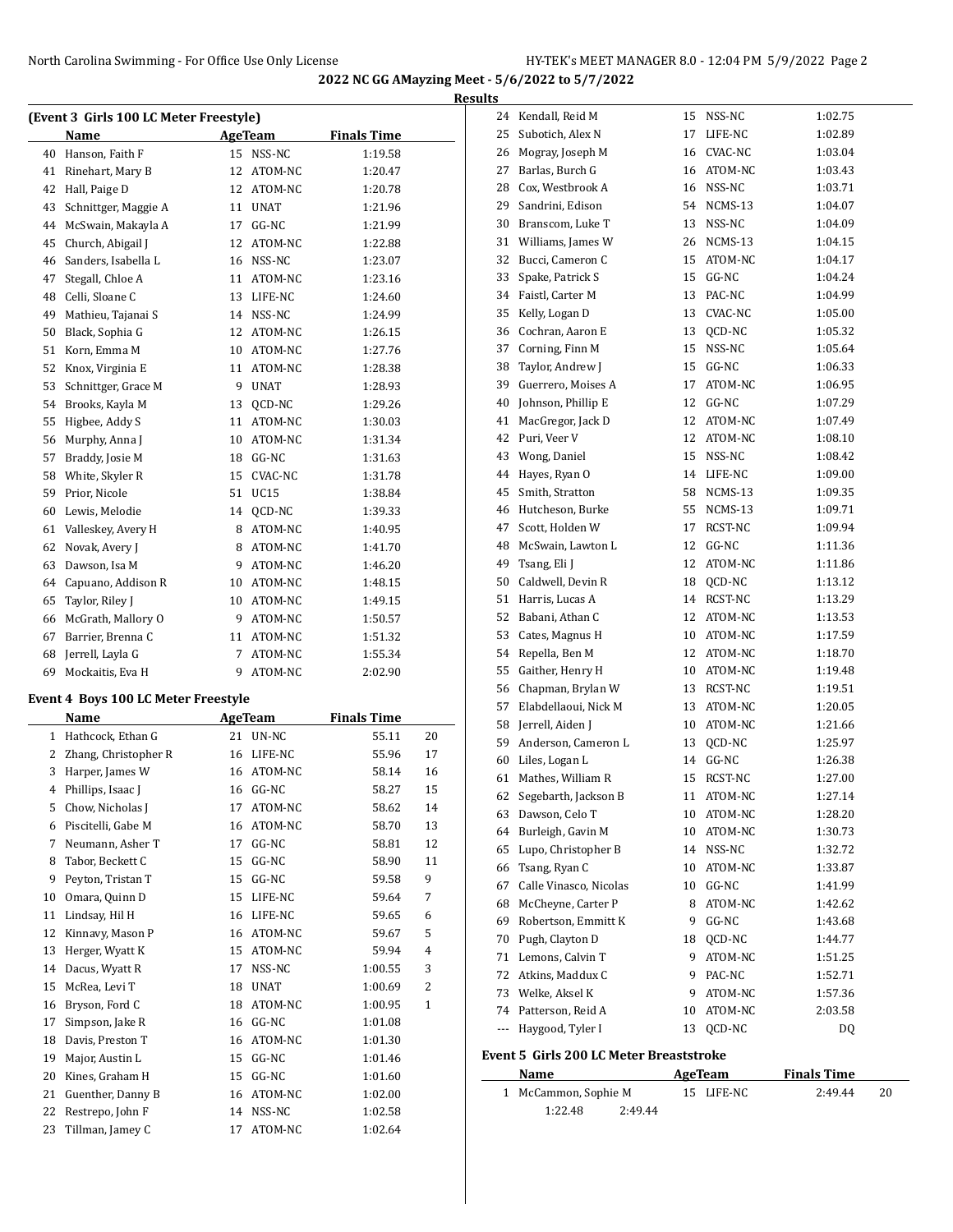**Results**

| (Event 5 Girls 200 LC Meter Breaststroke) |                             |         |    |            |                    |    |  |
|-------------------------------------------|-----------------------------|---------|----|------------|--------------------|----|--|
|                                           | Name                        |         |    | AgeTeam    | <b>Finals Time</b> |    |  |
|                                           | 2 Scheff, Jayci M           |         |    | 21 UN-NC   | 2:49.81            | 17 |  |
|                                           | 1:23.18                     | 2:49.81 |    |            |                    |    |  |
| 3                                         | Taylor, Sharon              |         | 37 | NCMS-13    | 2:51.23            | 16 |  |
|                                           | 1:23.76                     | 2:51.23 |    |            |                    |    |  |
| 4                                         | Wozny, Makenna C            |         | 17 | LIFE-NC    | 3:00.23            | 15 |  |
|                                           | 1:25.16                     | 3:00.23 |    |            |                    |    |  |
| 5                                         | Schelble, Marin E           |         |    | 14 ATOM-NC | 3:02.13            | 14 |  |
|                                           | 1:28.34                     | 3:02.13 |    |            |                    |    |  |
| 6                                         | Nelson, Jadyn A             |         |    | 15 ATOM-NC | 3:03.46            | 13 |  |
|                                           | 1:28.73                     | 3:03.46 |    |            |                    |    |  |
| 7                                         | Guenther, Kate R            |         | 13 | ATOM-NC    | 3:04.66            | 12 |  |
|                                           | 1:29.86                     | 3:04.66 |    |            |                    |    |  |
| 8                                         | Lund, Lily C                |         |    | 14 ATOM-NC | 3:05.18            | 11 |  |
|                                           | 1:29.84                     | 3:05.18 |    |            |                    |    |  |
| 9                                         | Leahy, Caroline A           |         |    | 16 NSS-NC  | 3:10.88            | 9  |  |
|                                           | 1:33.14                     | 3:10.88 |    |            |                    |    |  |
| 10                                        | Lyle, Arden N               |         |    | 15 ATOM-NC | 3:12.69            | 7  |  |
|                                           | 1:35.92                     | 3:12.69 |    |            |                    |    |  |
| 11                                        | Cromar, Katelyn D           |         |    | 14 ATOM-NC | 3:12.78            | 6  |  |
|                                           | 1:32.87                     | 3:12.78 |    |            |                    |    |  |
|                                           | 12 Wu, Julian               |         |    | 16 LIFE-NC | 3:13.06            | 5  |  |
|                                           | 1:32.70                     | 3:13.06 |    |            |                    |    |  |
| 13                                        | Smith, Sally L<br>1:33.59   | 3:15.18 |    | 14 ATOM-NC | 3:15.18            | 4  |  |
|                                           | 14 Connor, Lila G           |         |    | 15 ATOM-NC | 3:15.25            | 3  |  |
|                                           | 1:33.58                     | 3:15.25 |    |            |                    |    |  |
| 15                                        | Shimp-Donahue, Riley E      |         | 15 | LIFE-NC    | 3:15.32            | 2  |  |
|                                           | 1:34.28                     | 3:15.32 |    |            |                    |    |  |
| 16                                        | Johnson, Margaret K         |         |    | 16 CVAC-NC | 3:16.13            | 1  |  |
|                                           | 1:34.43                     | 3:16.13 |    |            |                    |    |  |
| 17                                        | Weaver, Taylor G            |         |    | 14 ATOM-NC | 3:17.83            |    |  |
|                                           | 1:34.44                     | 3:17.83 |    |            |                    |    |  |
| 18                                        | Virkler, Sarah E            |         |    | 16 ATOM-NC | 3:18.66            |    |  |
|                                           | 1:36.21                     | 3:18.66 |    |            |                    |    |  |
| 19                                        | Repella, Allison B          |         |    | 16 ATOM-NC | 3:19.40            |    |  |
|                                           | 1:36.50                     | 3:19.40 |    |            |                    |    |  |
| 20                                        | Davison, Lillian M          |         |    | 16 GG-NC   | 3:21.74            |    |  |
|                                           | 1:36.76                     | 3:21.74 |    |            |                    |    |  |
|                                           | 21 Osman, Lindsey K         |         |    | 14 NSS-NC  | 3:23.58            |    |  |
|                                           | 1:38.27                     | 3:23.58 |    |            |                    |    |  |
| 22                                        | Grady, Elaina R             |         | 16 | NSS-NC     | 3:25.84            |    |  |
|                                           | 1:40.52                     | 3:25.84 |    |            |                    |    |  |
| 23                                        | Laney, Piper M              |         | 13 | GG-NC      | 3:27.40            |    |  |
|                                           | 1:39.06                     | 3:27.40 |    |            |                    |    |  |
| 24                                        | Wasson, Hannah L            |         |    | 12 CVAC-NC | 3:27.65            |    |  |
|                                           | 1:40.55                     | 3:27.65 |    |            |                    |    |  |
| 25                                        | Comer, Ashlyn J             |         | 12 | PAC-NC     | 3:27.92            |    |  |
|                                           | 1:43.92                     | 3:27.92 |    |            |                    |    |  |
| 26                                        | Hughes, Ella E              |         | 14 | NSS-NC     | 3:28.83            |    |  |
|                                           | 1:41.64                     | 3:28.83 |    |            |                    |    |  |
| 27                                        | Rojas, Anne M               |         | 13 | ATOM-NC    | 3:29.15            |    |  |
|                                           | 1:41.92                     | 3:29.15 |    |            |                    |    |  |
| 28                                        | Comer, Layla G              |         | 11 | PAC-NC     | 3:29.58            |    |  |
| 29                                        | 1:42.34<br>Kinnavy, Molly A | 3:29.58 |    | 13 ATOM-NC | 3:31.33            |    |  |
|                                           | 1:43.23                     | 3:31.33 |    |            |                    |    |  |
|                                           |                             |         |    |            |                    |    |  |

| ◡  |                       |         |    |            |         |
|----|-----------------------|---------|----|------------|---------|
| 30 | Meehan, Caroline P    |         |    | 14 ATOM-NC | 3:33.44 |
|    | 1:43.88               | 3:33.44 |    |            |         |
| 31 | Segebarth, Madison C  |         |    | 13 ATOM-NC | 3:35.25 |
|    | 1:44.11               | 3:35.25 |    |            |         |
| 32 | Belus, Averie R       |         | 13 | LIFE-NC    | 3:36.49 |
| 33 | Stallings, Liza E     |         | 13 | ATOM-NC    | 3:40.32 |
|    | 1:46.18               | 3:40.32 |    |            |         |
|    | 34 Ryan, Bella G      |         |    | 14 ATOM-NC | 3:42.69 |
|    | 1:48.77               | 3:42.69 |    |            |         |
| 35 | Sanders, Isabella L   |         |    | 16 NSS-NC  | 3:46.69 |
|    | 1:49.96               | 3:46.69 |    |            |         |
|    | 36 Mathieu, Tajanai S |         |    | 14 NSS-NC  | 3:49.18 |
|    | 1:49.72               | 3:49.18 |    |            |         |
| 37 | Smith, Anne Gordon G  |         |    | 13 ATOM-NC | 3:49.59 |
|    | 1:51.35               | 3:49.59 |    |            |         |
| 38 | Hanson, Faith F       |         |    | 15 NSS-NC  | 3:54.14 |
|    | 1:56.57               | 3:54.14 |    |            |         |
| 39 | Yang, Arianna J       |         |    | 12 LIFE-NC | 3:58.77 |
|    | 1:55.40               | 3:58.77 |    |            |         |
| 40 | Celli, Sloane C       |         | 13 | LIFE-NC    | 4:01.87 |
|    | 1:59.03               | 4:01.87 |    |            |         |
|    |                       |         |    |            |         |

## **Event 6 Boys 200 LC Meter Breaststroke**

|    | Name                 |         |    | <b>AgeTeam</b> | <b>Finals Time</b> |              |
|----|----------------------|---------|----|----------------|--------------------|--------------|
|    | 1 Holtham, Isaac O   |         |    | 15 LIFE-NC     | 2:40.07            | 20           |
|    | 1:16.93              | 2:40.07 |    |                |                    |              |
| 2  | Racek, Martin        |         |    | 20 UN-NC       | 2:40.47            | 17           |
|    | 1:15.24              | 2:40.47 |    |                |                    |              |
| 3  | Hohm, Nate J         |         |    | 16 ATOM-NC     | 2:41.96            | 16           |
|    | 1:15.85              | 2:41.96 |    |                |                    |              |
|    | 4 Aristondo, Chris   |         |    | 16 ATOM-NC     | 2:42.13            | 15           |
|    | 1:17.44              | 2:42.13 |    |                |                    |              |
| 5. | Zhang, Christopher R |         |    | 16 LIFE-NC     | 2:43.49            | 14           |
|    | 1:17.95              | 2:43.49 |    |                |                    |              |
| 6  | McRea, Levi T        |         |    | 18 UNAT        | 2:45.09            | 13           |
|    | 1:18.78              | 2:45.09 |    |                |                    |              |
| 7  | Neumann, Asher T     |         | 17 | GG-NC          | 2:47.13            | 12           |
|    | 1:16.69              | 2:47.13 |    |                |                    |              |
|    | 8 Clark, Joseph F    |         | 17 | ATOM-NC        | 2:48.05            | 11           |
|    | 1:19.93              | 2:48.05 |    |                |                    |              |
| 9  | Spicer, Zachary W    |         |    | 16 ATOM-NC     | 2:48.07            | 9            |
|    | 1:17.39              | 2:48.07 |    |                |                    |              |
| 10 | Phillips, Isaac J    |         |    | 16 GG-NC       | 2:52.13            | 7            |
|    | 1:19.94              | 2:52.13 |    |                |                    |              |
| 11 | Nelson, Zac R        |         | 18 | ATOM-NC        | 2:54.75            | 6            |
|    | 1:21.62              | 2:54.75 |    |                |                    |              |
| 12 | McNeer, Max H        |         | 13 | ATOM-NC        | 2:55.73            | 5            |
|    | 1:21.89              | 2:55.73 |    |                |                    |              |
| 13 | Taylor, Andrew J     |         |    | 15 GG-NC       | 2:56.44            | 4            |
|    | 1:23.16              | 2:56.44 |    |                |                    |              |
|    | 14 Branscom, Luke T  |         | 13 | NSS-NC         | 2:59.01            | 3            |
|    | 1:27.90              | 2:59.01 |    |                |                    |              |
| 15 | Peyton, Tristan T    |         |    | 15 GG-NC       | 2:59.50            | 2            |
|    | 1:26.15              | 2:59.50 |    |                |                    |              |
| 16 | Tabor, Beckett C     |         |    | 15 GG-NC       | 2:59.58            | $\mathbf{1}$ |
|    | 1:27.44              | 2:59.58 |    |                |                    |              |
| 17 | Simpson, Jake R      |         | 16 | GG-NC          | 3:00.51            |              |
|    | 1:27.71              | 3:00.51 |    |                |                    |              |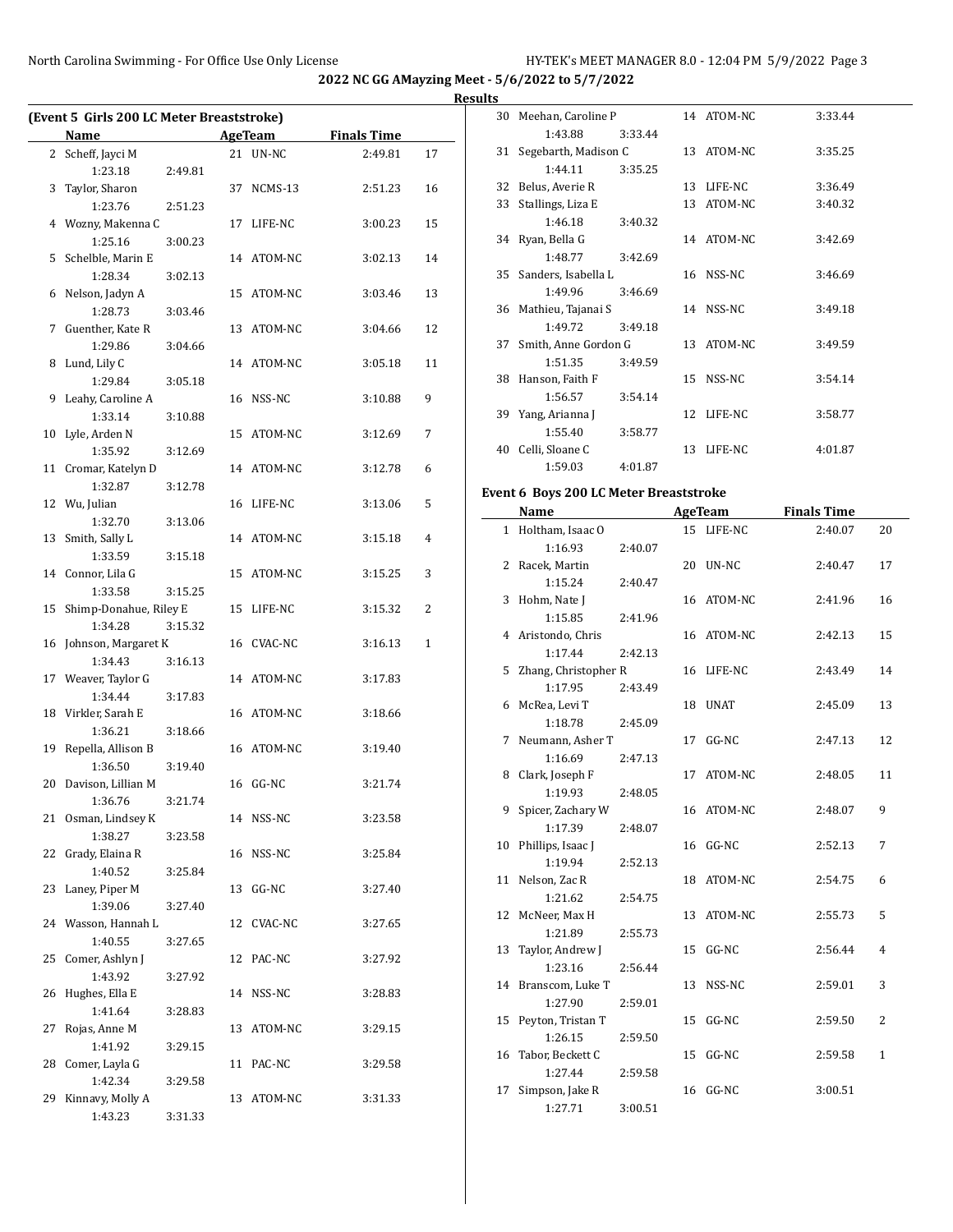**Results**

|    | (Event 6 Boys 200 LC Meter Breaststroke)<br><b>Name</b> |         |    | AgeTeam        | <b>Finals Time</b> |    |
|----|---------------------------------------------------------|---------|----|----------------|--------------------|----|
|    | 18 Faistl, Carter M                                     |         |    | 13 PAC-NC      | 3:00.93            |    |
|    | 1:27.31                                                 | 3:00.93 |    |                |                    |    |
| 19 | Herger, Tripp C                                         |         |    | 18 ATOM-NC     | 3:04.12            |    |
|    | 1:26.45                                                 | 3:04.12 |    |                |                    |    |
| 20 | Spake, Patrick S                                        |         |    | 15 GG-NC       | 3:04.19            |    |
|    | 1:29.59                                                 | 3:04.19 |    |                |                    |    |
| 21 | Hohm, Owen J                                            |         |    | 13 ATOM-NC     | 3:04.26            |    |
|    | 1:29.16                                                 | 3:04.26 |    |                |                    |    |
| 22 | Kendall, Reid M                                         |         |    | 15 NSS-NC      | 3:04.94            |    |
|    | 1:30.52                                                 | 3:04.94 |    |                |                    |    |
| 23 | Yang, Austin J                                          |         |    | 14 LIFE-NC     | 3:05.09            |    |
|    | 1:27.90                                                 | 3:05.09 |    |                |                    |    |
| 24 | Restrepo, John F                                        |         |    | 14 NSS-NC      | 3:07.70            |    |
|    | 1:29.94                                                 | 3:07.70 |    |                |                    |    |
| 25 | Barlas, Burch G                                         |         |    | 16 ATOM-NC     | 3:07.97            |    |
|    | 1:28.92                                                 | 3:07.97 |    |                |                    |    |
| 26 | Tillman, Jamey C                                        |         |    | 17 ATOM-NC     | 3:08.28            |    |
|    | 1:30.44                                                 | 3:08.28 |    |                |                    |    |
| 27 | Mogray, Joseph M                                        |         |    | 16 CVAC-NC     | 3:12.28            |    |
|    | 1:29.35                                                 | 3:12.28 |    |                |                    |    |
| 28 | Campolmi, Caden J                                       |         | 17 | ATOM-NC        | 3:13.15            |    |
|    | 1:30.17                                                 | 3:13.15 |    |                |                    |    |
|    | 29 Johnson, Phillip E                                   |         |    | 12 GG-NC       | 3:13.50            |    |
|    | 1:32.86                                                 | 3:13.50 |    |                |                    |    |
|    | 30 Pifer, Marshall W                                    |         |    | 16 ATOM-NC     | 3:15.02            |    |
|    | 1:31.00                                                 | 3:15.02 |    |                |                    |    |
| 31 | Wong, Daniel                                            |         |    | 15 NSS-NC      | 3:17.87            |    |
|    | 1:35.93                                                 | 3:17.87 |    |                |                    |    |
| 32 | Corning, Finn M                                         |         |    | 15 NSS-NC      | 3:31.75            |    |
|    | 1:42.10                                                 | 3:31.75 |    |                |                    |    |
| 33 | Chow, Logan R                                           |         |    | 13 ATOM-NC     | 3:33.45            |    |
|    | 1:42.94                                                 | 3:33.45 |    |                |                    |    |
|    | 34 Cassidy, Peter B                                     |         |    | 13 ATOM-NC     | 3:33.99            |    |
|    | 1:44.21                                                 | 3:33.99 |    |                |                    |    |
| 35 | Davis, Tyler C<br>1:44.94                               |         |    | 13 ATOM-NC     | 3:40.25            |    |
|    |                                                         | 3:40.25 |    |                |                    |    |
|    | Event 7 Girls 100 LC Meter Backstroke                   |         |    |                |                    |    |
|    | <u>Name</u>                                             |         |    | <b>AgeTeam</b> | <b>Finals Time</b> |    |
| 1  | McCammon, Sophie M                                      |         | 15 | LIFE-NC        | 1:11.46            | 20 |
| 2  | Wozny, Makenna C                                        |         | 17 | LIFE-NC        | 1:12.59            | 17 |
| 3  | Kudela, Katie A                                         |         | 17 | LIFE-NC        | 1:14.10            | 16 |
| 4  | Davis, Alexandra M                                      |         | 16 | LIFE-NC        | 1:14.93            | 15 |
| 5  | Bartis, Bronwyn E                                       |         | 15 | LIFE-NC        | 1:15.03            | 14 |
| 6  | Hetzel, C.C. C                                          |         | 16 | LIFE-NC        | 1:15.13            | 13 |
| 7  | Taylor, Sharon                                          |         | 37 | NCMS-13        | 1:16.11            | 12 |
| 8  | Plaza, Karina I                                         |         | 12 | ATOM-NC        | 1:16.30            | 11 |
| 9  | Blamy, Austyn C                                         |         | 18 | LIFE-NC        | 1:16.36            | 9  |
| 10 | Cave, Mallory C                                         |         | 14 | PAC-NC         | 1:16.76            | 7  |
| 11 | Dichak, Sarah E                                         |         | 17 | LIFE-NC        | 1:16.93            | 6  |
| 12 | Lee, Bella                                              |         | 12 | LIFE-NC        | 1:17.10            | 5  |
| 13 | Weaver, Taylor G                                        |         | 14 | ATOM-NC        | 1:17.13            | 4  |
| 14 | Lund, Lily C                                            |         | 14 | ATOM-NC        | 1:17.76            | 3  |
| 15 | Connor, Greyson S                                       |         | 12 | ATOM-NC        | 1:18.06            | 2  |
| 16 | Rojas, Anne M                                           |         | 13 | ATOM-NC        | 1:18.11            | 1  |
| 17 | Shimp-Donahue, Riley E                                  |         | 15 | LIFE-NC        | 1:18.15            |    |

| 18                       | Guenther, Kate R      | 13 | ATOM-NC        | 1:18.63 |
|--------------------------|-----------------------|----|----------------|---------|
| 19                       | Smith, Sally L        | 14 | ATOM-NC        | 1:18.88 |
|                          | Schelble, Marin E     | 14 |                |         |
| 20                       |                       |    | ATOM-NC        | 1:20.26 |
| 21                       | McIntyre, Elizabeth G | 11 | ATOM-NC        | 1:20.67 |
| 22                       | Stephens, Riley M     | 13 | ATOM-NC        | 1:21.61 |
| 23                       | Meehan, Caroline P    | 14 | ATOM-NC        | 1:22.01 |
| 24                       | Kinnavy, Molly A      | 13 | ATOM-NC        | 1:22.34 |
| 25                       | Harmon, Elizabeth G   | 12 | ATOM-NC        | 1:22.47 |
| 26                       | Davison, Lillian M    | 16 | GG-NC          | 1:22.88 |
| 27                       | Kornberg, Warner R    | 15 | ATOM-NC        | 1:22.99 |
| 28                       | Brown, Celia L        | 15 | ATOM-NC        | 1:23.12 |
| 29                       | Cromar, Katelyn D     | 14 | ATOM-NC        | 1:24.32 |
| 30                       | Baker, Amy K          | 17 | ATOM-NC        | 1:24.35 |
| 31                       | Comer, Ashlyn J       | 12 | PAC-NC         | 1:24.79 |
| 32                       | Smith, Anne Gordon G  | 13 | ATOM-NC        | 1:25.06 |
| 33                       | Stallings, Liza E     | 13 | ATOM-NC        | 1:25.38 |
| 34                       | Turner, Ila G         | 13 | GG-NC          | 1:25.56 |
| 35                       | Gilliland, Sara K     | 14 | NSS-NC         | 1:26.36 |
| 36                       | Grady, Elaina R       | 16 | NSS-NC         | 1:27.09 |
| 37                       | Jesse, Violet G       | 12 | ATOM-NC        | 1:28.30 |
| 38                       | Rinehart, Mary B      | 12 | ATOM-NC        | 1:28.52 |
| 39                       | Pugh, Lauren P        | 15 | OCD-NC         | 1:28.97 |
| 40                       | Ryan, Bella G         | 14 | ATOM-NC        | 1:29.05 |
| 41                       | Laney, Piper M        | 13 | GG-NC          | 1:29.51 |
| 42                       | Bangs, Kahlan M       | 13 | <b>CVAC-NC</b> | 1:30.33 |
| 43                       | Walker, Alyssa D      | 13 | GG-NC          | 1:31.06 |
| 44                       | Schnittger, Grace M   | 9  | UNAT           | 1:31.50 |
| 45                       | Hall, Paige D         | 12 | ATOM-NC        | 1:31.57 |
| 46                       | Segebarth, Madison C  | 13 | ATOM-NC        | 1:32.19 |
| *47                      | Comer, Layla G        | 11 | PAC-NC         | 1:32.24 |
| *47                      | Huffman, Sydney M     | 17 | CVAC-NC        | 1:32.24 |
| 49                       | Sickles, Gretchen E   | 14 | NSS-NC         | 1:32.46 |
| 50                       | Hanson, Faith F       | 15 | NSS-NC         | 1:34.61 |
| 51                       | Schnittger, Maggie A  | 11 | <b>UNAT</b>    | 1:34.80 |
| 52                       | Sanders, Isabella L   | 16 | NSS-NC         | 1:35.02 |
| 53                       | Church, Abigail J     | 12 | ATOM-NC        | 1:36.46 |
| 54                       | McSwain, Makayla A    | 17 | GG-NC          | 1:37.61 |
| 55                       | Celli, Sloane C       | 13 | LIFE-NC        | 1:39.40 |
| 56                       | Knox, Virginia E      | 11 | ATOM-NC        | 1:39.63 |
| 57                       | Murphy, Anna J        | 10 | ATOM-NC        | 1:39.96 |
| 58                       | Mathieu, Tajanai S    | 14 | NSS-NC         | 1:40.15 |
| 59                       | Black, Sophia G       | 12 | ATOM-NC        | 1:41.87 |
| 60                       | Korn. Emma M          | 10 | ATOM-NC        | 1:41.92 |
| 61                       | Dawson, Isa M         | 9  | ATOM-NC        | 1:43.52 |
| 62                       | Higbee, Addy S        | 11 | ATOM-NC        | 1:44.76 |
| 63                       | Braddy, Josie M       | 18 | GG-NC          | 1:45.42 |
| 64                       | White, Skyler R       | 15 | CVAC-NC        | 1:45.89 |
| 65                       | Novak, Avery J        | 8  | ATOM-NC        | 1:50.40 |
| 66                       | Brooks, Kayla M       | 13 | QCD-NC         | 1:50.75 |
| 67                       | Valleskey, Avery H    | 8  | ATOM-NC        | 1:52.85 |
| 68                       | McGrath, Mallory O    | 9  | ATOM-NC        | 1:55.31 |
| 69                       | Capuano, Addison R    | 10 | ATOM-NC        | 1:55.84 |
| 70                       | Barrier, Brenna C     | 11 | ATOM-NC        | 2:00.35 |
| 71                       | Jerrell, Layla G      | 7  | ATOM-NC        | 2:00.79 |
| 72                       | Taylor, Riley J       | 10 | ATOM-NC        | 2:02.22 |
| 73                       | Mockaitis, Eva H      | 9  | ATOM-NC        | 2:02.91 |
| 74                       | Lewis, Melodie        | 14 | QCD-NC         | 2:06.83 |
| $\overline{\phantom{a}}$ | Stegall, Chloe A      | 11 | ATOM-NC        | DQ      |
|                          |                       |    |                |         |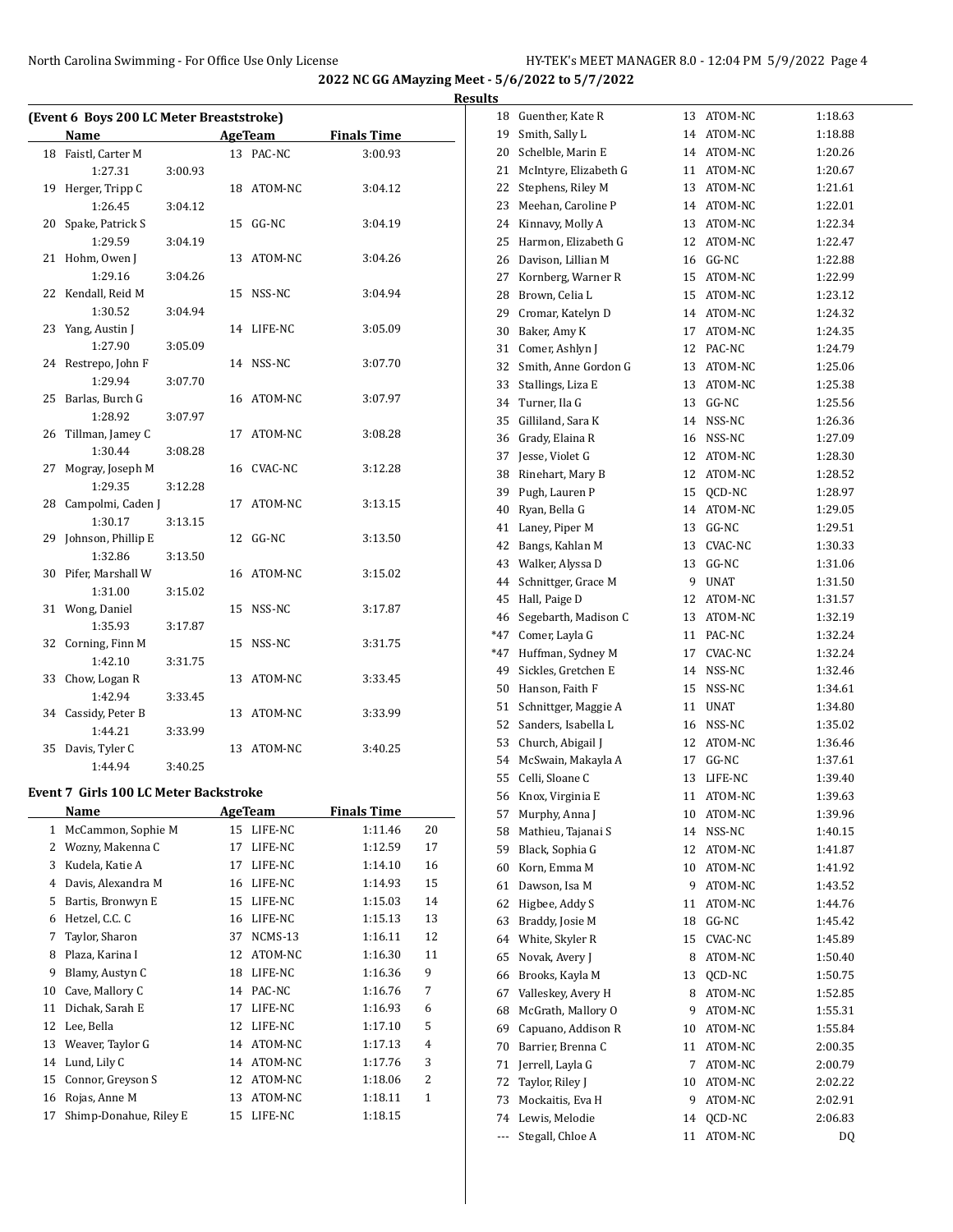**Results**

|              | Name               |    | <b>AgeTeam</b> | <b>Finals Time</b> |    |
|--------------|--------------------|----|----------------|--------------------|----|
| $\mathbf{1}$ | Leighninger, Ian F |    | 20 UN-NC       | 1:01.44            | 20 |
| 2            | Harper, James W    |    | 16 ATOM-NC     | 1:04.20            | 17 |
| 3            | Holtham, Isaac O   |    | 15 LIFE-NC     | 1:05.68            | 16 |
| 4            | Lindsay, Hil H     |    | 16 LIFE-NC     | 1:07.39            | 15 |
| 5            | McRea, Levi T      |    | 18 UNAT        | 1:07.50            | 14 |
| 6            | Peyton, Tristan T  | 15 | $GG-NC$        | 1:07.60            | 13 |
| 7            | Piscitelli, Gabe M |    | 16 ATOM-NC     | 1:07.89            | 12 |
| 8            | Omara, Quinn D     |    | 15 LIFE-NC     | 1:08.16            | 11 |
| 9            | Neumann, Asher T   | 17 | $GG-NC$        | 1:09.39            | 9  |
| 10           | Chow, Nicholas J   | 17 | ATOM-NC        | 1:09.40            | 7  |
| 11           | Simpson, Jake R    |    | 16 GG-NC       | 1:09.42            | 6  |
| 12           | Kines, Graham H    |    | 15 GG-NC       | 1:09.60            | 5  |
| 13           | Hohnbaum, Nathan W |    | 15 ATOM-NC     | 1:09.95            | 4  |
| 14           | Herger, Wyatt K    |    | 15 ATOM-NC     | 1:10.59            | 3  |
| 15           | Kinnavy, Mason P   |    | 16 ATOM-NC     | 1:11.57            | 2  |
| 16           | Subotich, Alex N   | 17 | LIFE-NC        | 1:11.76            | 1  |
| 17           | Major, Austin L    | 15 | $GG-NC$        | 1:13.07            |    |
| 18           | Kendall, Reid M    |    | 15 NSS-NC      | 1:13.14            |    |
| 19           | Davis, Preston T   |    | 16 ATOM-NC     | 1:13.37            |    |
| 20           |                    |    | 13 ATOM-NC     | 1:13.58            |    |
|              | McNeer, Max H      | 13 |                |                    |    |
| 21           | Chow, Logan R      |    | ATOM-NC        | 1:14.39            |    |
| 22           | Phillips, Isaac J  |    | 16 GG-NC       | 1:14.43            |    |
| 23           | Mogray, Joseph M   |    | 16 CVAC-NC     | 1:14.70            |    |
| 24           | Tabor, Beckett C   |    | 15 GG-NC       | 1:14.76            |    |
| 25           | Spake, Patrick S   | 15 | $GG-NC$        | 1:15.16            |    |
| 26           | Barlas, Burch G    |    | 16 ATOM-NC     | 1:15.21            |    |
| 27           | Dacus, Wyatt R     | 17 | NSS-NC         | 1:15.87            |    |
| 28           | Williams, James W  |    | 26 NCMS-13     | 1:16.02            |    |
| 29           | Faistl, Carter M   |    | 13 PAC-NC      | 1:16.62            |    |
| 30           | Puri, Veer V       |    | 12 ATOM-NC     | 1:17.12            |    |
| 31           | Hohm, Owen J       |    | 13 ATOM-NC     | 1:17.23            |    |
| 32           | Taylor, Andrew J   |    | 15 GG-NC       | 1:17.30            |    |
| 33           | Cochran, Aaron E   | 13 | QCD-NC         | 1:18.66            |    |
| 34           | Kelly, Logan D     | 13 | CVAC-NC        | 1:18.74            |    |
| 35           | Guenther, Danny B  | 16 | ATOM-NC        | 1:18.76            |    |
| 36           | Smith, Stratton    | 58 | NCMS-13        | 1:19.65            |    |
| 37           | Cox, Westbrook A   | 16 | NSS-NC         | 1:20.01            |    |
| 38           | Wong, Daniel       | 15 | NSS-NC         | 1:20.04            |    |
| 39           | Corning, Finn M    | 15 | NSS-NC         | 1:20.40            |    |
| 40           | Guerrero, Moises A | 17 | ATOM-NC        | 1:20.58            |    |
| 41           | Tsang, Eli J       | 12 | ATOM-NC        | 1:20.59            |    |
| 42           | MacGregor, Jack D  | 12 | ATOM-NC        | 1:21.11            |    |
| 43           | Johnson, Phillip E | 12 | GG-NC          | 1:21.85            |    |
| 44           | Yang, Austin J     | 14 | LIFE-NC        | 1:22.05            |    |
| 45           | Repella, Ben M     | 12 | ATOM-NC        | 1:24.14            |    |
| 46           | Davis, Tyler C     | 13 | ATOM-NC        | 1:24.70            |    |
| 47           | Cassidy, Peter B   | 13 | ATOM-NC        | 1:24.91            |    |
| 48           | Gaither, Henry H   | 10 | ATOM-NC        | 1:27.30            |    |
| 49           | McSwain, Lawton L  | 12 | GG-NC          | 1:28.28            |    |
| 50           | Babani, Athan C    | 12 | ATOM-NC        | 1:28.34            |    |
| 51           | Cates, Magnus H    | 10 | ATOM-NC        | 1:29.42            |    |
| 52           | Harris, Lucas A    | 14 | RCST-NC        | 1:29.45            |    |
| 53           | Jerrell, Aiden J   | 10 | ATOM-NC        | 1:31.11            |    |
| 54           | Hutcheson, Burke   | 55 | NCMS-13        | 1:31.79            |    |
| 55           | Chapman, Brylan W  | 13 | RCST-NC        | 1:32.83            |    |

| s        |                      |    |         |         |
|----------|----------------------|----|---------|---------|
| 56       | Caldwell, Devin R    | 18 | OCD-NC  | 1:32.94 |
| 57       | Elabdellaoui, Nick M | 13 | ATOM-NC | 1:34.04 |
| 58       | Tsang, Ryan C        | 10 | ATOM-NC | 1:35.93 |
| 59       | Segebarth, Jackson B | 11 | ATOM-NC | 1:36.96 |
| 60       | Dawson, Celo T       | 10 | ATOM-NC | 1:37.07 |
| 61       | Anderson, Cameron L  | 13 | QCD-NC  | 1:38.49 |
| 62       | Mathes, William R    | 15 | RCST-NC | 1:45.41 |
| 63       | McCheyne, Carter P   | 8  | ATOM-NC | 1:50.55 |
| 64       | Welke, Aksel K       | 9  | ATOM-NC | 1:53.59 |
| 65       | Lemons, Calvin T     | 9  | ATOM-NC | 1:55.87 |
| 66       | Lupo, Christopher B  | 14 | NSS-NC  | 1:56.63 |
| 67       | Pugh, Clayton D      | 18 | OCD-NC  | 2:02.95 |
| 68       | Atkins, Maddux C     | 9  | PAC-NC  | 2:08.58 |
| ---      | Hayes, Ryan O        | 14 | LIFE-NC | DQ      |
| ---      | Liles, Logan L       | 14 | $GG-NC$ | DQ      |
| $\cdots$ | Patterson, Reid A    | 10 | ATOM-NC | DQ      |
| $\cdots$ | Burleigh, Gavin M    | 10 | ATOM-NC | DQ      |

# **Event 9 Girls 400 LC Meter IM**

|              | Name                   | <b>AgeTeam</b> | <b>Finals Time</b> |    |
|--------------|------------------------|----------------|--------------------|----|
| $\mathbf{1}$ | McCammon, Sophie M     | 15 LIFE-NC     | 5:14.08            | 20 |
|              | 1:12.19<br>2:33.42     | 4:02.43        | 5:14.08            |    |
| 2            | Fronczak, Katherine D  | 20 UN-NC       | 5:21.38            | 17 |
|              | 1:14.65<br>2:32.19     | 4:07.81        | 5:21.38            |    |
| 3            | Connor, Lila G         | 15 ATOM-NC     | 5:34.11            | 16 |
|              | 1:16.48<br>2:39.24     | 4:20.22        | 5:34.11            |    |
| 4            | Wozny, Makenna C       | 17 LIFE-NC     | 5:35.00            | 15 |
|              | 1:15.93<br>2:41.90     | 4:20.51        | 5:35.00            |    |
| 5            | Dichak, Sarah E        | 17 LIFE-NC     | 5:39.52            | 14 |
|              | 1:14.06<br>2:43.48     | 4:25.29        | 5:39.52            |    |
| 6            | Davis, Alexandra M     | 16 LIFE-NC     | 5:40.78            | 13 |
|              | 1:13.42<br>2:40.63     | 4:23.72        | 5:40.78            |    |
| 7            | Bartis, Bronwyn E      | 15 LIFE-NC     | 5:42.31            | 12 |
|              | 1:13.90<br>2:41.76     | 4:21.08        | 5:42.31            |    |
| 8            | Nelson, Jadyn A        | 15 ATOM-NC     | 5:43.33            | 11 |
|              | 1:18.92<br>2:49.45     | 4:25.25        | 5:43.33            |    |
| 9            | Repella, Allison B     | 16 ATOM-NC     | 5:47.65            | 9  |
|              | 1:19.57<br>2:44.74     | 4:28.67        | 5:47.65            |    |
| 10           | Wu, Julian             | 16 LIFE-NC     | 5:48.64            | 7  |
|              | 1:16.18<br>2:46.07     | 4:28.77        | 5:48.64            |    |
| 11           | Shimp-Donahue, Riley E | 15 LIFE-NC     | 5:52.47            | 6  |
|              | 1:20.90<br>2:51.34     | 4:30.75        | 5:52.47            |    |
| 12           | Plaza, Karina I        | 12 ATOM-NC     | 5:55.63            | 5  |
|              | 1:22.18<br>2:53.83     | 4:36.84        | 5:55.63            |    |
| 13           | Harmon, Elizabeth G    | 12 ATOM-NC     | 5:57.34            | 4  |
|              | 1:19.37<br>2:52.77     | 4:38.24        | 5:57.34            |    |
| 14           | Virkler, Sarah E       | 16 ATOM-NC     | 6:02.69            | 3  |
|              | 1:27.90<br>2:58.73     | 4:47.34        | 6:02.69            |    |
| 15           | Connor, Greyson S      | 12 ATOM-NC     | 6:10.48            | 2  |
|              | 1:16.51<br>2:55.82     | 4:50.09        | 6:10.48            |    |
| 16           | Phillips, Elizabeth M  | 13 GG-NC       | 6:24.06            | 1  |
|              | 1:21.91<br>3:00.68     | 4:55.61        | 6:24.06            |    |
| 17           | McIntyre, Elizabeth G  | 11 ATOM-NC     | 6:26.77            |    |
|              | 1:29.10<br>3:05.93     | 5:02.94        | 6:26.77            |    |
| 18           | Osman, Lindsey K       | 14 NSS-NC      | 6:35.57            |    |
|              | 1:27.87<br>3:12.04     | 5:01.02        | 6:35.57            |    |
| 19           | Huffman, Sydney M      | 17 CVAC-NC     | 6:36.70            |    |
|              | 1:30.94<br>3:17.37     | 5:09.49        | 6:36.70            |    |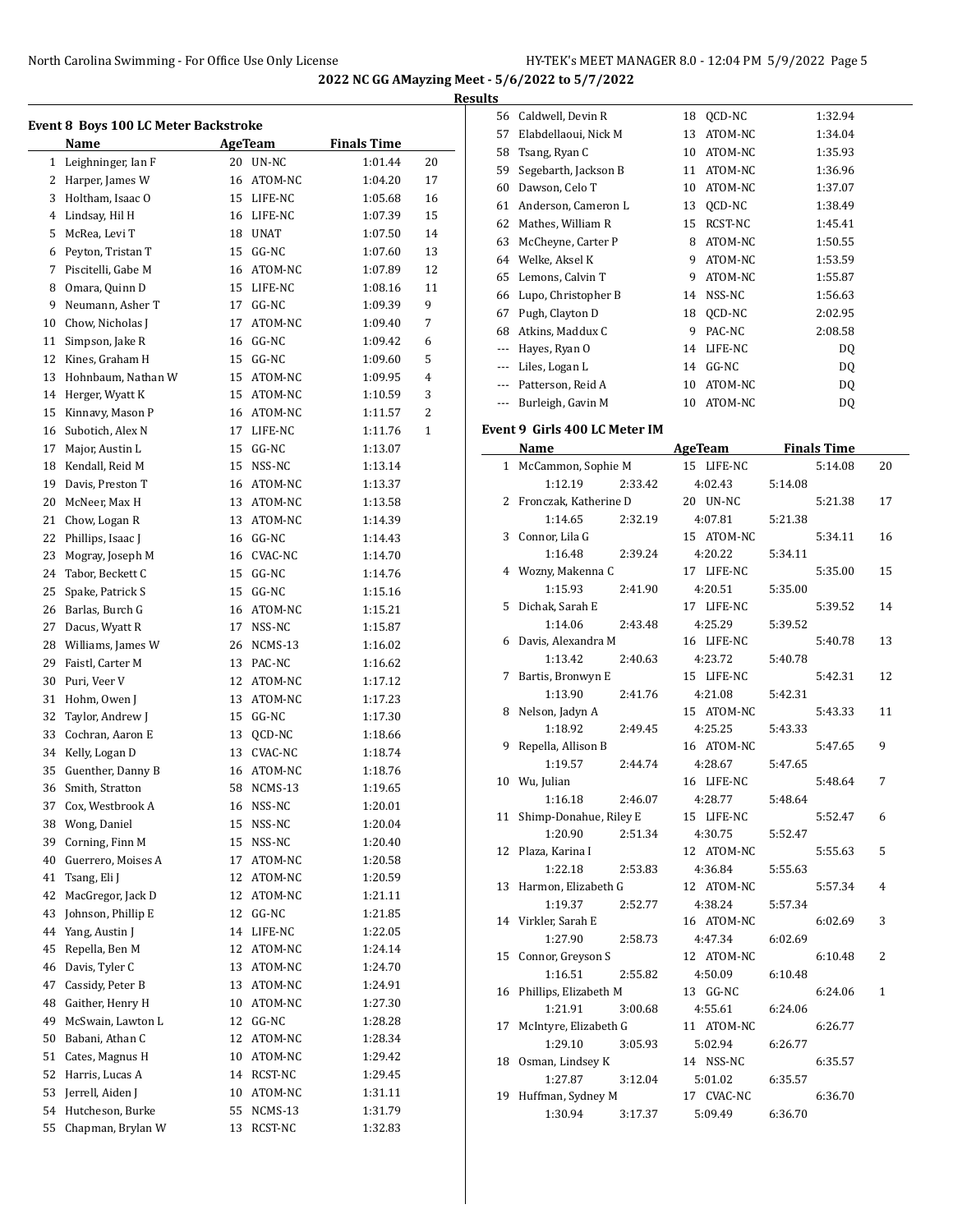#### **Results**

| (Event 9 Girls 400 LC Meter IM) |                      |         |                 |         |                    |  |  |  |  |
|---------------------------------|----------------------|---------|-----------------|---------|--------------------|--|--|--|--|
|                                 | Name                 |         | AgeTeam         |         | <b>Finals Time</b> |  |  |  |  |
| 20                              | Hughes, Ella E       |         | NSS-NC<br>14    |         | 6:39.66            |  |  |  |  |
|                                 | 1:39.34              | 3:23.38 | 5:13.42         | 6:39.66 |                    |  |  |  |  |
| 21                              | Sickles, Gretchen E  |         | 14 NSS-NC       |         | 6:39.85            |  |  |  |  |
|                                 | 1:34.48              | 3:17.97 | 5:15.52         | 6:39.85 |                    |  |  |  |  |
|                                 | 22 Gilliland, Sara K |         | 14 NSS-NC       |         | 6:50.25            |  |  |  |  |
|                                 | 1:37.62              | 3:21.89 | 5:22.17         | 6:50.25 |                    |  |  |  |  |
| 23                              | Dore, Mary G         |         | $NCMS-13$<br>59 |         | 6:57.44            |  |  |  |  |
|                                 | 1:34.29              | 3:25.68 | 5:32.21         | 6:57.44 |                    |  |  |  |  |
|                                 |                      |         |                 |         |                    |  |  |  |  |

#### **Event 10 Boys 400 LC Meter IM**

|    | Name                |         | <b>AgeTeam</b> | <b>Finals Time</b> |         |                |
|----|---------------------|---------|----------------|--------------------|---------|----------------|
| 1  | Aristondo, Chris    |         | 16 ATOM-NC     |                    | 4:58.38 | 20             |
|    | 1:03.41             | 2:21.82 | 3:49.06        | 4:58.38            |         |                |
| 2  | Holtham, Isaac O    |         | 15 LIFE-NC     |                    | 5:01.82 | 17             |
|    | 1:10.64             | 2:29.18 | 3:56.27        | 5:01.82            |         |                |
| 3  | Phillips, Isaac J   |         | 16 GG-NC       |                    | 5:10.27 | 16             |
|    | 1:10.93             | 2:35.09 | 4:02.79        | 5:10.27            |         |                |
|    | 4 Spicer, Zachary W |         | 16 ATOM-NC     |                    | 5:11.07 | 15             |
|    | 1:11.33             | 2:29.47 | 4:01.76        | 5:11.07            |         |                |
| 5  | Hohm, Nate J        |         | 16 ATOM-NC     |                    | 5:14.03 | 14             |
|    | 1:08.22             | 2:33.22 | 4:01.67        | 5:14.03            |         |                |
| 6  | Omara, Quinn D      |         | 15 LIFE-NC     |                    | 5:15.61 | 13             |
|    | 1:10.15             | 2:32.28 | 4:03.20        | 5:15.61            |         |                |
| 7  | Clark, Joseph F     |         | 17 ATOM-NC     |                    | 5:19.93 | 12             |
|    | 1:08.53             | 2:35.45 | 4:08.28        | 5:19.93            |         |                |
| 8  | Fischer, Quinn F    |         | 24 NCMS-13     |                    | 5:22.11 | 11             |
|    | 1:05.40             | 2:28.93 | 4:05.46        | 5:22.11            |         |                |
| 9  | Lindsay, Hil H      |         | 16 LIFE-NC     |                    | 5:25.53 | 9              |
|    | 1:09.53             | 2:33.00 | 4:09.01        | 5:25.53            |         |                |
| 10 | Pifer, Marshall W   |         | 16 ATOM-NC     |                    | 5:30.43 | 7              |
|    | 1:09.78             | 2:31.19 | 4:15.44        | 5:30.43            |         |                |
| 11 | Nelson, Zac R       |         | 18 ATOM-NC     |                    | 5:35.55 | 6              |
|    | 1:14.87             | 2:43.41 | 4:15.78        | 5:35.55            |         |                |
| 12 | Bryson, Ford C      |         | 18 ATOM-NC     |                    | 5:37.21 | 5              |
|    | 1:14.44             | 2:39.75 | 4:21.07        | 5:37.21            |         |                |
| 13 | Herger, Tripp C     |         | 18 ATOM-NC     |                    | 5:40.53 | 4              |
|    | 1:14.16             | 2:40.65 | 4:20.49        | 5:40.53            |         |                |
| 14 | Kendall, Reid M     |         | 15 NSS-NC      |                    | 5:44.90 | 3              |
|    | 1:22.42             | 4:28.76 | 5:45.01        | 5:44.90            |         |                |
| 15 | Restrepo, John F    |         | 14 NSS-NC      |                    | 5:45.36 | $\overline{2}$ |
|    | 1:14.41             | 2:42.61 | 4:25.35        | 5:45.36            |         |                |
| 16 | Bucci, Cameron C    |         | 15 ATOM-NC     |                    | 5:47.52 | 1              |
|    | 1:19.66             | 2:49.80 | 4:30.65        | 5:47.52            |         |                |
| 17 | Hohnbaum, Nathan W  |         | 15 ATOM-NC     |                    | 5:48.53 |                |
|    | 1:21.51             | 2:47.71 | 4:28.81        | 5:48.53            |         |                |
| 18 | Campolmi, Caden J   |         | 17 ATOM-NC     |                    | 5:48.94 |                |
|    | 1:13.20             | 2:45.26 | 4:28.72        | 5:48.94            |         |                |
| 19 | Dacus, Wyatt R      |         | 17 NSS-NC      |                    | 5:50.21 |                |
|    | 1:19.81             | 2:52.94 | 4:32.70        | 5:50.21            |         |                |
| 20 | Branscom, Luke T    |         | 13 NSS-NC      |                    | 5:52.55 |                |
|    | 1:18.48             | 2:53.12 | 4:30.46        | 5:52.55            |         |                |
| 21 | MacGregor, Jack D   |         | 12 ATOM-NC     |                    | 5:59.16 |                |
|    | 1:18.58             | 2:50.95 | 4:40.65        | 5:59.16            |         |                |
| 22 | Smith, Stratton     |         | 58 NCMS-13     |                    | 6:04.11 |                |
|    | 1:23.25             | 2:55.04 | 4:42.29        | 6:04.11            |         |                |

| 23 | Puri, Veer V         |         | 12 ATOM-NC |         | 6:05.21 |
|----|----------------------|---------|------------|---------|---------|
|    | 1:25.07              | 2:57.75 | 4:40.52    | 6:05.21 |         |
| 24 | Cox, Westbrook A     |         | 16 NSS-NC  |         | 6:21.92 |
|    | 1:26.34              | 3:14.06 | 5:07.73    | 6:21.92 |         |
| 25 | Babani, Athan C      |         | 12 ATOM-NC |         | 6:22.41 |
|    | 1:24.70              | 3:05.58 | 4:56.85    | 6:22.41 |         |
| 26 | Repella, Ben M       |         | 12 ATOM-NC |         | 6:24.44 |
|    | 1:33.07              | 3:07.47 | 4:49.25    | 6:24.44 |         |
| 27 | Washburn, Jonathan   |         | 65 NCMS-13 |         | 6:29.30 |
|    | 1:24.79              | 3:02.28 | 4:53.71    | 6:29.30 |         |
| 28 | Hutcheson, Burke     |         | 55 NCMS-13 |         | 7:17.46 |
|    | 1:35.85              | 3:38.46 | 5:46.38    | 7:17.46 |         |
|    | Zhang, Christopher R |         | 16 LIFE-NC |         | DO.     |
|    | 1:06.09              | 2:28.50 | 3:57.91    | DO      |         |

#### **Event 11 Girls 200 LC Meter Medley Relay**

|    | Team                        |         | Relay                | <b>Finals Time</b>       |    |  |  |
|----|-----------------------------|---------|----------------------|--------------------------|----|--|--|
| 1  | LIFE-NC                     |         | A                    | 2:14.89                  | 40 |  |  |
|    | 1:11.89                     | 2:14.89 |                      |                          |    |  |  |
| 2  | ATOM-NC                     |         | A                    | 2:15.21                  | 34 |  |  |
|    | 1) Repella, Allison B 16    |         |                      | 2) Nelson, Jadyn A 15    |    |  |  |
|    | 3) Connor, Greyson S 12     |         |                      | 4) Virkler, Sarah E 16   |    |  |  |
|    | 1:14.80                     | 2:15.21 |                      |                          |    |  |  |
| 3  | LIFE-NC                     |         | B                    | 2:16.82                  | 32 |  |  |
|    | 1:25.14                     | 2:16.82 |                      |                          |    |  |  |
| 4  | ATOM-NC                     |         | $\mathcal{C}$        | 2:16.91                  | 30 |  |  |
|    | 1) Weaver, Taylor G 14      |         |                      | 2) Schelble, Marin E 14  |    |  |  |
|    | 3) Meehan, Caroline P 14    |         |                      | 4) Stephens, Riley M 13  |    |  |  |
|    | 1:14.48                     | 2:16.91 |                      |                          |    |  |  |
| 5  | LIFE-NC                     |         | C                    | 2:20.50                  | 28 |  |  |
|    | 1:14.29                     | 2:20.50 |                      |                          |    |  |  |
| 6  | ATOM-NC                     |         | D                    | 2:23.17                  | 26 |  |  |
|    | 1) Guenther, Kate R 13      |         | 2) Lund, Lily C 14   |                          |    |  |  |
|    | 3) Rojas, Anne M 13         |         | 4) Smith, Sally L 14 |                          |    |  |  |
|    | 1:18.09                     | 2:23.17 |                      |                          |    |  |  |
| 7  | ATOM-NC                     |         | B                    | 2:29.43                  | 24 |  |  |
|    | 1) Kornberg, Warner R 15    |         |                      | 2) Lyle, Arden N 15      |    |  |  |
|    | 3) Patterson, Dorothy B 15  |         | 4) Webb, Miller E 17 |                          |    |  |  |
|    | 1:21.10                     | 2:29.43 |                      |                          |    |  |  |
| 8  | NSS-NC                      |         | A                    | 2:32.34                  | 22 |  |  |
|    | 1) Gilliland, Sara K 14     |         |                      | 2) Hughes, Ella E 14     |    |  |  |
|    | 3) Mathieu, Tajanai S 14    |         |                      | 4) Osman, Lindsey K 14   |    |  |  |
|    | 1:22.32                     | 2:32.34 |                      |                          |    |  |  |
| 9  | $GG-NC$                     |         | R                    | 2:34.73                  | 18 |  |  |
|    | 1) Laney, Piper M 13        |         |                      | 2) Thomas, Phoebe G 14   |    |  |  |
|    | 3) Phillips, Elizabeth M 13 |         | 4) Diouf, Astou D 16 |                          |    |  |  |
|    | 1:26.79                     | 2:34.73 |                      |                          |    |  |  |
| 10 | $GG-NC$                     |         | A                    | 2:39.32                  | 14 |  |  |
|    | 1) McSwain, Makayla A 17    |         |                      | 2) Davison, Lillian M 16 |    |  |  |
|    | 3) Walker, Alyssa D 13      |         |                      | 4) Pallozzi, Arden R 15  |    |  |  |
|    | 1:27.41                     | 2:39.32 |                      |                          |    |  |  |

# **Event 12 Boys 200 LC Meter Medley Relay**

| Team                    | Relav              | <b>Finals Time</b>     |    |
|-------------------------|--------------------|------------------------|----|
| 1 ATOM-NC               | A                  | 1:54.55                | 40 |
| 1) Spicer, Zachary W 16 |                    | 2) Chow, Nicholas J 17 |    |
| 3) Aristondo, Chris 16  | 4) Hohm, Nate J 16 |                        |    |
| 1:02.38<br>1:54.55      |                    |                        |    |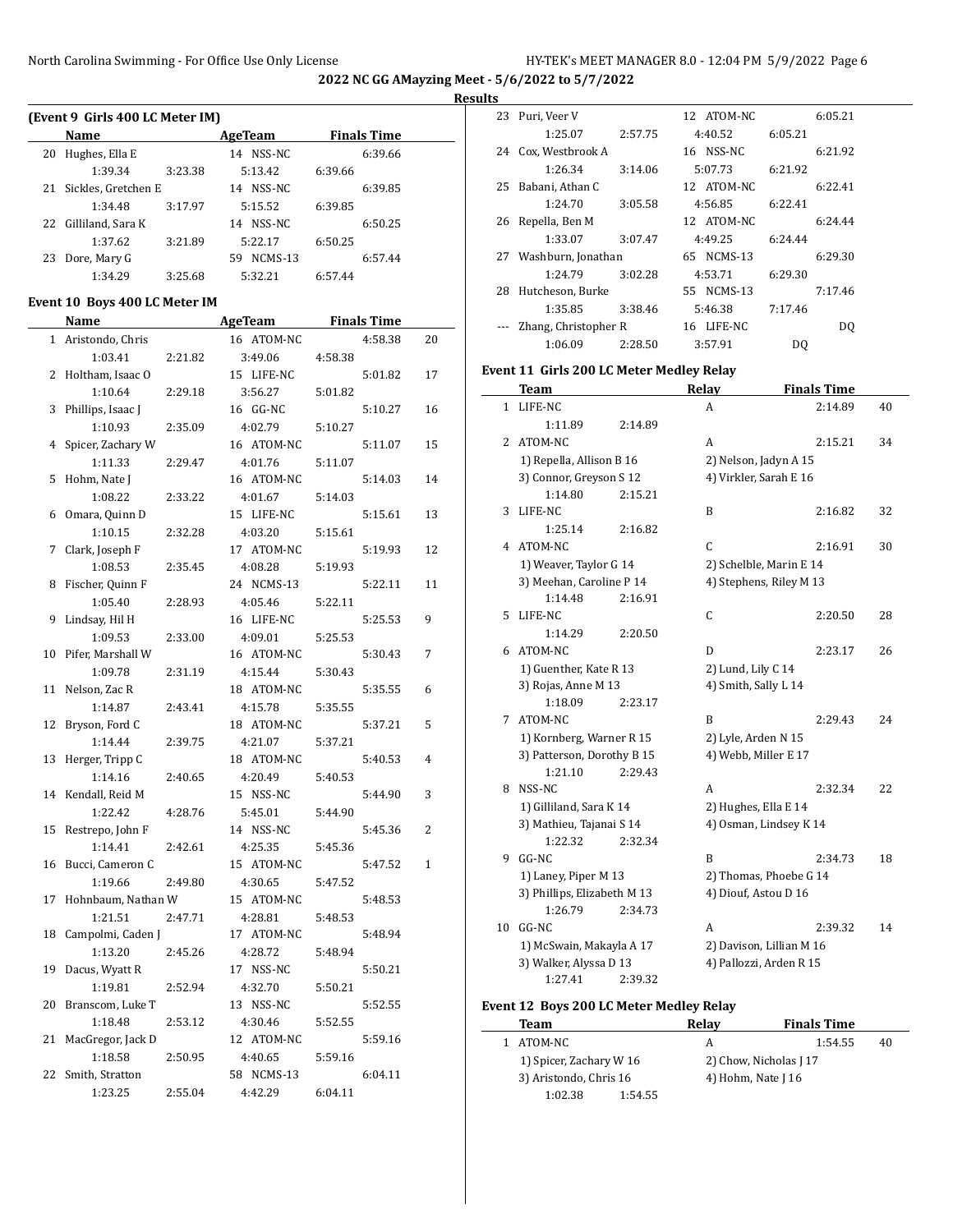North Carolina Swimming - For Office Use Only License HY-TEK's MEET MANAGER 8.0 - 12:04 PM 5/9/2022 Page 7

**2022 NC GG AMayzing Meet - 5/6/2022 to 5/7/2022**

**Results**

|    | (Event 12 Boys 200 LC Meter Medley Relay) |         |                         |                         |    |  |
|----|-------------------------------------------|---------|-------------------------|-------------------------|----|--|
|    | <b>Team</b>                               |         | Relay                   | <b>Finals Time</b>      |    |  |
| 2  | $GG-NC$                                   |         | A                       | 2:04.02                 | 34 |  |
|    | 1) Simpson, Jake R 16                     |         |                         | 2) Neumann, Asher T 17  |    |  |
|    | 3) Peyton, Tristan T 15                   |         |                         | 4) Phillips, Isaac J 16 |    |  |
|    | 1:08.15                                   | 2:04.02 |                         |                         |    |  |
| 3  | LIFE-NC                                   |         | A                       | 2:04.57                 | 32 |  |
|    | 1:05.78                                   | 2:04.57 |                         |                         |    |  |
| 4  | ATOM-NC                                   |         | B                       | 2:04.91                 | 30 |  |
|    | 1) Piscitelli, Gabe M 16                  |         |                         | 2) Guenther, Danny B 16 |    |  |
|    | 3) Hohnbaum, Nathan W 15                  |         |                         | 4) Kinnavy, Mason P 16  |    |  |
|    | 1:08.76                                   | 2:04.91 |                         |                         |    |  |
| 5  | $NCMS-13$                                 |         | A                       | 2:05.05                 | 28 |  |
|    | 1) Smith, Stratton 58                     |         |                         | 2) Thomas, Chandler 33  |    |  |
|    | 3) Glender, Carlos 68                     |         |                         | 4) Fischer, Quinn F 24  |    |  |
|    | 1:03.10                                   | 2:05.05 |                         |                         |    |  |
| 6  | $GG-NC$                                   |         | B                       | 2:08.28                 | 26 |  |
|    | 1) Kines, Graham H 15                     |         |                         | 2) Taylor, Andrew J 15  |    |  |
|    | 3) Tabor, Beckett C 15                    |         |                         | 4) Major, Austin L 15   |    |  |
|    | 1:08.67                                   | 2:08.28 |                         |                         |    |  |
| 7  | NSS-NC                                    |         | A                       | 2:09.53                 | 24 |  |
|    | 1) Dacus, Wyatt R 17                      |         |                         | 2) Branscom, Luke T 13  |    |  |
|    | 3) Chilom, Nicholas D 14                  |         |                         | 4) Restrepo, John F 14  |    |  |
|    | 1:09.38                                   | 2:09.53 |                         |                         |    |  |
| 8  | NSS-NC                                    |         | B                       | 2:09.75                 | 22 |  |
|    | 1) Kendall, Reid M 15                     |         | 2) Newsome, Austin P 17 |                         |    |  |
|    | 3) Cox, Westbrook A 16                    |         |                         | 4) Corning, Finn M 15   |    |  |
|    | 1:10.05                                   | 2:09.75 |                         |                         |    |  |
| 9  | ATOM-NC                                   |         | C                       | 2:12.48                 | 18 |  |
|    | 1) Chow, Logan R 13                       |         | 2) Hohm, Owen J 13      |                         |    |  |
|    | 3) McNeer, Max H 13                       |         | 4) Hall, Cash C 14      |                         |    |  |
|    | 1:12.41                                   | 2:12.48 |                         |                         |    |  |
| 10 | $GG-NC$                                   |         | C                       | 2:30.59                 | 14 |  |
|    | 1) Spake, Patrick S 15                    |         |                         | 2) Tabor, Noah E 13     |    |  |
|    | 3) Kampmeyer, William A 14                |         |                         | 4) Morales, Joshua A 14 |    |  |
|    | 1:13.95                                   | 2:30.59 |                         |                         |    |  |

## **Event 13 Girls 200 LC Meter Freestyle**

|              | Name                  |         | <b>AgeTeam</b> |            | <b>Finals Time</b> |    |
|--------------|-----------------------|---------|----------------|------------|--------------------|----|
| $\mathbf{1}$ | McCammon, Sophie M    |         |                | 15 LIFE-NC | 2:13.30            | 20 |
|              | 1:05.94               | 2:13.30 |                |            |                    |    |
| 2            | Wilhelm, Kiley B      |         |                | 17 LIFE-NC | 2:17.31            | 17 |
|              | 1:04.80               | 2:17.31 |                |            |                    |    |
| 3            | Fronczak, Katherine D |         | 20             | UN-NC      | 2:18.48            | 16 |
|              | 1:07.41               | 2:18.48 |                |            |                    |    |
| 4            | Dichak, Sarah E       |         | 17             | LIFE-NC    | 2:20.22            | 15 |
|              | 1:07.72               | 2:20.22 |                |            |                    |    |
| 5.           | Davis, Alexandra M    |         |                | 16 LIFE-NC | 2:21.82            | 14 |
|              | 1:09.44               | 2:21.82 |                |            |                    |    |
| 6            | Blamy, Austyn C       |         | 18             | LIFE-NC    | 2:22.17            | 13 |
|              | 1:08.57               | 2:22.17 |                |            |                    |    |
| 7            | Bartis, Bronwyn E     |         |                | 15 LIFE-NC | 2:24.13            | 12 |
|              | 1:08.60               | 2:24.13 |                |            |                    |    |
| 8            | Hetzel, C.C. C        |         |                | 16 LIFE-NC | 2:26.99            | 11 |
|              | 1:10.64               | 2:26.99 |                |            |                    |    |
| 9            | Cave, Mallory C       |         |                | 14 PAC-NC  | 2:27.33            | 9  |
|              | 1:14.12               | 2:27.33 |                |            |                    |    |
| 10           | Kudela, Katie A       |         | 17             | LIFE-NC    | 2:27.48            | 7  |
|              | 1:10.72               | 2:27.48 |                |            |                    |    |

| 11 | Tysinger, Alex N       |         | 15 | SAC-NC         | 2:27.85 | 6            |
|----|------------------------|---------|----|----------------|---------|--------------|
|    | 1:11.31                | 2:27.85 |    |                |         |              |
| 12 | Lyle, Arden N          |         | 15 | ATOM-NC        | 2:28.87 | 5            |
|    | 1:13.02                | 2:28.87 |    |                |         |              |
|    | 13 Canipe, Libby G     |         | 16 | SAC-NC         | 2:29.22 | 4            |
|    | 1:11.78                | 2:29.22 |    |                |         |              |
|    | 14 Wu, Julian          |         | 16 | LIFE-NC        | 2:30.30 | 3            |
|    | 1:13.57                | 2:30.30 |    |                |         |              |
|    | 15 Price, Trinity G    |         | 17 | SAC-NC         | 2:32.52 | 2            |
|    | 1:13.84                | 2:32.52 |    |                |         |              |
|    | 16 Nelson, Jadyn A     |         | 15 | ATOM-NC        | 2:33.11 | $\mathbf{1}$ |
|    | 1:14.32                | 2:33.11 |    |                |         |              |
| 17 | McNeal, Mila G         |         | 17 | SAC-NC         | 2:33.24 |              |
|    | 1:14.53                | 2:33.24 |    |                |         |              |
| 18 | Shimp-Donahue, Riley E |         | 15 | LIFE-NC        | 2:33.33 |              |
|    | 1:13.91                | 2:33.33 |    |                |         |              |
| 19 | Barrick, Lauren T      |         | 15 | SAC-NC         | 2:34.28 |              |
|    | 1:14.85                | 2:34.28 |    |                |         |              |
|    | 20 Webb, Miller E      |         | 17 | ATOM-NC        | 2:35.27 |              |
|    | 1:16.34                | 2:35.27 |    |                |         |              |
| 21 | Patterson, Dorothy B   |         | 15 | ATOM-NC        | 2:37.20 |              |
|    | 1:16.57                | 2:37.20 |    |                |         |              |
|    | 22 Baker, Amy K        |         | 17 | ATOM-NC        | 2:39.07 |              |
|    | 1:16.26                | 2:39.07 |    |                |         |              |
| 23 | Dore, Mary G           |         | 59 | NCMS-13        | 2:40.01 |              |
|    | 1:18.07                | 2:40.01 |    |                |         |              |
| 24 | Holland, Irish         |         | 42 | NCMS-13        | 2:40.63 |              |
|    | 1:17.03                | 2:40.63 |    |                |         |              |
| 25 | Kornberg, Warner R     |         | 15 | ATOM-NC        | 2:41.53 |              |
|    | 1:18.67                | 2:41.53 |    |                |         |              |
| 26 | Ford, Katie G          |         | 15 | LIFE-NC        | 2:41.93 |              |
|    | 1:17.34                | 2:41.93 |    |                |         |              |
| 27 | Comer, Ashlyn J        |         | 12 | PAC-NC         | 2:42.03 |              |
|    | 1:19.82                | 2:42.03 |    |                |         |              |
| 28 | Sickles, Gretchen E    |         |    | 14 NSS-NC      | 2:44.61 |              |
|    | 1:20.86                | 2:44.61 |    |                |         |              |
| 29 | Thomas, Phoebe G       |         |    | 14 GG-NC       | 2:44.77 |              |
|    | 1:20.74                | 2:44.77 |    |                |         |              |
| 30 | She, Ninyee*           |         |    | 14 NSS-NC      | 2:44.98 |              |
|    | 1:20.35                | 2:44.98 |    |                |         |              |
| 31 | Grady, Elaina R        |         | 16 | NSS-NC         | 2:45.17 |              |
|    | 1:22.63                | 2:45.17 |    |                |         |              |
| 32 | Turner, Ila G          |         | 13 | GG-NC          | 2:45.66 |              |
|    | 1:19.99                | 2:45.66 |    |                |         |              |
| 33 | Belus, Averie R        |         | 13 | LIFE-NC        | 2:47.49 |              |
|    | 1:22.18                | 2:47.49 |    |                |         |              |
|    | 34 Davison, Lillian M  |         | 16 | GG-NC          | 2:47.71 |              |
|    | 1:21.09                | 2:47.71 |    |                |         |              |
|    | 35 Walker, Alyssa D    |         | 13 | GG-NC          | 2:48.03 |              |
|    | 1:22.97                | 2:48.03 |    |                |         |              |
| 36 | Huffman, Sydney M      |         | 17 | <b>CVAC-NC</b> | 2:48.07 |              |
|    | 1:22.11                | 2:48.07 |    |                |         |              |
| 37 | Laney, Piper M         |         | 13 | GG-NC          | 2:49.67 |              |
|    | 1:17.95                | 2:49.67 |    |                |         |              |
| 38 | Hughes, Ella E         |         | 14 | NSS-NC         | 2:49.99 |              |
|    | 1:22.48                | 2:49.99 |    |                |         |              |
| 39 | Osman, Lindsey K       |         | 14 | NSS-NC         | 2:50.33 |              |
|    | 1:22.21                | 2:50.33 |    |                |         |              |
|    |                        |         |    |                |         |              |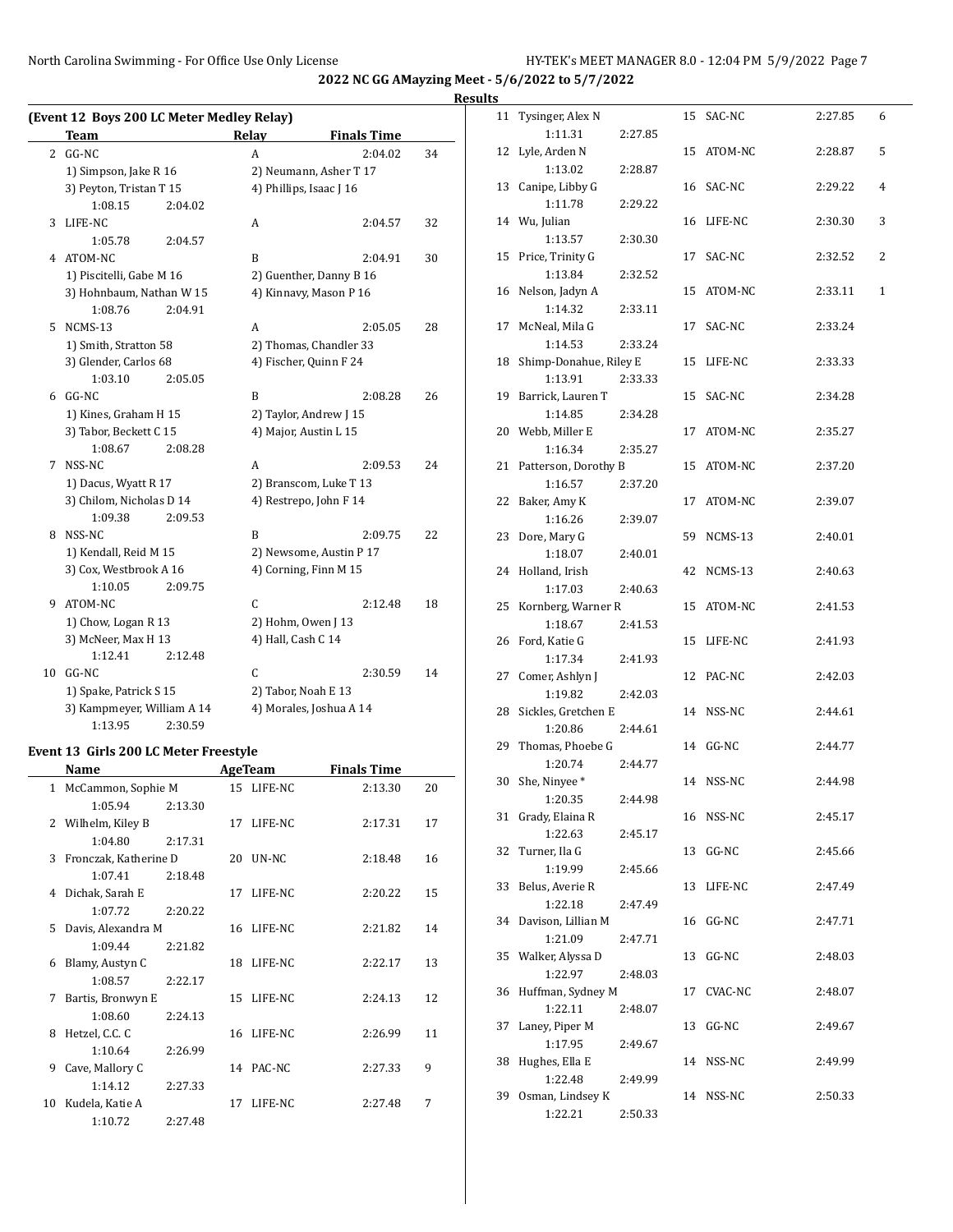|    | (Event 13 Girls 200 LC Meter Freestyle) |         |            |                    |
|----|-----------------------------------------|---------|------------|--------------------|
|    | Name                                    |         | AgeTeam    | <b>Finals Time</b> |
|    | 40 Bangs, Kahlan M                      |         | 13 CVAC-NC | 2:51.96            |
|    | 1:23.55                                 | 2:51.96 |            |                    |
| 41 | Gilliland, Sara K                       |         | 14 NSS-NC  | 2:53.86            |
|    | 1:25.65                                 | 2:53.86 |            |                    |
| 42 | Hanson, Faith F                         |         | 15 NSS-NC  | 2:54.60            |
|    | 1:24.36                                 | 2:54.60 |            |                    |
| 43 | Shook, Grace J                          |         | 13 SAC-NC  | 2:54.95            |
|    | 1:21.87                                 | 2:54.95 |            |                    |
|    | 44 Dorantes, Sofia C                    |         | 15 SAC-NC  | 2:55.04            |
|    | 1:24.40                                 | 2:55.04 |            |                    |
|    | 45 Diouf, Astou D                       |         | 16 GG-NC   | 2:55.60            |
|    | 1:24.08                                 | 2:55.60 |            |                    |
|    | 46 Comer, Layla G                       |         | 11 PAC-NC  | 2:56.06            |
|    | 1:25.88                                 | 2:56.06 |            |                    |
| 47 | McNeal, Ella J                          |         | 13 SAC-NC  | 2:57.48            |
|    | 1:23.99                                 | 2:57.48 |            |                    |
| 48 | McEntyre, Bella R                       |         | 14 GG-NC   | 3:01.00            |
|    | 1:26.66                                 | 3:01.00 |            |                    |
|    | 49 McSwain, Makayla A                   |         | 17 GG-NC   | 3:02.03            |
|    | 1:28.56                                 | 3:02.03 |            |                    |
| 50 | Hollingsworth, Kendal B                 |         | 14 SAC-NC  | 3:03.73            |
|    | 1:29.90                                 | 3:03.73 |            |                    |
|    | 51 Vargas Burgos, Liset                 |         | 14 PAC-NC  | 3:05.05            |
|    | 1:30.93                                 | 3:05.05 |            |                    |
| 52 | Mathieu, Tajanai S                      |         | 14 NSS-NC  | 3:06.33            |
|    | 1:30.07                                 | 3:06.33 |            |                    |
|    | 53 Sanders, Isabella L                  |         | 16 NSS-NC  | 3:07.16            |
|    | 1:30.04                                 | 3:07.16 |            |                    |
|    | 54 White, Skyler R                      |         | 15 CVAC-NC | 3:16.40            |
|    | 1:34.22                                 | 3:16.40 |            |                    |
| 55 | Roy, Lexie M                            |         | 15 NSS-NC  | 3:20.95            |
|    | 1:34.05                                 | 3:20.95 |            |                    |

# **Event 14 Boys 200 LC Meter Freestyle**

|              | Name                   |         |    | <b>AgeTeam</b>  | <b>Finals Time</b> |      |
|--------------|------------------------|---------|----|-----------------|--------------------|------|
| $\mathbf{1}$ | Mizera, Daniel         |         | 22 | UN-NC           | 1:59.70            | 20   |
|              | 57.91                  | 1:59.70 |    |                 |                    |      |
| 2            | Hathcock, Ethan G      |         |    | 21 <b>UN-NC</b> | 2:01.25            | 17   |
|              | 58.28                  | 2:01.25 |    |                 |                    |      |
|              | 3 Spicer, Zachary W    |         |    | 16 ATOM-NC      | 2:08.89            | 16   |
|              | 1:03.43                | 2:08.89 |    |                 |                    |      |
|              | 4 Zhang, Christopher R |         | 16 | LIFE-NC         | 2:09.42            | 15   |
|              | 1:02.39                | 2:09.42 |    |                 |                    |      |
| 5            | Harper, James W        |         | 16 | ATOM-NC         | 2:09.46            | 14   |
|              | 1:01.18                | 2:09.46 |    |                 |                    |      |
| *6           | McRea, Levi T          |         | 18 | <b>UNAT</b>     | 2:12.13            | 12.5 |
|              | 1:04.01                | 2:12.13 |    |                 |                    |      |
| *6           | Hohm, Nate J           |         | 16 | ATOM-NC         | 2:12.13            | 12.5 |
|              | 1:02.84                | 2:12.13 |    |                 |                    |      |
| 8            | Omara, Quinn D         |         |    | 15 LIFE-NC      | 2:12.74            | 11   |
|              | 1:04.43                | 2:12.74 |    |                 |                    |      |
| 9            | Chow, Nicholas J       |         | 17 | ATOM-NC         | 2:13.38            | 9    |
|              | 1:04.47                | 2:13.38 |    |                 |                    |      |
| 10           | Subotich, Alex N       |         | 17 | LIFE-NC         | 2:13.51            | 7    |
|              | 1:03.55                | 2:13.51 |    |                 |                    |      |

| <b>Results</b> |                                  |         |            |         |                |
|----------------|----------------------------------|---------|------------|---------|----------------|
|                | 11 Tabor, Beckett C<br>1:05.72   | 2:13.80 | 15 GG-NC   | 2:13.80 | 6              |
|                | 12 Dacus, Wyatt R                |         | 17 NSS-NC  | 2:15.51 | 5              |
|                | 1:05.56<br>13 Herger, Wyatt K    | 2:15.51 | 15 ATOM-NC | 2:15.85 | $\overline{4}$ |
|                | 1:05.56<br>14 Bryson, Ford C     | 2:15.85 | 18 ATOM-NC | 2:16.06 | 3              |
|                | 1:05.86<br>15 Wesson, Luke J     | 2:16.06 | 17 SAC-NC  | 2:16.52 | 2              |
|                | 1:06.91<br>16 Neumann, Asher T   | 2:16.52 | 17 GG-NC   | 2:16.56 | $\mathbf{1}$   |
|                | 1:05.24<br>17 Piscitelli, Gabe M | 2:16.56 | 16 ATOM-NC | 2:17.08 |                |
|                | 1:05.46<br>18 Tillman, Jamey C   | 2:17.08 | 17 ATOM-NC | 2:17.13 |                |
|                | 1:06.03<br>19 Smith, Kevin       | 2:17.13 | 44 NCMS-13 | 2:17.70 |                |
|                | 1:06.71<br>20 Simpson, Jake R    | 2:17.70 | 16 GG-NC   | 2:17.94 |                |
|                | 1:06.75<br>21 Guenther, Danny B  | 2:17.94 | 16 ATOM-NC | 2:18.36 |                |
|                | 1:06.22<br>22 Kinnavy, Mason P   | 2:18.36 | 16 ATOM-NC | 2:18.49 |                |
|                | 1:05.25<br>23 Campolmi, Caden J  | 2:18.49 | 17 ATOM-NC | 2:18.90 |                |
|                | 1:06.54<br>24 Mills, Matthew J   | 2:18.90 | 45 GAJA-45 | 2:23.85 |                |
|                | 1:09.65                          | 2:23.85 | 16 ATOM-NC | 2:24.46 |                |
|                | 25 Davis, Preston T<br>1:09.21   | 2:24.46 |            |         |                |
|                | 26 Kines, Graham H<br>1:08.34    | 2:24.69 | 15 GG-NC   | 2:24.69 |                |
|                | 27 Spake, Patrick S<br>1:10.85   | 2:25.49 | 15 GG-NC   | 2:25.49 |                |
|                | 28 Faistl, Carter M<br>1:10.79   | 2:25.57 | 13 PAC-NC  | 2:25.57 |                |
|                | 29 Mogray, Joseph M<br>1:09.62   | 2:26.66 | 16 CVAC-NC | 2:26.66 |                |
|                | 30 Restrepo, John F<br>1:10.24   | 2:27.53 | 14 NSS-NC  | 2:27.53 |                |
|                | 31 Kelly, Logan D<br>1:11.12     | 2:28.35 | 13 CVAC-NC | 2:28.35 |                |
| 32             | Messenger, Dalton A<br>1:10.00   | 2:28.75 | 17 SAC-NC  | 2:28.75 |                |
|                | 33 Branscom, Luke T<br>1:12.85   | 2:29.00 | 13 NSS-NC  | 2:29.00 |                |
|                | 34 Bucci, Cameron C<br>1:10.79   | 2:29.06 | 15 ATOM-NC | 2:29.06 |                |
|                | 35 Gragg, Miles R<br>1:12.00     | 2:30.77 | 13 SAC-NC  | 2:30.77 |                |
|                | 36 Cox, Westbrook A<br>1:13.63   | 2:31.85 | 16 NSS-NC  | 2:31.85 |                |
|                | 37 Washburn, Jonathan<br>1:15.22 | 2:32.47 | 65 NCMS-13 | 2:32.47 |                |
|                | 38 Chilom, Nicholas D<br>1:12.52 | 2:32.66 | 14 NSS-NC  | 2:32.66 |                |
|                | 39 Akins, Liam K<br>1:12.72      | 2:32.76 | 15 ATOM-NC | 2:32.76 |                |
|                |                                  |         |            |         |                |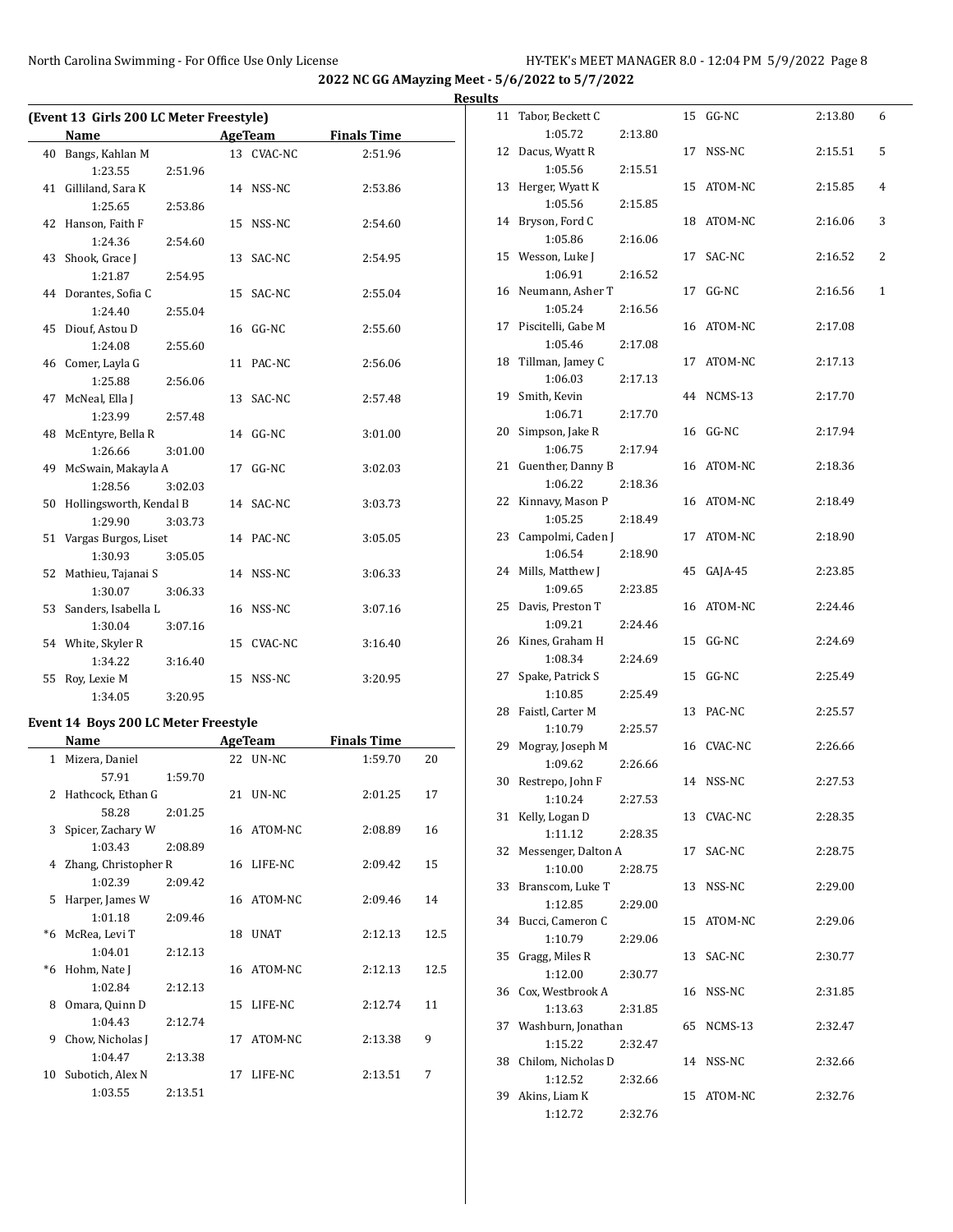L

**2022 NC GG AMayzing Meet - 5/6/2022 to 5/7/2022**

**Results**

|    | (Event 14 Boys 200 LC Meter Freestyle) |         |    |           |                    |
|----|----------------------------------------|---------|----|-----------|--------------------|
|    | Name                                   |         |    | AgeTeam   | <b>Finals Time</b> |
| 40 | Major, Austin L                        |         |    | 15 GG-NC  | 2:32.81            |
|    | 1:12.23                                | 2:32.81 |    |           |                    |
| 41 | Wong, Daniel                           |         | 15 | NSS-NC    | 2:33.96            |
|    | 1:14.75                                | 2:33.96 |    |           |                    |
| 42 | Guerrero, Moises A                     |         | 17 | ATOM-NC   | 2:34.43            |
|    | 1:14.86                                | 2:34.43 |    |           |                    |
| 43 | Corning, Finn M                        |         | 15 | NSS-NC    | 2:38.70            |
|    | 1:19.63                                | 2:38.70 |    |           |                    |
| 44 | Tysinger, Jacob D                      |         | 13 | SAC-NC    | 2:38.89            |
|    | 1:18.02                                | 2:38.89 |    |           |                    |
| 45 | Kampmeyer, William A                   |         | 14 | $GG-NC$   | 2:39.28            |
|    | 1:11.68                                | 2:39.28 |    |           |                    |
| 46 | Yang, Austin J                         |         | 14 | LIFE-NC   | 2:42.85            |
|    | 1:17.55                                | 2:42.85 |    |           |                    |
| 47 | Newsome, Austin P                      |         | 17 | NSS-NC    | 2:44.58            |
|    | 1:17.36                                | 2:44.58 |    |           |                    |
| 48 | Thomas, Chandler                       |         | 33 | NCMS-13   | 2:44.65            |
|    | 1:11.85                                | 2:44.65 |    |           |                    |
| 49 | Urash, Garrett G                       |         |    | 14 SAC-NC | 2:46.23            |
|    | 1:18.73                                | 2:46.23 |    |           |                    |
| 50 | Elabdellaoui, Nick M                   |         | 13 | ATOM-NC   | 2:52.09            |
|    | 1:22.40                                | 2:52.09 |    |           |                    |
| 51 | Freese, Tate E                         |         | 13 | NSS-NC    | 3:06.00            |
|    | 1:31.40                                | 3:06.00 |    |           |                    |
| 52 | Gonzago, Wade H                        |         | 13 | NSS-NC    | 3:13.01            |
|    | 1:29.67                                | 3:13.01 |    |           |                    |
| 53 | Borders, Bly B                         |         | 13 | SAC-NC    | 3:14.16            |
| 54 | Poozesh, Sepanta                       |         |    | 14 NSS-NC | 3:23.02            |
|    | 1:34.69                                | 3:23.02 |    |           |                    |
| 55 | Lupo, Christopher B                    |         |    | 14 NSS-NC | 3:27.36            |
|    | 1:33.52                                | 3:27.36 |    |           |                    |
| 56 | Liles, Logan L                         |         |    | 14 GG-NC  | 3:27.73            |
| 57 | Codreanu, Philip E                     |         |    | 14 NSS-NC | 3:28.05            |
|    | 1:35.20                                | 3:28.05 |    |           |                    |
| 58 | Morales, Joshua A                      |         |    | 14 GG-NC  | 3:28.73            |
|    | 1:37.60                                | 3:28.73 |    |           |                    |
| 59 | Jattan, Xavier W                       |         | 13 | GG-NC     | 3:35.22            |
|    | 1:38.98                                | 3:35.22 |    |           |                    |

## **Event 15 Girls 100 LC Meter Butterfly**

|    | Name               |    | AgeTeam | <b>Finals Time</b> |                |
|----|--------------------|----|---------|--------------------|----------------|
| 1  | McCammon, Sophie M | 15 | LIFE-NC | 1:09.41            | 20             |
| 2  | Scheff, Jayci M    | 21 | UN-NC   | 1:10.99            | 17             |
| 3  | Wilhelm, Kiley B   | 17 | LIFE-NC | 1:11.02            | 16             |
| 4  | Connor, Lila G     | 15 | ATOM-NC | 1:11.37            | 15             |
| 5  | Davis, Alexandra M | 16 | LIFE-NC | 1:12.38            | 14             |
| 6  | Repella, Allison B | 16 | ATOM-NC | 1:12.48            | 13             |
| 7  | Wu, Julian         | 16 | LIFE-NC | 1:12.61            | 12             |
| 8  | Dichak, Sarah E    | 17 | LIFE-NC | 1:13.22            | 11             |
| 9  | Guenther, Kate R   | 13 | ATOM-NC | 1:14.61            | 9              |
| 10 | Bartis, Bronwyn E  | 15 | LIFE-NC | 1:14.64            | 7              |
| 11 | Meehan, Caroline P | 14 | ATOM-NC | 1:15.84            | 6              |
| 12 | Rojas, Anne M      | 13 | ATOM-NC | 1:16.87            | 5              |
| 13 | Kudela, Katie A    | 17 | LIFE-NC | 1:17.10            | 4              |
| 14 | Lund, Lily C       | 14 | ATOM-NC | 1:17.20            | 3              |
| 15 | Blamy, Austyn C    | 18 | LIFE-NC | 1:17.69            | $\overline{2}$ |
|    |                    |    |         |                    |                |

| 16 | Shimp-Donahue, Riley E | 15 | LIFE-NC | 1:18.00 | $\mathbf{1}$ |
|----|------------------------|----|---------|---------|--------------|
| 17 | Ford, Katie G          | 15 | LIFE-NC | 1:21.86 |              |
| 18 | Schelble, Marin E      | 14 | ATOM-NC | 1:22.25 |              |
| 19 | Smith, Sally L         | 14 | ATOM-NC | 1:22.61 |              |
| 20 | Weaver, Taylor G       | 14 | ATOM-NC | 1:23.04 |              |
| 21 | She, Ninyee*           | 14 | NSS-NC  | 1:23.10 |              |
| 22 | Cave, Mallory C        | 14 | PAC-NC  | 1:24.04 |              |
| 23 | Phillips, Elizabeth M  | 13 | $GG-NC$ | 1:24.64 |              |
| 24 | Osman, Lindsey K       | 14 | NSS-NC  | 1:24.94 |              |
| 25 | Belus, Averie R        | 13 | LIFE-NC | 1:25.32 |              |
| 26 | Kinnavy, Molly A       | 13 | ATOM-NC | 1:25.71 |              |
| 27 | Virkler, Sarah E       | 16 | ATOM-NC | 1:26.40 |              |
| 28 | Ryan, Bella G          | 14 | ATOM-NC | 1:29.20 |              |
| 29 | Comer, Ashlyn J        | 12 | PAC-NC  | 1:29.24 |              |
| 30 | Huffman, Sydney M      | 17 | CVAC-NC | 1:30.08 |              |
| 31 | Stallings, Liza E      | 13 | ATOM-NC | 1:30.92 |              |
| 32 | Vargas Burgos, Liset   | 14 | PAC-NC  | 1:31.66 |              |
| 33 | Stephens, Riley M      | 13 | ATOM-NC | 1:31.84 |              |
| 34 | Sickles, Gretchen E    | 14 | NSS-NC  | 1:32.52 |              |
| 35 | Diouf, Astou D         | 16 | $GG-NC$ | 1:39.19 |              |
| 36 | Bangs, Kahlan M        | 13 | CVAC-NC | 1:42.07 |              |
| 37 | Segebarth, Madison C   | 13 | ATOM-NC | 1:42.50 |              |
| 38 | McEntyre, Bella R      | 14 | $GG-NC$ | 1:44.58 |              |
| 39 | Comer, Layla G         | 11 | PAC-NC  | 1:45.73 |              |
| 40 | Smith, Anne Gordon G   | 13 | ATOM-NC | 1:55.25 |              |

## **Event 16 Boys 100 LC Meter Butterfly**

|              | Name                 |    | AgeTeam     | <b>Finals Time</b> |                |
|--------------|----------------------|----|-------------|--------------------|----------------|
| $\mathbf{1}$ | Aristondo, Chris     |    | 16 ATOM-NC  | 59.83              | 20             |
| 2            | Subotich. Alex N     | 17 | LIFE-NC     | 1:00.56            | 17             |
| 3            | Leighninger, Ian F   | 20 | UN-NC       | 1:00.57            | 16             |
| 4            | Fischer, Quinn F     | 24 | NCMS-13     | 1:01.50            | 15             |
| 5            | Hathcock, Ethan G    | 21 | UN-NC       | 1:01.77            | 14             |
| 6            | Zhang, Christopher R | 16 | LIFE-NC     | 1:02.52            | 13             |
| 7            | Holtham, Isaac O     | 15 | LIFE-NC     | 1:04.01            | 12             |
| 8            | Lindsay, Hil H       | 16 | LIFE-NC     | 1:05.70            | 11             |
| 9            | Phillips, Isaac J    | 16 | $GG-NC$     | 1:05.93            | 9              |
| 10           | Simpson, Jake R      | 16 | $GG-NC$     | 1:06.84            | 7              |
| 11           | Pifer, Marshall W    | 16 | ATOM-NC     | 1:07.08            | 6              |
| 12           | Omara, Quinn D       | 15 | LIFE-NC     | 1:08.06            | 5              |
| 13           | Mills, Matthew J     | 45 | $GAIA-45$   | 1:08.17            | $\overline{4}$ |
| 14           | McNeer, Max H        | 13 | ATOM-NC     | 1:09.48            | 3              |
| 15           | Herger, Tripp C      | 18 | ATOM-NC     | 1:09.53            | $\overline{2}$ |
| 16           | Restrepo, John F     | 14 | NSS-NC      | 1:09.79            | $\mathbf{1}$   |
| 17           | Smith, Kevin         | 44 | NCMS-13     | 1:10.38            |                |
| 18           | McRea, Levi T        | 18 | <b>UNAT</b> | 1:10.74            |                |
| 19           | Mogray, Joseph M     | 16 | CVAC-NC     | 1:12.28            |                |
| 20           | Tabor, Beckett C     | 15 | $GG-NC$     | 1:13.06            |                |
| 21           | Hohnbaum, Nathan W   | 15 | ATOM-NC     | 1:13.19            |                |
| 22           | Nelson, Zac R        | 18 | ATOM-NC     | 1:13.59            |                |
| 23           | Neumann, Asher T     | 17 | $GG-NC$     | 1:14.31            |                |
| 24           | Dacus, Wyatt R       | 17 | NSS-NC      | 1:14.33            |                |
| 25           | Hohm, Owen J         | 13 | ATOM-NC     | 1:14.52            |                |
| 26           | Branscom, Luke T     | 13 | NSS-NC      | 1:15.06            |                |
| 27           | Wyatt, Steven D      | 14 | SAC-NC      | 1:16.38            |                |
| 28           | Hall, Cash C         | 14 | ATOM-NC     | 1:16.48            |                |
| 29           | Taylor, Andrew J     | 15 | $GG-NC$     | 1:17.09            |                |
| 30           | Chow, Logan R        | 13 | ATOM-NC     | 1:17.15            |                |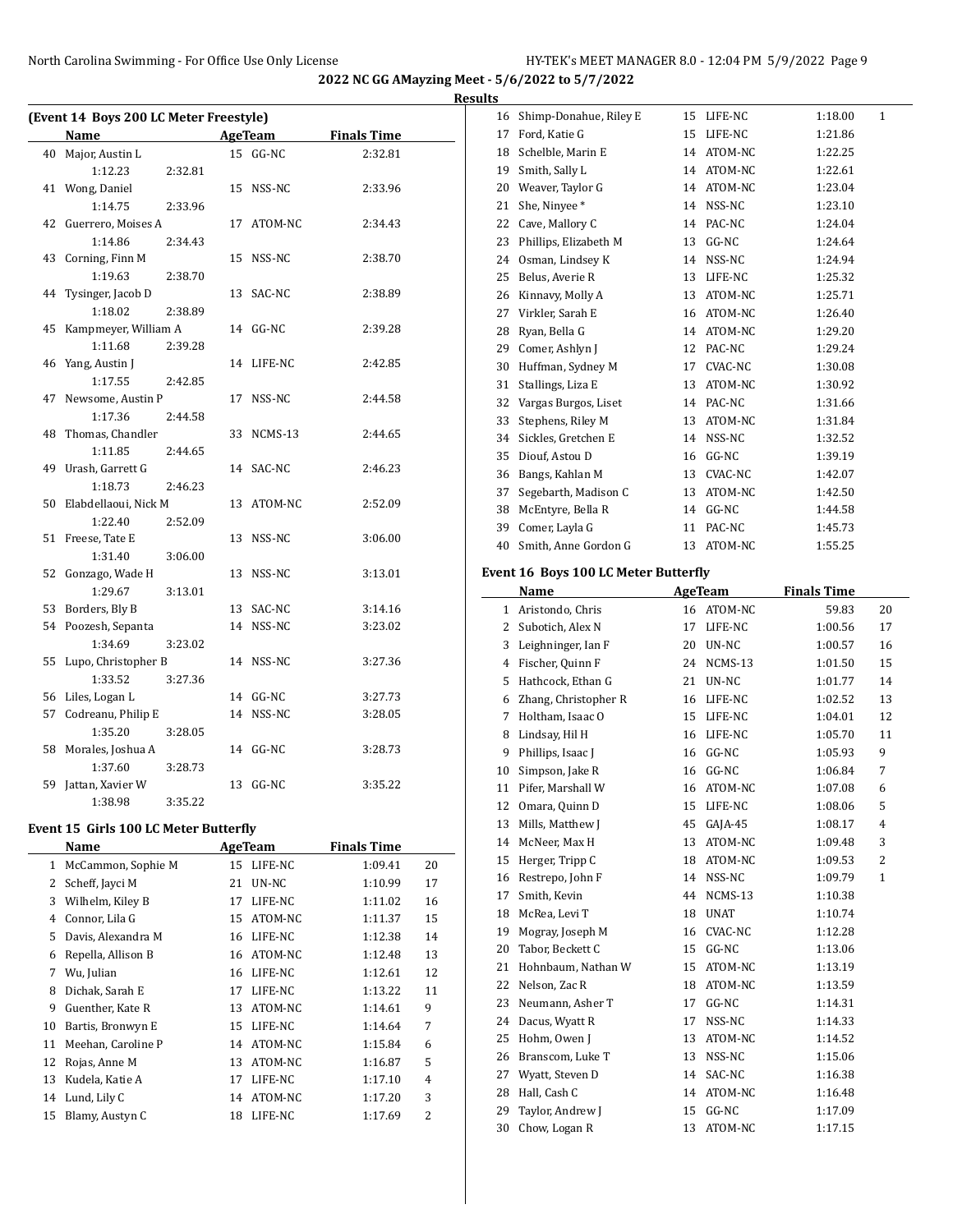$\overline{a}$ 

**2022 NC GG AMayzing Meet - 5/6/2022 to 5/7/2022**

|    |                                        |    |                |                    | <b>Results</b> |
|----|----------------------------------------|----|----------------|--------------------|----------------|
|    | (Event 16 Boys 100 LC Meter Butterfly) |    |                |                    | $2^{\circ}$    |
|    | Name                                   |    | <b>AgeTeam</b> | <b>Finals Time</b> |                |
| 31 | Chilom, Nicholas D                     | 14 | NSS-NC         | 1:17.80            | 2:             |
| 32 | Cassidy, Peter B                       | 13 | ATOM-NC        | 1:17.81            |                |
| 33 | Cox, Westbrook A                       | 16 | NSS-NC         | 1:19.63            | 2:             |
| 34 | Major, Austin L                        | 15 | $GG-NC$        | 1:22.84            |                |
| 35 | Kelly, Logan D                         | 13 | CVAC-NC        | 1:22.96            | 2 <sup>1</sup> |
| 36 | Kampmeyer, William A                   |    | 14 GG-NC       | 1:23.93            |                |
| 37 | Wong, Daniel                           | 15 | NSS-NC         | 1:24.76            | 2!             |
| 38 | Yang, Austin J                         | 14 | LIFE-NC        | 1:31.07            |                |
| 39 | Newsome, Austin P                      | 17 | NSS-NC         | 1:32.92            | $\overline{2}$ |
| 40 | Davis, Tyler C                         | 13 | ATOM-NC        | 1:36.70            |                |
| 41 | Glender, Carlos                        | 68 | NCMS-13        | 1:56.58            | $2^{\prime}$   |
| 42 | Morales, Joshua A                      | 14 | GG-NC          | 1:57.84            |                |
|    | Mathes, William R                      | 15 | RCST-NC        | DQ                 | 21             |

#### **Event 17 Girls 200 LC Meter Backstroke**

|              | <b>Name</b>           |    | <b>AgeTeam</b> | <b>Finals Time</b> |                |
|--------------|-----------------------|----|----------------|--------------------|----------------|
| $\mathbf{1}$ | Fronczak, Katherine D |    | 20 UN-NC       | 2:26.70            | 20             |
|              | 1:12.01<br>2:26.70    |    |                |                    |                |
|              | 2 Wilhelm, Kiley B    |    | 17 LIFE-NC     | 2:38.57            | 17             |
|              | 1:16.95<br>2:38.57    |    |                |                    |                |
| 3            | Bartis, Bronwyn E     |    | 15 LIFE-NC     | 2:38.98            | 16             |
|              | 1:17.06<br>2:38.98    |    |                |                    |                |
|              | 4 Guenther, Kate R    |    | 13 ATOM-NC     | 2:41.76            | 15             |
|              | 1:19.69<br>2:41.76    |    |                |                    |                |
| 5            | Taylor, Sharon        |    | 37 NCMS-13     | 2:41.96            | 14             |
|              | 1:18.79<br>2:41.96    |    |                |                    |                |
| 6            | Lund, Lily C          |    | 14 ATOM-NC     | 2:42.25            | 13             |
|              | 1:20.05<br>2:42.25    |    |                |                    |                |
| 7            | Davis, Alexandra M    |    | 16 LIFE-NC     | 2:44.16            | 12             |
|              | 1:20.53<br>2:44.16    |    |                |                    |                |
| 8            | Hetzel, C.C. C        |    | 16 LIFE-NC     | 2:44.31            | 11             |
|              | 1:20.27<br>2:44.31    |    |                |                    |                |
| 9            | Dichak, Sarah E       | 17 | LIFE-NC        | 2:44.41            | 9              |
|              | 1:20.80<br>2:44.41    |    |                |                    |                |
|              | 10 Weaver, Taylor G   |    | 14 ATOM-NC     | 2:46.73            | 7              |
|              | 1:19.35<br>2:46.73    |    |                |                    |                |
| 11           | Schelble, Marin E     |    | 14 ATOM-NC     | 2:46.90            | 6              |
|              | 1:22.27<br>2:46.90    |    |                |                    |                |
|              | 12 Wu, Julian         |    | 16 LIFE-NC     | 2:48.58            | 5              |
|              | 1:21.99<br>2:48.58    |    |                |                    |                |
| 13           | Rojas, Anne M         |    | 13 ATOM-NC     | 2:48.85            | $\overline{4}$ |
|              | 1:23.09<br>2:48.85    |    |                |                    |                |
|              | 14 Nelson, Jadyn A    |    | 15 ATOM-NC     | 2:49.40            | 3              |
|              | 1:23.92<br>2:49.40    |    |                |                    |                |
| 15           | Blamy, Austyn C       |    | 18 LIFE-NC     | 2:50.04            | 2              |
|              | 1:22.13<br>2:50.04    |    |                |                    |                |
|              | 16 Meehan, Caroline P |    | 14 ATOM-NC     | 2:51.01            | $\mathbf{1}$   |
|              | 1:25.41<br>2:51.01    |    |                |                    |                |
| 17           | Smith, Sally L        |    | 14 ATOM-NC     | 2:51.39            |                |
|              | 1:23.71<br>2:51.39    |    |                |                    |                |
| 18           | Patterson, Dorothy B  |    | 15 ATOM-NC     | 2:53.42            |                |
|              | 1:25.20<br>2:53.42    |    |                |                    |                |
| 19           | Davison, Lillian M    |    | 16 GG-NC       | 2:56.89            |                |
|              | 1:27.15<br>2:56.89    |    |                |                    |                |
| 20           | Baker, Amy K          | 17 | ATOM-NC        | 2:57.24            |                |
|              | 1:28.45<br>2:57.24    |    |                |                    |                |

| 21  | Stephens, Riley M            |         |    | 13 ATOM-NC | 2:57.60 |
|-----|------------------------------|---------|----|------------|---------|
|     | 1:27.99                      | 2:57.60 |    |            |         |
| 22  | Smith, Anne Gordon G         |         |    | 13 ATOM-NC | 2:57.65 |
|     | 1:30.08                      | 2:57.65 |    |            |         |
| 23  | Price, Trinity G             |         | 17 | SAC-NC     | 2:57.89 |
|     | 1:26.56                      | 2:57.89 |    |            |         |
| 24  | Phillips, Elizabeth M        |         |    | 13 GG-NC   | 2:58.12 |
|     | 1:29.99                      | 2:58.12 |    |            |         |
|     | 25 Cromar, Katelyn D         |         |    | 14 ATOM-NC | 2:59.01 |
|     | 1:29.00                      | 2:59.01 |    |            |         |
| 26  | Stallings, Liza E            |         |    | 13 ATOM-NC | 3:00.48 |
|     | 1:29.53                      | 3:00.48 |    |            |         |
| 27  | Kornberg, Warner R           |         | 15 | ATOM-NC    | 3:00.65 |
|     | 1:27.92                      | 3:00.65 |    |            |         |
| 28  | Cave, Mallory C              |         |    | 14 PAC-NC  | 3:01.48 |
|     | 1:30.22                      | 3:01.48 |    |            |         |
|     | 29 Turner, Ila G             |         | 13 | GG-NC      | 3:01.78 |
|     | 1:28.62                      | 3:01.78 |    |            |         |
| 30  | Hanson, Faith F              |         | 15 | NSS-NC     | 3:02.70 |
|     | 1:28.54                      | 3:02.70 |    |            |         |
| 31  | Laney, Piper M<br>1:32.41    |         | 13 | GG-NC      | 3:07.47 |
|     |                              | 3:07.47 |    | 14 NSS-NC  |         |
| 32  | Gilliland, Sara K<br>1:30.55 | 3:09.73 |    |            | 3:09.73 |
| 33  | Thomas, Phoebe G             |         |    | 14 GG-NC   | 3:10.03 |
|     | 1:34.12                      | 3:10.03 |    |            |         |
| 34  | Ryan, Bella G                |         | 14 | ATOM-NC    | 3:11.44 |
|     | 1:33.82                      | 3:11.44 |    |            |         |
| 35  | Grady, Elaina R              |         |    | 16 NSS-NC  | 3:12.21 |
| 36  | Hughes, Ella E               |         |    | 14 NSS-NC  | 3:14.24 |
|     | 1:37.10                      | 3:14.24 |    |            |         |
| 37  | Segebarth, Madison C         |         |    | 13 ATOM-NC | 3:15.84 |
| 38  | Sanders, Isabella L          |         |    | 16 NSS-NC  | 3:22.85 |
|     | 1:40.99                      | 3:22.85 |    |            |         |
| 39  | Diouf, Astou D               |         | 16 | GG-NC      | 3:25.24 |
|     | 1:42.91                      | 3:25.24 |    |            |         |
| 40  | Mathieu, Tajanai S           |         |    | 14 NSS-NC  | 3:32.34 |
|     | 1:43.94                      | 3:32.34 |    |            |         |
| 41  | McSwain, Makayla A           |         |    | 17 GG-NC   | 3:36.24 |
|     | 1:46.26                      | 3:36.24 |    |            |         |
| 42  | Roy, Lexie M                 |         |    | 15 NSS-NC  | 4:19.77 |
| --- | Kinnavy, Molly A             |         | 13 | ATOM-NC    | DQ      |
|     | 1:29.12                      | DQ      |    |            |         |

## **Event 18 Boys 200 LC Meter Backstroke**

 $\overline{\phantom{a}}$ 

|    | Name              |         |    | AgeTeam    | <b>Finals Time</b> |    |  |
|----|-------------------|---------|----|------------|--------------------|----|--|
| 1  | Spicer, Zachary W |         |    | 16 ATOM-NC | 2:20.43            | 20 |  |
|    | 1:08.59           | 2:20.43 |    |            |                    |    |  |
| 2  | Aristondo, Chris  |         |    | 16 ATOM-NC | 2:22.05            | 17 |  |
|    | 1:08.75           | 2:22.05 |    |            |                    |    |  |
| 3  | Omara, Quinn D    |         | 15 | LIFE-NC    | 2:24.18            | 16 |  |
|    | 1:10.83           | 2:24.18 |    |            |                    |    |  |
| 4  | Harper, James W   |         | 16 | ATOM-NC    | 2:25.26            | 15 |  |
|    | 1:09.48           | 2:25.26 |    |            |                    |    |  |
| 5. | Holtham, Isaac O  |         | 15 | LIFE-NC    | 2:26.24            | 14 |  |
|    | 1:12.38           | 2:26.24 |    |            |                    |    |  |
| 6  | Kines, Graham H   |         | 15 | GG-NC      | 2:32.76            | 13 |  |
|    | 1:13.65           | 2:32.76 |    |            |                    |    |  |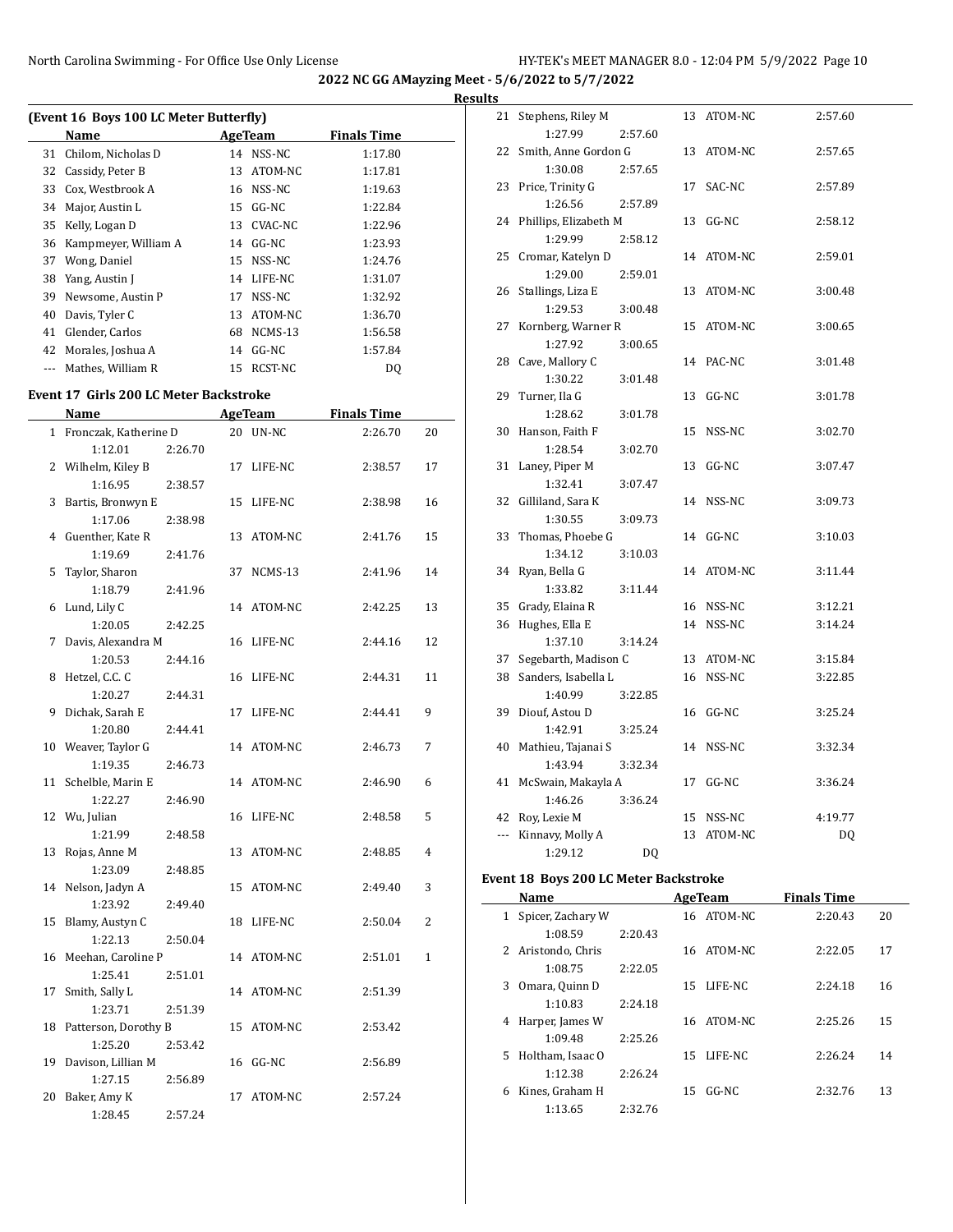# **Results**

 $\frac{1}{\sqrt{1-\frac{1}{2}}}$ 

|    | (Event 18 Boys 200 LC Meter Backstroke) |         |    |            |                    |              |
|----|-----------------------------------------|---------|----|------------|--------------------|--------------|
|    | Name                                    |         |    | AgeTeam    | <b>Finals Time</b> |              |
|    | 7 Lindsay, Hil H                        |         |    | 16 LIFE-NC | 2:33.23            | 12           |
|    | 1:14.38                                 | 2:33.23 |    |            |                    |              |
| 8  | Chow, Nicholas J                        |         |    | 17 ATOM-NC | 2:34.32            | 11           |
|    | 1:14.74                                 | 2:34.32 |    |            |                    |              |
| 9  | Campolmi, Caden J                       |         |    | 17 ATOM-NC | 2:36.31            | 9            |
|    | 1:17.63                                 | 2:36.31 |    |            |                    |              |
| 10 | Nelson, Zac R                           |         |    | 18 ATOM-NC | 2:39.18            | 7            |
|    | 1:18.60                                 | 2:39.18 |    |            |                    |              |
| 11 | Phillips, Isaac J                       |         |    | 16 GG-NC   | 2:39.89            | 6            |
|    | 1:18.97                                 | 2:39.89 |    |            |                    |              |
| 12 | Peyton, Tristan T                       |         | 15 | $GG-NC$    | 2:40.25            | 5            |
|    | 1:14.20                                 | 2:40.25 |    |            |                    |              |
|    |                                         |         |    |            |                    |              |
|    | 13 Davis, Preston T                     |         |    | 16 ATOM-NC | 2:43.05            | 4            |
|    | 1:20.55                                 | 2:43.05 |    |            |                    |              |
|    | 14 Akins, Liam K                        |         |    | 15 ATOM-NC | 2:43.88            | 3            |
|    | 1:21.23                                 | 2:43.88 |    |            |                    |              |
| 15 | Smith, Kevin                            |         |    | 44 NCMS-13 | 2:44.05            | 2            |
|    | 1:19.36                                 | 2:44.05 |    |            |                    |              |
| 16 | Chow, Logan R                           |         |    | 13 ATOM-NC | 2:45.22            | $\mathbf{1}$ |
|    | 1:20.44                                 | 2:45.22 |    |            |                    |              |
| 17 | Hohm, Owen J                            |         |    | 13 ATOM-NC | 2:46.90            |              |
|    | 1:24.12                                 | 2:46.90 |    |            |                    |              |
| 18 | Smith, Stratton                         |         |    | 58 NCMS-13 | 2:49.96            |              |
|    | 1:23.77                                 | 2:49.96 |    |            |                    |              |
| 19 | Hall, Cash C                            |         |    | 14 ATOM-NC | 2:50.10            |              |
|    | 1:21.85                                 | 2:50.10 |    |            |                    |              |
| 20 | Guenther, Danny B                       |         |    | 16 ATOM-NC | 2:52.69            |              |
|    | 1:22.96                                 | 2:52.69 |    |            |                    |              |
| 21 | Kelly, Logan D                          |         |    | 13 CVAC-NC | 2:54.56            |              |
|    | 1:27.37                                 | 2:54.56 |    |            |                    |              |
| 22 | McNeer, Max H                           |         | 13 | ATOM-NC    | 2:55.06            |              |
|    | 1:25.48                                 | 2:55.06 |    |            |                    |              |
| 23 | Williams, James W                       |         |    | 26 NCMS-13 | 2:55.24            |              |
|    | 1:27.04                                 | 2:55.24 |    |            |                    |              |
| 24 | Major, Austin L                         |         | 15 | GG-NC      | 2:55.46            |              |
|    | 1:25.64                                 | 2:55.46 |    |            |                    |              |
| 25 | Yang, Austin J                          |         |    | 14 LIFE-NC | 2:56.09            |              |
|    | 1:26.86                                 | 2:56.09 |    |            |                    |              |
|    | 26 Cassidy, Peter B                     |         |    | 13 ATOM-NC | 3:00.75            |              |
|    | 1:29.48                                 | 3:00.75 |    |            |                    |              |
| 27 | Tabor, Noah E                           |         | 13 | GG-NC      | 3:03.42            |              |
|    | 1:30.85                                 | 3:03.42 |    |            |                    |              |
|    |                                         |         |    |            |                    |              |
| 28 | Corning, Finn M                         |         | 15 | NSS-NC     | 3:03.88            |              |
|    | 1:29.59                                 | 3:03.88 |    |            |                    |              |
| 29 | Davis, Tyler C                          |         |    | 13 ATOM-NC | 3:06.87            |              |
|    | 1:31.21                                 | 3:06.87 |    |            |                    |              |
| 30 | Cox, Westbrook A                        |         |    | 16 NSS-NC  | 3:12.37            |              |
|    | 3:12.37                                 | 3:12.37 |    |            |                    |              |
| 31 | Elabdellaoui, Nick M                    |         |    | 13 ATOM-NC | 3:22.00            |              |
|    | 1:42.33                                 | 3:22.00 |    |            |                    |              |
| 32 | Gonzago, Wade H                         |         | 13 | NSS-NC     | 3:40.46            |              |
|    | 1:47.21                                 | 3:40.46 |    |            |                    |              |
| 33 | Freese, Tate E                          |         | 13 | NSS-NC     | 3:40.80            |              |
|    | 3:40.80                                 | 3:40.80 |    |            |                    |              |
|    | 34 Poozesh, Sepanta                     |         |    | 14 NSS-NC  | 3:49.41            |              |
|    | 1:52.44                                 | 3:49.41 |    |            |                    |              |

| 1 L.J |                                 |         |    |            |                    |                |
|-------|---------------------------------|---------|----|------------|--------------------|----------------|
| 35    | Jattan, Xavier W                |         | 13 | GG-NC      | 4:47.17            |                |
|       | 2:17.21                         | 4:47.17 |    |            |                    |                |
| ---   | Liles, Logan L<br>1:47.09       |         | 14 | $GG-NC$    | DQ                 |                |
| ---   | Lupo, Christopher B             |         |    | 14 NSS-NC  | DQ                 |                |
|       |                                 |         |    |            |                    |                |
|       | Event 19 Girls 200 LC Meter IM  |         |    |            |                    |                |
|       | Name                            |         |    | AgeTeam    | <b>Finals Time</b> |                |
|       | 1 McCammon, Sophie M<br>1:10.88 | 2:30.31 |    | 15 LIFE-NC | 2:30.31            | 20             |
| 2     | Scheff, Jayci M                 |         | 21 | UN-NC      | 2:35.16            | 17             |
|       | 1:14.37                         | 2:35.16 |    |            |                    |                |
| 3     | Connor, Lila G                  |         | 15 | ATOM-NC    | 2:37.13            | 16             |
|       | 1:13.52                         | 2:37.13 |    |            |                    |                |
| 4     | Taylor, Sharon                  |         | 37 | NCMS-13    | 2:39.91            | 15             |
|       | 1:17.90                         | 2:39.91 |    |            |                    |                |
| 5     | Bartis, Bronwyn E               |         | 15 | LIFE-NC    | 2:41.59            | 14             |
|       | 1:15.67                         | 2:41.59 |    |            |                    |                |
| 6     | Davis, Alexandra M              |         |    | 16 LIFE-NC | 2:41.63            | 13             |
|       | 1:13.80                         | 2:41.63 |    |            |                    |                |
| 7     | Repella, Allison B              |         |    | 16 ATOM-NC | 2:42.81            | 12             |
|       | 1:15.78                         | 2:42.81 |    |            |                    |                |
| 8     | Dichak, Sarah E                 |         | 17 | LIFE-NC    | 2:43.39            | 11             |
| 9     | 1:17.44<br>Schelble, Marin E    | 2:43.39 | 14 | ATOM-NC    | 2:44.97            | 9              |
|       | 1:21.82                         | 2:44.97 |    |            |                    |                |
|       | 10 Wu, Julian                   |         | 16 | LIFE-NC    | 2:46.26            | 7              |
|       | 1:18.84                         | 2:46.26 |    |            |                    |                |
| 11    | Lyle, Arden N                   |         | 15 | ATOM-NC    | 2:46.31            | 6              |
|       | 1:20.62                         | 2:46.31 |    |            |                    |                |
| 12    | Blamy, Austyn C                 |         | 18 | LIFE-NC    | 2:47.50            | 5              |
|       | 2:47.57                         | 2:47.50 |    |            |                    |                |
| 13    | Canipe, Libby G                 |         | 16 | SAC-NC     | 2:47.66            | $\overline{4}$ |
|       | 1:22.39                         | 2:47.66 |    |            |                    |                |
| 14    | McNeal, Mila G                  |         | 17 | SAC-NC     | 2:48.07            | 3              |
|       | 1:20.76                         | 2:48.07 |    |            |                    |                |
| 15    | Kudela, Katie A<br>1:21.07      |         | 17 | LIFE-NC    | 2:48.18            | 2              |
| 16    | Shimp-Donahue, Riley E          | 2:48.18 | 15 | LIFE-NC    | 2:48.40            | $\mathbf{1}$   |
|       | 1:19.65                         | 2:48.40 |    |            |                    |                |
| 17    | Hetzel, C.C. C                  |         |    | 16 LIFE-NC | 2:48.98            |                |
|       | 1:20.93                         | 2:48.98 |    |            |                    |                |
| 18    | Tysinger, Alex N                |         |    | 15 SAC-NC  | 2:50.87            |                |
| 19    | Virkler, Sarah E                |         |    | 16 ATOM-NC | 2:53.22            |                |
|       | 1:25.43                         | 2:53.22 |    |            |                    |                |
| 20    | Barrick, Lauren T               |         | 15 | SAC-NC     | 2:54.22            |                |
|       | 1:22.93                         | 2:54.22 |    |            |                    |                |
| 21    | Patterson, Dorothy B            |         |    | 15 ATOM-NC | 2:57.01            |                |
|       | 1:24.42                         | 2:57.01 |    |            |                    |                |
| 22    | Davison, Lillian M<br>1:27.00   | 3:01.24 |    | 16 GG-NC   | 3:01.24            |                |
| 23    | Webb, Miller E                  |         | 17 | ATOM-NC    | 3:02.53            |                |
|       | 1:26.00                         | 3:02.53 |    |            |                    |                |
| 24    | Osman, Lindsey K                |         |    | 14 NSS-NC  | 3:04.33            |                |
|       | 1:28.89                         | 3:04.33 |    |            |                    |                |
| 25    | Huffman, Sydney M               |         | 17 | CVAC-NC    | 3:04.48            |                |
|       | 1:30.67                         | 3:04.48 |    |            |                    |                |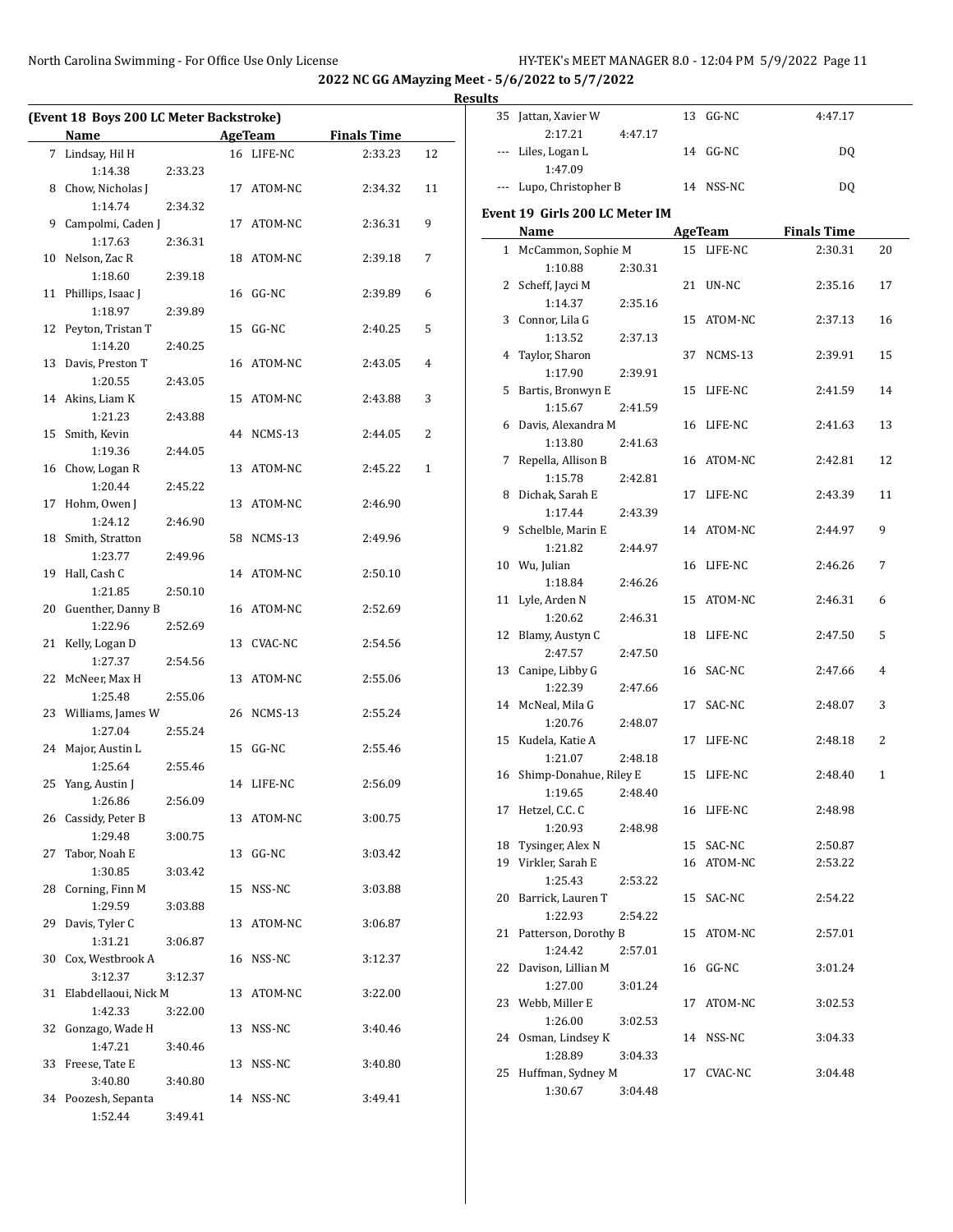|     | (Event 19 Girls 200 LC Meter IM)<br>Name |    | <b>AgeTeam</b> | <b>Finals Time</b> |
|-----|------------------------------------------|----|----------------|--------------------|
|     |                                          |    |                |                    |
|     | 26 Ford, Katie G                         |    | 15 LIFE-NC     | 3:04.90            |
|     | 1:25.79<br>3:04.90                       |    |                |                    |
|     | 27 McNeal, Ella J                        |    | 13 SAC-NC      | 3:06.38            |
|     | 1:30.29<br>3:06.38                       |    |                |                    |
| 28  | Hughes, Ella E                           |    | 14 NSS-NC      | 3:07.24            |
|     | 1:32.82<br>3:07.24                       |    |                |                    |
| 29  | Dorantes, Sofia C                        |    | 15 SAC-NC      | 3:07.39            |
| 30  | 1:29.83<br>3:07.39                       |    | 13 LIFE-NC     |                    |
|     | Belus, Averie R<br>1:31.13<br>3:08.08    |    |                | 3:08.08            |
| 31  | Turner, Ila G                            |    | 13 GG-NC       | 3:08.11            |
|     | 1:32.56<br>3:08.11                       |    |                |                    |
| 32  | Grady, Elaina R                          |    | 16 NSS-NC      | 3:08.49            |
|     | 1:34.15<br>3:08.49                       |    |                |                    |
| 33  | Thomas, Phoebe G                         |    | 14 GG-NC       |                    |
|     | 1:35.41<br>3:10.96                       |    |                | 3:10.96            |
|     | 34 Gilliland, Sara K                     |    | 14 NSS-NC      | 3:11.62            |
|     | 1:32.82<br>3:11.62                       |    |                |                    |
|     |                                          |    | 14 NSS-NC      |                    |
|     | 35 She, Ninyee*<br>1:31.71<br>3:11.74    |    |                | 3:11.74            |
|     | 36 Walker, Alyssa D                      |    | 13 GG-NC       | 3:12.16            |
|     | 1:32.45<br>3:12.16                       |    |                |                    |
| 37  | Sickles, Gretchen E                      |    | 14 NSS-NC      | 3:16.79            |
|     | 1:37.28<br>3:16.79                       |    |                |                    |
| 38  | Laney, Piper M                           |    | 13 GG-NC       | 3:17.46            |
|     | 1:37.58<br>3:17.46                       |    |                |                    |
| 39  | Shook, Grace J                           |    | 13 SAC-NC      | 3:18.00            |
|     | 1:36.75<br>3:18.00                       |    |                |                    |
|     | 40 Vargas Burgos, Liset                  |    | 14 PAC-NC      | 3:18.92            |
|     | 1:32.31<br>3:18.92                       |    |                |                    |
| 41  | Hanson, Faith F                          |    | 15 NSS-NC      | 3:19.06            |
|     | 1:34.99<br>3:19.06                       |    |                |                    |
| 42  | Hollingsworth, Kendal B                  |    | 14 SAC-NC      | 3:20.01            |
|     | 1:38.56<br>3:20.01                       |    |                |                    |
| 43  | Dore, Mary G                             |    | 59 NCMS-13     | 3:22.03            |
|     | 1:38.86<br>3:22.03                       |    |                |                    |
|     | 44 Sanders, Isabella L                   |    | 16 NSS-NC      | 3:28.42            |
|     | 1:42.30<br>3:28.42                       |    |                |                    |
| 45  | Mathieu, Tajanai S                       |    | 14 NSS-NC      | 3:29.80            |
|     | 1:43.15<br>3:29.80                       |    |                |                    |
| 46  | McSwain, Makayla A                       | 17 | GG-NC          | 3:30.79            |
|     | 1:44.74<br>3:30.79                       |    |                |                    |
| 47  | White, Skyler R                          | 15 | CVAC-NC        | 3:36.29            |
|     | 1:50.29<br>3:36.29                       |    |                |                    |
| --- | McEntyre, Bella R                        | 14 | GG-NC          | DQ                 |
|     | 1:48.62<br>DQ                            |    |                |                    |
| --- | Roy, Lexie M                             | 15 | NSS-NC         | DNF                |
|     |                                          |    |                |                    |

# **Event 20 Boys 200 LC Meter IM**

| <b>Name</b>            |         |    | AgeTeam    | <b>Finals Time</b> |    |  |
|------------------------|---------|----|------------|--------------------|----|--|
| 1 Leighninger, Ian F   |         | 20 | UN-NC      | 2:20.01            | 20 |  |
| 1:05.16                | 2:20.01 |    |            |                    |    |  |
| 2 Racek, Martin        |         |    | 20 UN-NC   | 2:21.50            | 17 |  |
| 1:08.37                | 2:21.50 |    |            |                    |    |  |
| 3 Zhang, Christopher R |         |    | 16 LIFE-NC | 2:22.64            | 16 |  |
| 1:06.97                | 2:22.64 |    |            |                    |    |  |

| <b>Results</b> |                                           |                    |            |         |              |
|----------------|-------------------------------------------|--------------------|------------|---------|--------------|
|                | 4 McRea, Levi T<br>1:07.93                | 2:24.12            | 18 UNAT    | 2:24.12 | 15           |
|                | 5 Holtham, Isaac O                        |                    | 15 LIFE-NC | 2:24.87 | 14           |
|                | 1:09.35<br>6 Omara, Quinn D               | 2:24.87            | 15 LIFE-NC | 2:25.79 | 13           |
|                | 1:10.43                                   | 2:25.79            |            |         |              |
|                | 7 Hohm, Nate J<br>1:08.76                 | 2:26.32            | 16 ATOM-NC | 2:26.32 | 12           |
|                | 8 Subotich, Alex N<br>1:09.42             | 2:29.55            | 17 LIFE-NC | 2:29.55 | 11           |
|                | 9 Pifer, Marshall W<br>1:08.24            | 2:31.25            | 16 ATOM-NC | 2:31.25 | 9            |
|                | 10 Lindsay, Hil H<br>1:09.36              | 2:31.54            | 16 LIFE-NC | 2:31.54 | 7            |
|                | 11 Piscitelli, Gabe M                     |                    | 16 ATOM-NC | 2:32.18 | 6            |
|                | 12 Neumann, Asher T                       |                    | 17 GG-NC   | 2:32.76 | 5            |
|                |                                           |                    |            |         |              |
|                | 1:13.62<br>13 Herger, Tripp C             | 2:32.76            | 18 ATOM-NC | 2:34.76 | 4            |
|                | 1:12.08<br>14 Simpson, Jake R             | 2:34.76            | 16 GG-NC   | 2:34.88 | 3            |
|                | 1:12.13                                   | 2:34.88            |            |         |              |
|                | 15 Bryson, Ford C<br>1:11.75              | 2:35.05            | 18 ATOM-NC | 2:35.05 | 2            |
|                | 16 Kinnavy, Mason P<br>1:13.38            | 2:35.21            | 16 ATOM-NC | 2:35.21 | $\mathbf{1}$ |
|                | 17 Tillman, Jamey C<br>1:13.34            | 2:36.16            | 17 ATOM-NC | 2:36.16 |              |
|                | 18 Wesson, Luke J<br>1:16.38              | 2:37.84            | 17 SAC-NC  | 2:37.84 |              |
|                | 19 Hohnbaum, Nathan W<br>1:11.47          | 2:38.02            | 15 ATOM-NC | 2:38.02 |              |
|                | 20 Herger, Wyatt K<br>1:13.46             | 2:38.08            | 15 ATOM-NC | 2:38.08 |              |
|                | 21 Peyton, Tristan T                      |                    | 15 GG-NC   | 2:38.46 |              |
| 22             | 1:13.13<br>Spake, Patrick S               | 2:38.46            | 15 GG-NC   | 2:40.14 |              |
| 23             | 1:15.90<br>Faistl, Carter M               | 2:40.14            | 13 PAC-NC  | 2:40.91 |              |
|                | 1:18.17<br>24 Smith, Kevin                | 2:40.91            | 44 NCMS-13 | 2:40.93 |              |
|                | 1:15.46<br>25 Branscom, Luke T            | 2:40.93            | 13 NSS-NC  | 2:41.51 |              |
|                | 1:20.15                                   | 2:41.51            |            |         |              |
|                | 26 Bucci, Cameron C<br>1:16.50            | 2:42.11            | 15 ATOM-NC | 2:42.11 |              |
| 27             | Taylor, Andrew J<br>1:17.59               | 2:42.35            | 15 GG-NC   | 2:42.35 |              |
|                | 28 Restrepo, John F<br>1:16.20            | 2:43.11            | 14 NSS-NC  | 2:43.11 |              |
|                | 29 Gragg, Miles R<br>1:18.99              | 2:43.12            | 13 SAC-NC  | 2:43.12 |              |
|                | 30 Dacus, Wyatt R<br>1:20.39              |                    | 17 NSS-NC  | 2:44.33 |              |
| 31             | Mogray, Joseph M                          | 2:44.33            | 16 CVAC-NC | 2:45.07 |              |
| 32             | 1:16.56<br>Messenger, Dalton A<br>1:16.10 | 2:45.07<br>2:45.99 | 17 SAC-NC  | 2:45.99 |              |
|                |                                           |                    |            |         |              |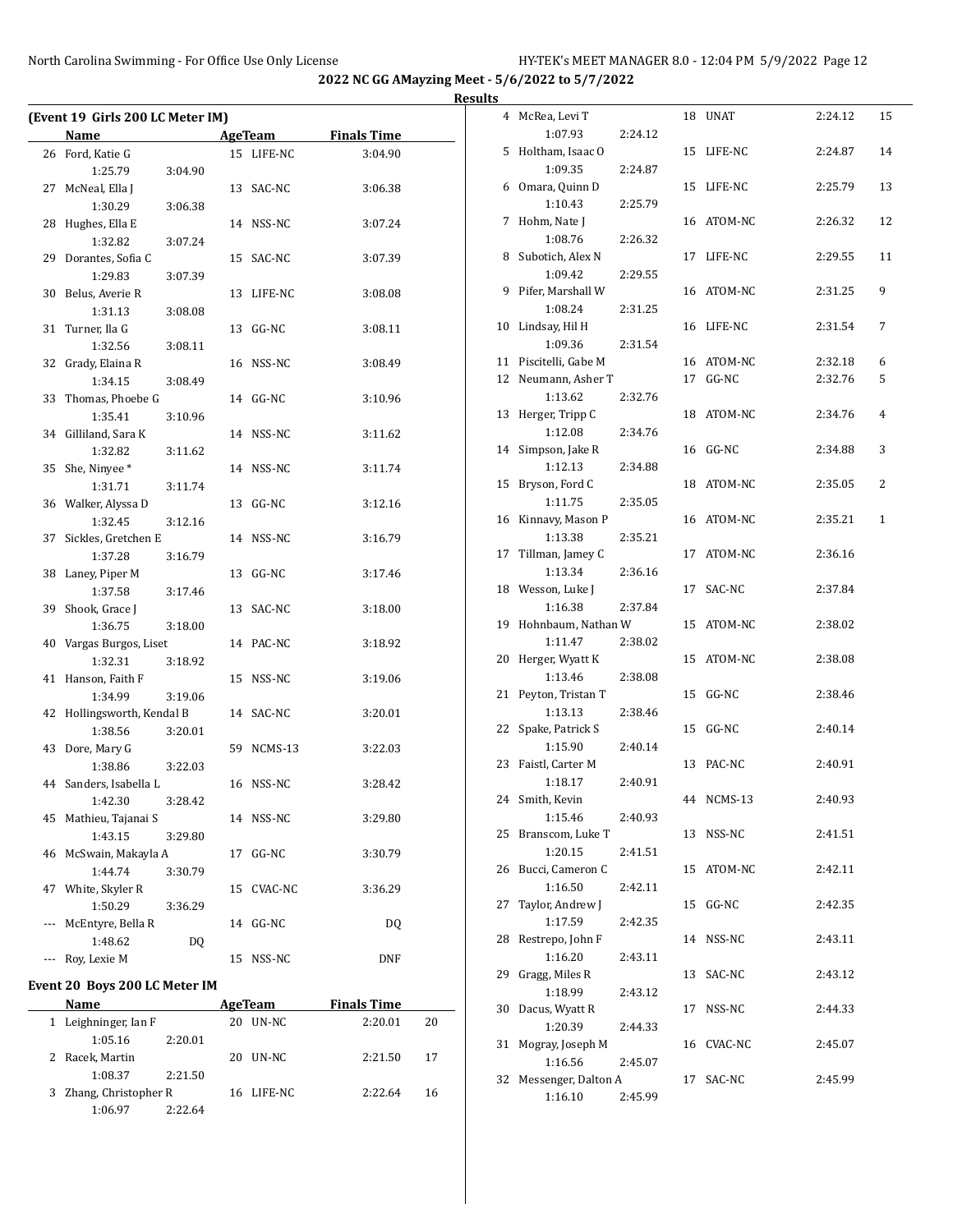$\overline{a}$ 

**2022 NC GG AMayzing Meet - 5/6/2022 to 5/7/2022**

**Results**

| (Event 20 Boys 200 LC Meter IM) |                               |         |    |                |                    |  |  |  |
|---------------------------------|-------------------------------|---------|----|----------------|--------------------|--|--|--|
|                                 | Name                          |         |    | <b>AgeTeam</b> | <b>Finals Time</b> |  |  |  |
| 33                              | Wyatt, Steven D               |         | 14 | SAC-NC         | 2:49.98            |  |  |  |
|                                 | 1:23.12                       | 2:49.98 |    |                |                    |  |  |  |
|                                 | 34 Washburn, Jonathan         |         | 65 | NCMS-13        | 2:50.51            |  |  |  |
|                                 | 1:23.62                       | 2:50.51 |    |                |                    |  |  |  |
| 35                              | Chilom, Nicholas D            |         |    | 14 NSS-NC      | 2:50.79            |  |  |  |
|                                 | 1:24.27                       | 2:50.79 |    |                |                    |  |  |  |
| 36                              | Akins, Liam K                 |         | 15 | ATOM-NC        | 2:53.01            |  |  |  |
|                                 | 1:21.22                       | 2:53.01 |    |                |                    |  |  |  |
| 37                              | Scott, Holden W               |         | 17 | RCST-NC        | 2:53.61            |  |  |  |
|                                 | 1:20.11                       | 2:53.61 |    |                |                    |  |  |  |
| 38                              | Tabor, Noah E                 |         | 13 | $GG-NC$        | 2:57.98            |  |  |  |
|                                 | 1:28.89                       | 2:57.98 |    |                |                    |  |  |  |
| 39                              | Wong, Daniel                  |         | 15 | NSS-NC         | 2:58.18            |  |  |  |
|                                 | 1:25.21                       | 2:58.18 |    |                |                    |  |  |  |
| 40                              | Guerrero, Moises A            |         | 17 | ATOM-NC        | 2:58.94            |  |  |  |
|                                 | 1:23.97                       | 2:58.94 |    |                |                    |  |  |  |
| 41                              | Yang, Austin J                |         | 14 | LIFE-NC        | 2:59.01            |  |  |  |
|                                 | 1:27.00                       | 2:59.01 |    |                |                    |  |  |  |
| 42                              | Kampmeyer, William A          |         |    | 14 GG-NC       | 2:59.06            |  |  |  |
|                                 | 1:24.62                       | 2:59.06 |    |                |                    |  |  |  |
| 43                              | Tysinger, Jacob D             |         | 13 | SAC-NC         | 3:01.21            |  |  |  |
|                                 | 1:32.66                       | 3:01.21 |    |                |                    |  |  |  |
| 44                              | Corning, Finn M               |         | 15 | NSS-NC         | 3:02.07            |  |  |  |
|                                 | 1:28.24                       | 3:02.07 |    |                |                    |  |  |  |
| 45                              | Urash, Garrett G              |         |    | 14 SAC-NC      | 3:02.89            |  |  |  |
|                                 | 1:32.98                       | 3:02.89 |    |                |                    |  |  |  |
| 46                              | Newsome, Austin P             |         | 17 | NSS-NC         | 3:07.36            |  |  |  |
|                                 | 1:28.41                       | 3:07.36 |    |                |                    |  |  |  |
| 47                              | Foley, Jason                  |         | 44 | NCMS-13        | 3:07.75            |  |  |  |
|                                 | 1:30.98                       | 3:07.75 |    |                |                    |  |  |  |
| 48                              | Borders, Bly B                |         | 13 | SAC-NC         | 3:35.67            |  |  |  |
|                                 | 1:41.80                       | 3:35.67 |    |                |                    |  |  |  |
| 49                              | Glender, Carlos               |         |    | 68 NCMS-13     | 3:48.29            |  |  |  |
|                                 | 1:55.15                       | 3:48.29 |    |                |                    |  |  |  |
| $\overline{a}$                  | Gonzago, Wade H               |         | 13 | NSS-NC         | DQ                 |  |  |  |
|                                 | 1:53.25                       | DQ      |    |                |                    |  |  |  |
| ---                             | Freese, Tate E                |         | 13 | NSS-NC         | DQ                 |  |  |  |
|                                 | 1:59.25                       | DQ      |    |                |                    |  |  |  |
| ---                             | Poozesh, Sepanta<br>2:03.59   |         | 14 | NSS-NC         | DQ                 |  |  |  |
| ---                             |                               | DQ      |    | 14 NSS-NC      |                    |  |  |  |
|                                 | Codreanu, Philip E<br>1:54.50 |         |    |                | DQ                 |  |  |  |
|                                 |                               |         |    |                |                    |  |  |  |

## **Event 21 Girls 12 & Under 200 LC Meter IM**

|    | <b>Name</b>         |         |     | AgeTeam    | <b>Finals Time</b> |    |
|----|---------------------|---------|-----|------------|--------------------|----|
| 1  | Harmon, Elizabeth G |         |     | 12 ATOM-NC | 2:44.51            | 20 |
|    | 1:18.04             | 2:44.51 |     |            |                    |    |
| 2  | Lee, Bella          |         | 12. | LIFE-NC    | 2.47.74            | 17 |
|    | 1:17.02             | 2:47.74 |     |            |                    |    |
| 3  | Plaza. Karina I     |         |     | 12 ATOM-NC | 2:50.25            | 16 |
|    | 1:20.69             | 2:50.25 |     |            |                    |    |
| 4  | Connor, Greyson S   |         |     | 12 ATOM-NC | 2:52.78            | 15 |
|    | 1:19.19             | 2:52.78 |     |            |                    |    |
| 5. | Wasson, Hannah L    |         | 12. | CVAC-NC    | 2:56.39            | 14 |
|    | 1:26.21             | 2:56.39 |     |            |                    |    |

| 6  | McIntyre, Elizabeth G |         |    | 11 ATOM-NC  | 2:58.69 | 13           |
|----|-----------------------|---------|----|-------------|---------|--------------|
|    | 1:23.34               | 2:58.69 |    |             |         |              |
| 7  | Comer, Ashlyn J       |         |    | 12 PAC-NC   | 3:02.83 | 12           |
|    | 1:28.65               | 3:02.83 |    |             |         |              |
| 8  | Jesse, Violet G       |         |    | 12 ATOM-NC  | 3:04.20 | 11           |
|    | 1:27.89               | 3:04.20 |    |             |         |              |
| 9  | Comer, Layla G        |         |    | 11 PAC-NC   | 3:14.46 | 9            |
|    | 1:33.47               | 3:14.46 |    |             |         |              |
| 10 | Ford, Christina M     |         |    | 12 LIFE-NC  | 3:14.89 | 7            |
|    | 1:31.33               | 3:14.89 |    |             |         |              |
| 11 | Bullins, Blakeney E   |         |    | 12 ATOM-NC  | 3:16.78 | 6            |
|    | 1:35.29               | 3:16.78 |    |             |         |              |
| 12 | Church, Abigail J     |         |    | 12 ATOM-NC  | 3:21.85 | 5            |
| 13 | Rinehart, Mary B      |         |    | 12 ATOM-NC  | 3:22.13 | 4            |
|    | 1:40.17               | 3:22.13 |    |             |         |              |
| 14 | Yang, Arianna J       |         |    | 12 LIFE-NC  | 3:27.17 | 3            |
|    | 1:39.60               | 3:27.17 |    |             |         |              |
| 15 | Gatehouse, Grace R    |         |    | 12 NSS-NC   | 3:27.19 | 2            |
|    | 1:40.21               | 3:27.19 |    |             |         |              |
| 16 | Stegall, Chloe A      |         |    | 11 ATOM-NC  | 3:31.54 | $\mathbf{1}$ |
|    | 1:46.06               | 3:31.54 |    |             |         |              |
| 17 | Schnittger, Grace M   |         | 9  | <b>UNAT</b> | 3:34.09 |              |
|    | 1:44.11               | 3:34.09 |    |             |         |              |
| 18 | Schnittger, Maggie A  |         | 11 | <b>UNAT</b> | 3:35.14 |              |
|    | 1:46.63               | 3:35.14 |    |             |         |              |
| 19 | Korn, Emma M          |         | 10 | ATOM-NC     | 3:35.79 |              |
|    | 1:44.64               | 3:35.79 |    |             |         |              |
| 20 | Haymore, Emilynn P    |         | 11 | PAC-NC      | 3:37.16 |              |
|    | 1:45.54               | 3:37.16 |    |             |         |              |
| 21 | Black, Sophia G       |         |    | 12 ATOM-NC  | 3:37.24 |              |
|    | 1:50.26               | 3:37.24 |    |             |         |              |
| 22 | Bullins, Logan A      |         |    | 10 ATOM-NC  | 3:40.31 |              |
|    | 1:49.83               | 3:40.31 |    |             |         |              |
| 23 | Brabandt, Addie L     |         |    | 11 CVAC-NC  | 3:47.54 |              |
|    | 1:49.21               | 3:47.54 |    |             |         |              |
| 24 | Siebert, Eliza M      |         |    | 12 NSS-NC   | 3:48.64 |              |
|    | 1:53.99               | 3:48.64 |    |             |         |              |
| 25 | Harmon, Khloe R       |         |    | 11 PAC-NC   | 3:48.91 |              |
|    | 1:50.35               | 3:48.91 |    |             |         |              |
| 26 | Murphy, Anna J        |         | 10 | ATOM-NC     | 3:48.92 |              |
|    | 1:53.11               | 3:48.92 |    |             |         |              |
| 27 | Appling, Jocelyn C    |         |    | 12 RCST-NC  | 3:49.60 |              |
|    | 1:51.36               | 3:49.60 |    |             |         |              |
| 28 | Price, Anna R         |         |    | 10 ATOM-NC  | 3:51.24 |              |
|    | 1:59.54               | 3:51.24 |    |             |         |              |
| 29 | Kennedy, Anna K       |         | 11 | NSS-NC      | 4:00.23 |              |
|    | 1:59.47               | 4:00.23 |    |             |         |              |
| 30 | Valleskey, Avery H    |         | 8  | ATOM-NC     | 4:01.48 |              |
|    | 2:01.26               | 4:01.48 |    |             |         |              |
| 31 | Anderson, Lalah S     |         | 12 | GG-NC       | 4:04.77 |              |
|    | 1:53.98               | 4:04.77 |    |             |         |              |
| 32 | Barrier, Brenna C     |         |    | 11 ATOM-NC  | 4:24.60 |              |
|    | 2:05.48               | 4:24.60 |    |             |         |              |
| 33 | Taylor, Riley J       |         |    | 10 ATOM-NC  | 4:28.02 |              |
|    | 2:14.45               | 4:28.02 |    |             |         |              |
| 34 | McGrath, Mallory O    |         | 9. | ATOM-NC     | 4:28.30 |              |
|    | 2:10.68               | 4:28.30 |    |             |         |              |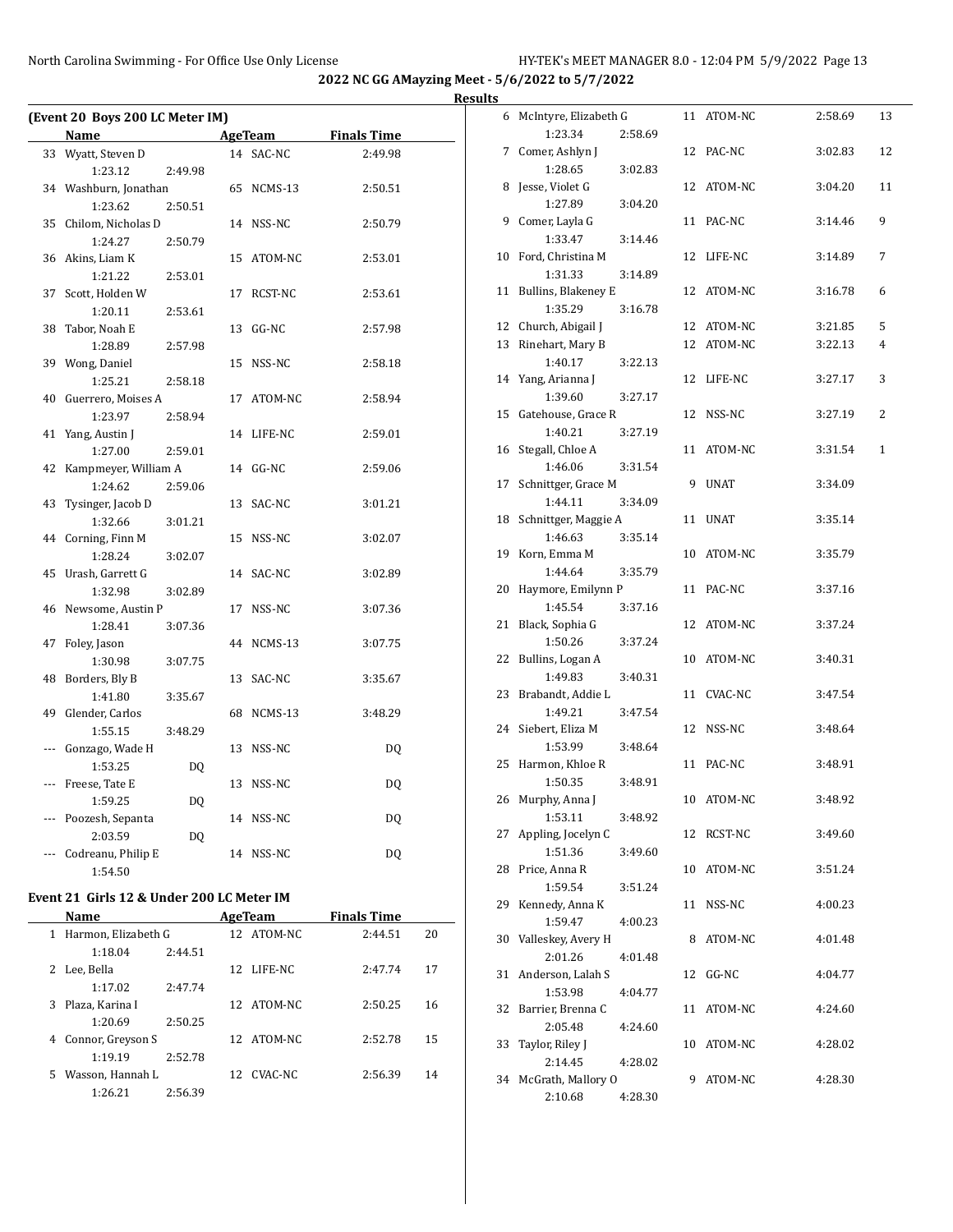| (Event 21 Girls 12 & Under 200 LC Meter IM) |                      |     |     |            |                    |  |  |  |
|---------------------------------------------|----------------------|-----|-----|------------|--------------------|--|--|--|
|                                             | <b>Name</b>          |     |     | AgeTeam    | <b>Finals Time</b> |  |  |  |
| $\cdots$                                    | Watson, Macy A       |     |     | 11 CVAC-NC | DO.                |  |  |  |
|                                             | 1:59.00              | DO. |     |            |                    |  |  |  |
|                                             | --- Knox, Virginia E |     | 11  | ATOM-NC    | DO.                |  |  |  |
|                                             | 1:43.63              | DO. |     |            |                    |  |  |  |
| $\cdots$                                    | Dawson, Isa M        |     | 9   | ATOM-NC    | DO.                |  |  |  |
|                                             | 1:58.74              | DO. |     |            |                    |  |  |  |
|                                             | Capuano, Addison R   |     | 10. | ATOM-NC    | DO.                |  |  |  |
|                                             | 2:18.41              | DO. |     |            |                    |  |  |  |
|                                             | D'Avria. Elizabeth M |     | 11  | GG-NC      | DO.                |  |  |  |
|                                             | 1:56.14              | DO  |     |            |                    |  |  |  |

# **Event 22 Boys 12 & Under 200 LC Meter IM**

|                | Name                      |         |                 | <b>AgeTeam</b> | <b>Finals Time</b> |              |
|----------------|---------------------------|---------|-----------------|----------------|--------------------|--------------|
| $\mathbf{1}$   | Johnson, Phillip E        |         | 12              | $GG-NC$        | 2:49.92            | 20           |
| $\overline{2}$ | Puri, Veer V              |         | 12              | ATOM-NC        | 2:50.40            | 17           |
|                | 1:19.11                   | 2:50.40 |                 |                |                    |              |
| 3              | Repella, Ben M            |         | 12              | ATOM-NC        | 2:55.87            | 16           |
|                | 1:23.30                   | 2:55.87 |                 |                |                    |              |
| 4              | Babani, Athan C           |         | 12              | ATOM-NC        | 2:56.86            | 15           |
|                | 1:24.44                   | 2:56.86 |                 |                |                    |              |
| 5              | Tsang, Eli J              |         | 12              | ATOM-NC        | 2:56.95            | 14           |
|                | 1:25.83                   | 2:56.95 |                 |                |                    |              |
|                | 6 McSwain, Lawton L       |         | 12              | $GG-NC$        | 3:00.47            | 13           |
| 7              | Vandenstockt, Andrew M    |         | 12              | LIFE-NC        | 3:03.96            | 12           |
|                | 1:31.20                   | 3:03.96 |                 |                |                    |              |
| 8              | Hetzel, Sam J             |         | 12              | LIFE-NC        | 3:05.00            | 11           |
|                | 1:24.84                   | 3:05.00 |                 |                |                    |              |
| 9              | Srivastava, Akul          |         | 10              | LIFE-NC        | 3:06.45            | 9            |
|                | 1:26.81                   | 3:06.45 |                 |                |                    |              |
|                | 10 Gaither, Henry H       |         | 10              | ATOM-NC        | 3:12.81            | 7            |
|                | 1:28.27                   | 3:12.81 |                 |                |                    |              |
| 11             | Walker, Sebastian K       |         | 11              | ATOM-NC        | 3:14.02            | 6            |
|                | 1:28.19                   | 3:14.02 |                 |                |                    |              |
| 12             | Chilom, Andrew M          |         | 10              | NSS-NC         | 3:17.04            | 5            |
|                | 1:36.97                   | 3:17.04 |                 |                |                    |              |
| 13             | Cates, Magnus H           |         | 10              | ATOM-NC        | 3:17.83            | 4            |
|                | 1:31.52                   | 3:17.83 |                 |                |                    |              |
| 14             | Rottcher, Ben L           |         | 12              | LIFE-NC        | 3:20.02            | 3            |
|                | 1:34.12                   | 3:20.02 |                 |                |                    | 2            |
| 15             | Dawson, Celo T<br>1:38.76 | 3:24.21 | 10              | ATOM-NC        | 3:24.21            |              |
|                | 16 Jerrell, Aiden J       |         | 10              | ATOM-NC        | 3:25.73            | $\mathbf{1}$ |
|                | 1:35.21                   | 3:25.73 |                 |                |                    |              |
|                | 17 Gates, Lucas A         |         |                 | 11 GG-NC       | 3:30.09            |              |
|                | 18 Legnosky, Noah H       |         | 12              | $GG-NC$        | 3:31.89            |              |
| 19             | Burleigh, Gavin M         |         | 10              | ATOM-NC        | 3:36.07            |              |
|                | 1:43.26                   | 3:36.07 |                 |                |                    |              |
| 20             | Hoyle, Logan H            |         | 10              | GG-NC          | 3:36.43            |              |
|                | 1:40.45                   | 3:36.43 |                 |                |                    |              |
| 21             | Segebarth, Jackson B      |         | 11              | ATOM-NC        | 3:40.41            |              |
|                | 1:48.84                   | 3:40.41 |                 |                |                    |              |
|                | 22 Jenkins, Zachary W     |         |                 | 12 GG-NC       | 3:40.70            |              |
| 23             | Tsang, Ryan C             |         | 10 <sup>°</sup> | ATOM-NC        | 3:57.14            |              |
| 24             | Ovrutsky, Yoav J          |         | 12              | NSS-NC         | 4:05.29            |              |
|                | 1:59.20                   | 4:05.29 |                 |                |                    |              |

| 25 McCheyne, Carter P                                  | 8       | ATOM-NC            | 4:14.90            |    |
|--------------------------------------------------------|---------|--------------------|--------------------|----|
| 2:06.72                                                | 4:14.90 |                    |                    |    |
| 26 Pena, Valentin V                                    |         | 12 NSS-NC          | 4:31.84            |    |
| --- Roberts, Barrett A                                 |         | 12 NSS-NC          | DO.                |    |
| --- Lemons, Calvin T                                   | 9       | ATOM-NC            | DO.                |    |
| Event 23 Girls 10 & Under 200 LC Meter Freestyle Relay |         |                    |                    |    |
| Team                                                   |         | Relay              | <b>Finals Time</b> |    |
| ATOM-NC                                                |         | A                  | 2:25.60            | 40 |
| 1) Bullins, Logan A 10                                 |         | 2) Korn, Emma M 10 |                    |    |
|                                                        |         |                    |                    |    |

| 3) Price, Anna R 10   |         | 4) Murphy, Anna J 10  |         |    |  |  |
|-----------------------|---------|-----------------------|---------|----|--|--|
| 1:11.13               | 2:25.60 |                       |         |    |  |  |
| 2 GG-NC               |         | А                     | 3:13.12 | 34 |  |  |
| 1) Blakney, Piper L 9 |         | 2) Hunter, Avery A 8  |         |    |  |  |
| 3) Sawyer, Audrey K 9 |         | 4) Sullivan, Nina M 8 |         |    |  |  |
| 1:21.82               | 3:13.12 |                       |         |    |  |  |

#### **Event 24 Boys 10 & Under 200 LC Meter Freestyle Relay**

|    | Team                         | Relay                 | <b>Finals Time</b>       |    |
|----|------------------------------|-----------------------|--------------------------|----|
| 1. | ATOM-NC                      | A                     | 2:27.51                  | 40 |
|    | 1) Cates, Magnus H 10        |                       | 2) Gaither, Henry H 10   |    |
|    | 3) Jerrell, Aiden J 10       | 4) Dawson, Celo T 10  |                          |    |
|    | 1:12.16<br>2:27.51           |                       |                          |    |
| 2  | LIFE-NC                      | A                     | 2:39.68                  | 34 |
|    | 2:39.68<br>1:31.41           |                       |                          |    |
| 3  | ATOM-NC                      | B                     | 2:52.29                  | 32 |
|    | 1) Burleigh, Gavin M 10      |                       | 2) McCheyne, Carter P 8  |    |
|    | 3) Tsang, Ryan C 10          | 4) Havens, Owen N 8   |                          |    |
|    | 1:26.80<br>2:52.29           |                       |                          |    |
| 4  | GG-NC                        | A                     | 2:53.79                  | 30 |
|    | 1) Hageman, Arthur A 8       | 2) Hoyle, Logan H 10  |                          |    |
|    | 3) Murphy, Kenan B 10        | 4) Blakney, Cyrus L 9 |                          |    |
|    | 1:21.96<br>2:53.79           |                       |                          |    |
|    | GG-NC                        | B                     | DO.                      | 28 |
|    | 1) Misher, Razz S 9          | 2) Baird, Henry W 9   |                          |    |
|    | 3) Calle Vinasco, Nicolas 10 |                       | 4) Robertson, Emmitt K 9 |    |

## **Event 25 Girls 11-12 200 LC Meter Freestyle Relay**

|              | <b>Team</b>                 | Relay                  | <b>Finals Time</b>           |    |
|--------------|-----------------------------|------------------------|------------------------------|----|
| $\mathbf{1}$ | ATOM-NC                     | A                      | 2:04.10                      | 40 |
|              | 1) Harmon, Elizabeth G 12   |                        | 2) Connor, Greyson S 12      |    |
|              | 3) McIntyre, Elizabeth G 11 | 4) Plaza, Karina I 12  |                              |    |
|              | 1:01.75<br>2:04.10          |                        |                              |    |
|              | 2 LIFE-NC                   | A                      | 2:18.49                      | 34 |
|              | 1:10.56<br>2:18.49          |                        |                              |    |
| 3            | ATOM-NC                     | B                      | 2:23.27                      | 32 |
|              | 1) Jesse, Violet G 12       |                        | 2) Bullins, Blakeney E 12    |    |
|              | 3) Church, Abigail J 12     | 4) Stegall, Chloe A 11 |                              |    |
|              | 1:10.90<br>2:23.27          |                        |                              |    |
|              | 4 CVAC-NC                   | A                      | 2:38.77                      | 30 |
|              | 1) Huffman, Madison L 11    |                        | 2) Brabandt, Addie L 11      |    |
|              | 3) Scheller, Kylie M 12     |                        | 4) Wasson, Hannah L 12       |    |
|              | 1:27.48<br>2:38.77          |                        |                              |    |
| 5.           | $GG-NC$                     | A                      | 2:48.60                      | 28 |
|              | 1) Jones, Paige B 12        |                        | 2) Wyatt, Abigail R 11       |    |
|              | 3) Anderson, Lalah S 12     |                        | 4) Hendrickson, Kendall M 12 |    |
|              | 1:29.04<br>2:48.60          |                        |                              |    |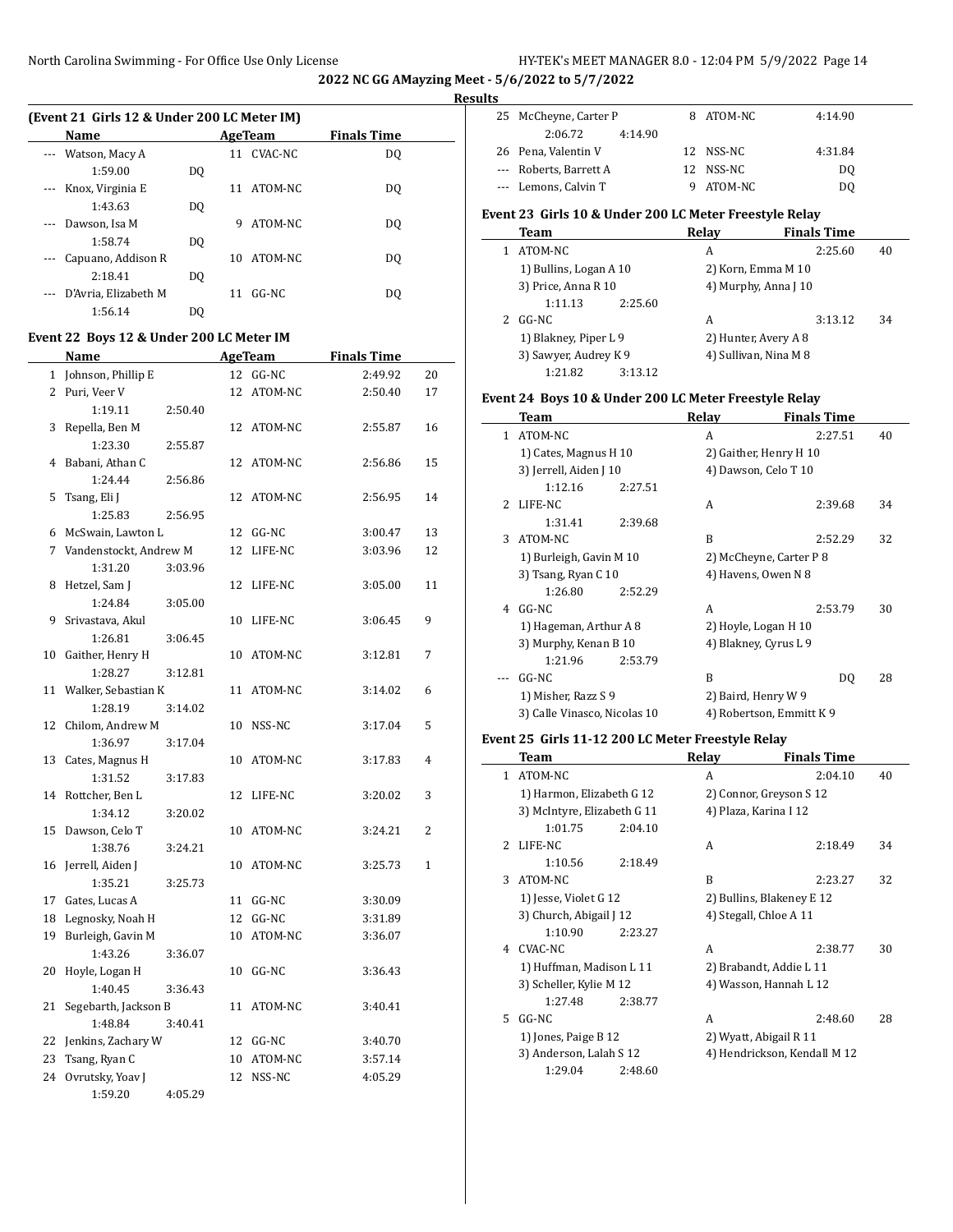#### **Results**

|   | Team                      |         | Relay | <b>Finals Time</b>       |    |
|---|---------------------------|---------|-------|--------------------------|----|
|   | ATOM-NC                   |         | A     | 2:10.04                  | 40 |
|   | 1) Puri, Veer V 12        |         |       | 2) Babani, Athan C 12    |    |
|   | 3) Walker, Sebastian K 11 |         |       | 4) Repella, Ben M 12     |    |
|   | 1:04.24                   | 2:10.04 |       |                          |    |
| 2 | GG-NC                     |         | A     | 2:11.28                  | 34 |
|   | 1) Legnosky, Noah H 12    |         |       | 2) Gates, Lucas A 11     |    |
|   | 3) McSwain, Lawton L 12   |         |       | 4) Johnson, Phillip E 12 |    |
|   | 1:08.27                   | 2:11.28 |       |                          |    |

## **Event 27 Girls 8 & Under 50 LC Meter Freestyle**

 $\overline{a}$ 

|    | Name               | AgeTeam |         | <b>Finals Time</b> |    |
|----|--------------------|---------|---------|--------------------|----|
| 1  | Osman, Eden R      | 8       | NSS-NC  | 40.98              | 20 |
| 2  | Kim, Collins H     | 8       | LIFE-NC | 41.39              | 17 |
| 3  | Birch, Hazel E     | 8       | LIFE-NC | 43.45              | 16 |
| 4  | Hunter, Avery A    | 8       | GG-NC   | 46.18              | 15 |
| 5  | Cassell, Vivian A  | 8       | CVAC-NC | 48.72              | 14 |
| 6  | Wint, Naomi        | 8       | OCD-NC  | 48.73              | 13 |
| 7  | Sullivan, Nina M   | 8       | GG-NC   | 49.07              | 12 |
| 8  | Kendrick, Ella J   | 7       | $GG-NC$ | 53.09              | 11 |
| 9  | She, Ninrey E      | 8       | NSS-NC  | 53.31              | 9  |
| 10 | Smith, Mikaela J   | 7       | GG-NC   | 56.29              | 7  |
| 11 | Neill, Lily J      | 7       | ATOM-NC | 57.06              | 6  |
| 12 | Mathes, Isabella G | 8       | RCST-NC | 1:07.06            | 5  |
| 13 | Fowler, Ellie L    | 7       | GG-NC   | 1:08.45            | 4  |
| 14 | Neer, Adeline T    | 7       | $GG-NC$ | 1:51.31            | 3  |

#### **Event 28 Boys 8 & Under 50 LC Meter Freestyle**

| Name                | AgeTeam |         | <b>Finals Time</b> |    |
|---------------------|---------|---------|--------------------|----|
| Vaughan, Patrick C  |         | NSS-NC  | 48.42              | 20 |
| 2 Smith, Jack M     |         | GG-NC   | 53.86              | 17 |
| 3 Burgess, Ben B    |         | ATOM-NC | 55.23              | 16 |
| 4 Karlsson, Simon T |         | NSS-NC  | 1:06.19            | 15 |
| 5 Smith, Benjamin E |         | GG-NC   | 1:26.29            | 14 |

## **Event 29 Girls 10 & Under 50 LC Meter Freestyle**

| Name |                     |    | AgeTeam     | <b>Finals Time</b> |                |
|------|---------------------|----|-------------|--------------------|----------------|
| 1    | Davis, Lili         | 10 | QCD-NC      | 35.78              | 20             |
| 2    | Bullins, Logan A    | 10 | ATOM-NC     | 37.60              | 17             |
| 3    | Blakney, Piper L    | 9  | $GG-NC$     | 38.84              | 16             |
| 4    | Korn, Emma M        | 10 | ATOM-NC     | 39.20              | 15             |
| 5    | Schnittger, Grace M | 9  | <b>UNAT</b> | 39.95              | 14             |
| 6    | Steinbecher, Marie  | 9  | LIFE-NC     | 40.69              | 13             |
| 7    | Murphy, Anna J      | 10 | ATOM-NC     | 41.03              | 12             |
| 8    | Hughes, Laila D     | 9  | OCD-NC      | 41.07              | 11             |
| 9    | Brackett, Emme E    | 10 | NSS-NC      | 41.46              | 9              |
| 10   | Harrington, Mamie F | 10 | NSS-NC      | 42.59              | 7              |
| 11   | Faistl, Mia M       | 9  | PAC-NC      | 43.65              | 6              |
| 12   | Key, Gracie J       | 9  | PAC-NC      | 44.52              | 5              |
| 13   | Dawson, Isa M       | 9  | ATOM-NC     | 45.37              | 4              |
| 14   | Walker, Phoebe L    | 9  | ATOM-NC     | 45.42              | 3              |
| 15   | Edwards, London S   | 9  | OCD-NC      | 45.68              | $\overline{2}$ |
| 16   | Brintle, Oliva E    | 9  | PAC-NC      | 46.37              | $\mathbf{1}$   |
| 17   | Lynch, Riley M      | 9  | ATOM-NC     | 46.98              |                |
| 18   | Capuano, Addison R  | 10 | ATOM-NC     | 47.25              |                |
| 19   | Wood, Colette M     | 10 | LIFE-NC     | 47.92              |                |
| 20   | Taylor, Riley J     | 10 | ATOM-NC     | 48.17              |                |

|  | 21 Sanchez, Mak O    | 9 CVAC-NC | 48.99 |
|--|----------------------|-----------|-------|
|  | 22 Foley, Ava        | 10 OCD-NC | 50.94 |
|  | 23 Cordero, Cassie A | 9 ATOM-NC | 52.69 |
|  | 24 Sawyer, Audrey K  | 9 GG-NC   | 57.21 |
|  | 25 Wilson, Michelle  | 10 OCD-NC | 59.10 |

## **Event 30 Boys 10 & Under 50 LC Meter Freestyle**

|                | <b>Name</b>            |    | <b>AgeTeam</b> | <b>Finals Time</b> |                |
|----------------|------------------------|----|----------------|--------------------|----------------|
| $\mathbf{1}$   | Srivastava, Akul       |    | 10 LIFE-NC     | 33.28              | 20             |
| 2              | Gaither, Henry H       | 10 | ATOM-NC        | 35.03              | 17             |
| 3              | Cates, Magnus H        | 10 | ATOM-NC        | 35.49              | 16             |
| $\overline{4}$ | Chilom, Andrew M       | 10 | NSS-NC         | 35.69              | 15             |
| 5              | Jerrell, Aiden J       | 10 | ATOM-NC        | 36.17              | 14             |
| 6              | Dawson, Celo T         | 10 | ATOM-NC        | 37.31              | 13             |
| 7              | Sanchez Moreno, Martin | 9  | LIFE-NC        | 38.47              | 12             |
| 8              | Tsang, Ryan C          | 10 | ATOM-NC        | 39.86              | 11             |
| 9              | Hageman, Arthur A      | 8  | $GG-NC$        | 40.01              | 9              |
| 10             | Rottcher, Oliver Q     | 10 | LIFE-NC        | 42.06              | 7              |
| 11             | Weaver, Jackson M      | 10 | <b>CVAC-NC</b> | 42.17              | 6              |
| 12             | Hoyle, Logan H         | 10 | $GG-NC$        | 42.31              | 5              |
| 13             | Walker, Bryce E        | 9  | OCD-NC         | 42.49              | $\overline{4}$ |
| 14             | Burleigh, Gavin M      | 10 | ATOM-NC        | 42.56              | 3              |
| $*15$          | Blakney, Cyrus L       | 9  | $GG-NC$        | 42.99              | 1.5            |
| $*15$          | Lynn, Buzzy J          | 9  | LIFE-NC        | 42.99              | 1.5            |
| 17             | Havens, Owen N         | 8  | ATOM-NC        | 43.24              |                |
| 18             | Calle Vinasco, Nicolas | 10 | GG-NC          | 45.51              |                |
| 19             | Armstrong, Alonzo      | 10 | OCD-NC         | 46.14              |                |
| 20             | Gregory, Cole A        | 9  | ATOM-NC        | 46.59              |                |
| 21             | Atkins, Maddux C       | 9  | PAC-NC         | 47.35              |                |
| 22             | Murphy, Kenan B        | 10 | $GG-NC$        | 48.42              |                |
| 23             | Patterson, Reid A      | 10 | ATOM-NC        | 49.65              |                |
| 24             | Lemons, Calvin T       | 9  | ATOM-NC        | 50.18              |                |
| 25             | Burt, Princeton        | 9  | OCD-NC         | 50.68              |                |
| 26             | Paschall, Caleb T      | 10 | CVAC-NC        | 51.30              |                |
| 27             | Baird, Henry W         | 9  | GG-NC          | 54.70              |                |
| 28             | Misher, Razz S         | 9  | $GG-NC$        | 55.99              |                |
| 29             | Mcknight, Gabriel      | 9  | OCD-NC         | 58.67              |                |

#### **Event 31 Girls 11-12 100 LC Meter Freestyle**

 $\overline{\phantom{a}}$ 

|    | Name                      |    | <b>AgeTeam</b> | <b>Finals Time</b> |              |
|----|---------------------------|----|----------------|--------------------|--------------|
| 1  | Hollingsworth, Makenzie L | 12 | SAC-NC         | 1:12.65            | 20           |
| 2  | Pirrello, Leah A          | 12 | PAC-NC         | 1:12.75            | 17           |
| 3  | Comer, Ashlyn J           | 12 | PAC-NC         | 1:14.59            | 16           |
| 4  | Hall, Rowan M             | 11 | OCD-NC         | 1:16.64            | 15           |
| 5  | Comer, Layla G            | 11 | PAC-NC         | 1:19.02            | 14           |
| 6  | Bullins, Blakeney E       | 12 | ATOM-NC        | 1:19.38            | 13           |
| 7  | Ford, Christina M         | 12 | LIFE-NC        | 1:19.62            | 12           |
| 8  | Barrick, Riley D          | 11 | SAC-NC         | 1:20.85            | 11           |
| 9  | Huffman, Madison L        | 11 | CVAC-NC        | 1:21.16            | 9            |
| 10 | Gatehouse, Grace R        | 12 | NSS-NC         | 1:21.21            | 7            |
| 11 | Sanchez Moreno, Daniela   | 12 | LIFE-NC        | 1:21.58            | 6            |
| 12 | Haymore, Emilynn P        | 11 | PAC-NC         | 1:22.06            | 5            |
| 13 | Yang, Arianna J           | 12 | LIFE-NC        | 1:22.30            | 4            |
| 14 | Appling, Jocelyn C        | 12 | RCST-NC        | 1:28.29            | 3            |
| 15 | Brabandt, Addie L         | 11 | <b>CVAC-NC</b> | 1:29.43            | 2            |
| 16 | Hendrickson, Kendall M    | 12 | $GG-NC$        | 1:30.48            | $\mathbf{1}$ |
| 17 | Evans, Megyn A            | 12 | SAC-NC         | 1:30.57            |              |
| 18 | Harmon, Khloe R           | 11 | PAC-NC         | 1:30.86            |              |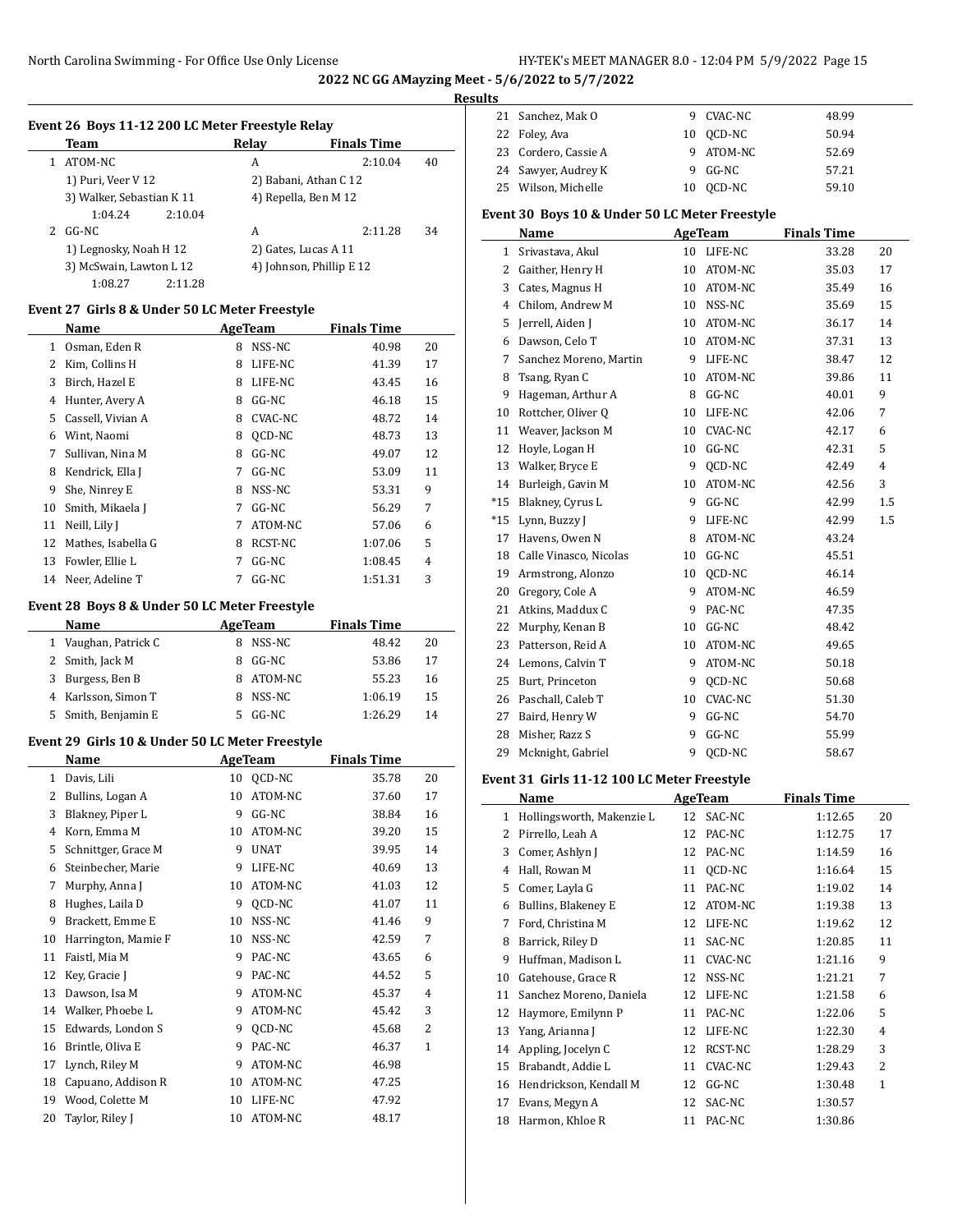**2022 NC GG AMayzing Meet - 5/6/2022 to 5/7/2022 Results**

 $\overline{a}$ 

| (Event 31 Girls 11-12 100 LC Meter Freestyle) |    |         |                     |  |  |  |  |
|-----------------------------------------------|----|---------|---------------------|--|--|--|--|
| Name                                          |    |         | Finals Time         |  |  |  |  |
| Siebert, Eliza M                              | 12 | NSS-NC  | 1:32.87             |  |  |  |  |
| Brinkley, Cori W                              | 12 | PAC-NC  | 1:34.66             |  |  |  |  |
| D'Avria, Elizabeth M                          | 11 | GG-NC   | 1:35.03             |  |  |  |  |
| 22 Jones, Paige B                             | 12 | $GG-NC$ | 1:35.39             |  |  |  |  |
| Celli, Devon M                                | 11 | LIFE-NC | 1:36.61             |  |  |  |  |
| Anderson, Lalah S                             |    |         | 1:37.62             |  |  |  |  |
| Kennedy, Anna K                               | 11 | NSS-NC  | 1:38.35             |  |  |  |  |
| Padgett, Allie E                              | 11 | GG-NC   | 1:43.16             |  |  |  |  |
| Scheller, Kylie M                             | 12 | CVAC-NC | 1:44.99             |  |  |  |  |
| Drum, Avery R                                 | 11 | CVAC-NC | 1:45.34             |  |  |  |  |
| Rouse, Madison                                | 12 | OCD-NC  | 1:48.79             |  |  |  |  |
| Barrier, Brenna C                             | 11 | ATOM-NC | 1:49.17             |  |  |  |  |
| Morel, Natalia S                              | 11 | NSS-NC  | 1:57.26             |  |  |  |  |
|                                               |    |         | AgeTeam<br>12 GG-NC |  |  |  |  |

## **Event 32 Boys 11-12 100 LC Meter Freestyle**

|    | <b>AgeTeam</b><br>Name |    | <b>Finals Time</b> |         |    |  |
|----|------------------------|----|--------------------|---------|----|--|
| 1  | McSwain, Lawton L      | 12 | $GG-NC$            | 1:12.41 | 20 |  |
| 2  | Legnosky, Noah H       | 12 | $GG-NC$            | 1:13.24 | 17 |  |
| 3  | Walker, Sebastian K    | 11 | ATOM-NC            | 1:16.70 | 16 |  |
| 4  | Vandenstockt, Andrew M | 12 | LIFE-NC            | 1:16.74 | 15 |  |
| 5  | Hetzel, Sam J          | 12 | LIFE-NC            | 1:16.97 | 14 |  |
| 6  | Obst, Grayson F        | 11 | CVAC-NC            | 1:19.47 | 13 |  |
| 7  | Matte, Ethan W         | 12 | RCST-NC            | 1:21.15 | 12 |  |
| 8  | Rottcher, Ben L        | 12 | LIFE-NC            | 1:22.80 | 11 |  |
| 9  | Gates, Lucas A         | 11 | $GG-NC$            | 1:25.04 | 9  |  |
| 10 | Jenkins, Zachary W     | 12 | $GG-NC$            | 1:28.67 | 7  |  |
| 11 | Barr, Andrew H         | 11 | SAC-NC             | 1:29.27 | 6  |  |
| 12 | Roberts, Barrett A     | 12 | NSS-NC             | 1:30.90 | 5  |  |
| 13 | Harris, Kaden J        | 12 | QCD-NC             | 1:41.21 | 4  |  |
| 14 | Ovrutsky, Yoav J       | 12 | NSS-NC             | 1:43.98 | 3  |  |
| 15 | Graney V, Patrick C    | 12 | NSS-NC             | 1:51.97 | 2  |  |
| 16 | Moore, Karson          | 11 | QCD-NC             | 1:55.02 | 1  |  |
| 17 | Pena, Valentin V       | 12 | NSS-NC             | 1:56.14 |    |  |
| 18 | Eaton, Liam A          | 12 | NSS-NC             | 2:03.79 |    |  |

#### **Event 33 Girls 8 & Under 50 LC Meter Breaststroke**

| Name                   | <b>AgeTeam</b> |         | <b>Finals Time</b> |    |
|------------------------|----------------|---------|--------------------|----|
| Hunter, Avery A        | 8              | $GG-NC$ | 58.73              | 20 |
| Kim, Collins H         | 8              | LIFE-NC | 59.54              | 17 |
| Cassell, Vivian A      | 8              | CVAC-NC | 1:04.10            | 16 |
| Fowler, Ellie L        | 7              | $GG-NC$ | 1:16.54            | 12 |
| Sullivan, Nina M<br>5. | 8              | GG-NC   | 1:18.39            | 11 |
| Kendrick, Ella J       | 7              | GG-NC   | 1:25.69            | 9  |
| Wint, Naomi            | 8              | OCD-NC  | DO.                |    |
| Osman, Eden R          | 8              | NSS-NC  | DQ                 | 13 |
| Birch, Hazel E         | 8              | LIFE-NC | DQ                 | 14 |
| She, Ninrey E          | 8              | NSS-NC  | DQ                 | 15 |
| Neer, Adeline T        | 7              | $GG-NC$ | DQ                 |    |
| Smith, Mikaela J       | 7              | $GG-NC$ | DQ                 |    |
|                        |                |         |                    |    |

## **Event 34 Boys 8 & Under 50 LC Meter Breaststroke**

 $\overline{a}$ 

| Name                  | AgeTeam |          | <b>Finals Time</b> |    |
|-----------------------|---------|----------|--------------------|----|
| 1 Smith, Jack M       |         | 8 GG-NC  | 1:10.50            | 20 |
| 2 Vaughan, Patrick C  |         | 8 NSS-NC | 1:24.48            | 16 |
| --- Karlsson, Simon T |         | 8 NSS-NC | DΟ                 | 15 |
| --- Burgess, Ben B    |         | ATOM-NC  | DO                 | 17 |

| Event 35 Girls 10 & Under 50 LC Meter Breaststroke |                                                   |    |                |                    |                |  |  |  |
|----------------------------------------------------|---------------------------------------------------|----|----------------|--------------------|----------------|--|--|--|
|                                                    | Name                                              |    | AgeTeam        | <b>Finals Time</b> |                |  |  |  |
| 1                                                  | Bullins, Logan A                                  | 10 | ATOM-NC        | 49.06              | 20             |  |  |  |
| 2                                                  | Blakney, Piper L                                  | 9  | GG-NC          | 50.43              | 17             |  |  |  |
| 3                                                  | Davis, Lili                                       | 10 | QCD-NC         | 52.85              | 16             |  |  |  |
| 4                                                  | Price, Anna R                                     | 10 | ATOM-NC        | 56.64              | 15             |  |  |  |
| 5                                                  | Brackett, Emme E                                  | 10 | NSS-NC         | 56.91              | 14             |  |  |  |
| 6                                                  | Brintle, Oliva E                                  | 9  | PAC-NC         | 57.56              | 13             |  |  |  |
| 7                                                  | Korn, Emma M                                      | 10 | ATOM-NC        | 58.07              | 12             |  |  |  |
| 8                                                  | Capuano, Addison R                                | 10 | ATOM-NC        | 58.69              | 11             |  |  |  |
| 9                                                  | Hughes, Laila D                                   | 9  | QCD-NC         | 1:00.45            | 9              |  |  |  |
| 10                                                 | Wood, Colette M                                   | 10 | LIFE-NC        | 1:00.77            | 6              |  |  |  |
| 11                                                 | Steinbecher, Marie                                | 9  | LIFE-NC        | 1:02.20            | 5              |  |  |  |
| 12                                                 | Taylor, Riley J                                   | 10 | ATOM-NC        | 1:03.03            | 4              |  |  |  |
| 13                                                 | Foley, Ava                                        | 10 | QCD-NC         | 1:03.10            | 3              |  |  |  |
| 14                                                 | Sanchez, Mak O                                    | 9  | <b>CVAC-NC</b> | 1:04.60            | 2              |  |  |  |
| 15                                                 | Cordero, Cassie A                                 | 9  | ATOM-NC        | 1:15.27            | 1              |  |  |  |
| 16                                                 | Sawyer, Audrey K                                  | 9  | GG-NC          | 1:24.36            |                |  |  |  |
| 17                                                 | Wilson, Michelle                                  | 10 | QCD-NC         | 1:24.56            |                |  |  |  |
| ---                                                | Harrington, Mamie F                               | 10 | NSS-NC         | DQ                 | 7              |  |  |  |
| $\overline{a}$                                     | Walker, Phoebe L                                  | 9  | ATOM-NC        | DQ                 |                |  |  |  |
|                                                    | Event 36 Boys 10 & Under 50 LC Meter Breaststroke |    |                |                    |                |  |  |  |
|                                                    | Name                                              |    | <b>AgeTeam</b> | <b>Finals Time</b> |                |  |  |  |
| $\mathbf{1}$                                       | Chilom, Andrew M                                  | 10 | NSS-NC         | 46.89              | 20             |  |  |  |
| 2                                                  | Srivastava, Akul                                  | 10 | LIFE-NC        | 47.63              | 17             |  |  |  |
| 3                                                  | Weaver, Jackson M                                 |    | 10 CVAC-NC     | 51.69              | 16             |  |  |  |
| $\overline{4}$                                     | Gaither, Henry H                                  | 10 | ATOM-NC        | 52.02              | 15             |  |  |  |
| 5                                                  | Blakney, Cyrus L                                  | 9  | GG-NC          | 52.72              | 14             |  |  |  |
| 6                                                  | Hoyle, Logan H                                    | 10 | $GG-NC$        | 52.77              | 13             |  |  |  |
| 7                                                  | Cates, Magnus H                                   | 10 | ATOM-NC        | 53.75              | 12             |  |  |  |
| 8                                                  | Burleigh, Gavin M                                 | 10 | ATOM-NC        | 55.28              | 11             |  |  |  |
| 9                                                  | Dawson, Celo T                                    | 10 | ATOM-NC        | 56.07              | 9              |  |  |  |
| 10                                                 | Sanchez Moreno, Martin                            | 9  | LIFE-NC        | 57.33              | 6              |  |  |  |
| 11                                                 | Walker, Bryce E                                   | 9  | QCD-NC         | 57.42              | 5              |  |  |  |
| 12                                                 | Armstrong, Alonzo                                 | 10 | OCD-NC         | 59.57              | $\overline{4}$ |  |  |  |
|                                                    |                                                   |    |                |                    |                |  |  |  |

#### **Event 37 Girls 11-12 100 LC Meter Breaststroke Name Age Team Finals Time**

|   | .                           |            | .       |    |
|---|-----------------------------|------------|---------|----|
| 1 | Harmon, Elizabeth G         | 12 ATOM-NC | 1:31.61 | 20 |
|   | 2 Plaza, Karina I           | 12 ATOM-NC | 1:31.74 | 17 |
|   | 3 Wasson, Hannah L          | 12 CVAC-NC | 1:36.53 | 16 |
|   | 4 Lee, Bella                | 12 LIFE-NC | 1:37.54 | 15 |
|   | 5 Hollingsworth, Makenzie L | 12 SAC-NC  | 1:38.15 | 14 |
|   | 6 McIntyre, Elizabeth G     | ATOM-NC    | 1:39.61 | 13 |

13 Havens, Owen N 8 ATOM-NC 59.59 3 14 Hageman, Arthur A 8 GG-NC 1:00.67 2 15 Calle Vinasco, Nicolas 10 GG-NC 1:04.68 1 16 Rottcher, Oliver Q 10 LIFE-NC 1:05.24 17 McCheyne, Carter P 8 ATOM-NC 1:05.77 18 Paschall, Caleb T 10 CVAC-NC 1:06.72 Burt, Princeton 9 QCD-NC 1:09.95 20 Atkins, Maddux C 9 PAC-NC 1:10.96 21 Baird, Henry W 9 GG-NC 1:11.00 --- Murphy, Kenan B 10 GG-NC DQ --- Misher, Razz S 9 GG-NC DQ --- Lynn, Buzzy J 9 LIFE-NC DQ 7 --- Mcknight, Gabriel 9 QCD-NC DQ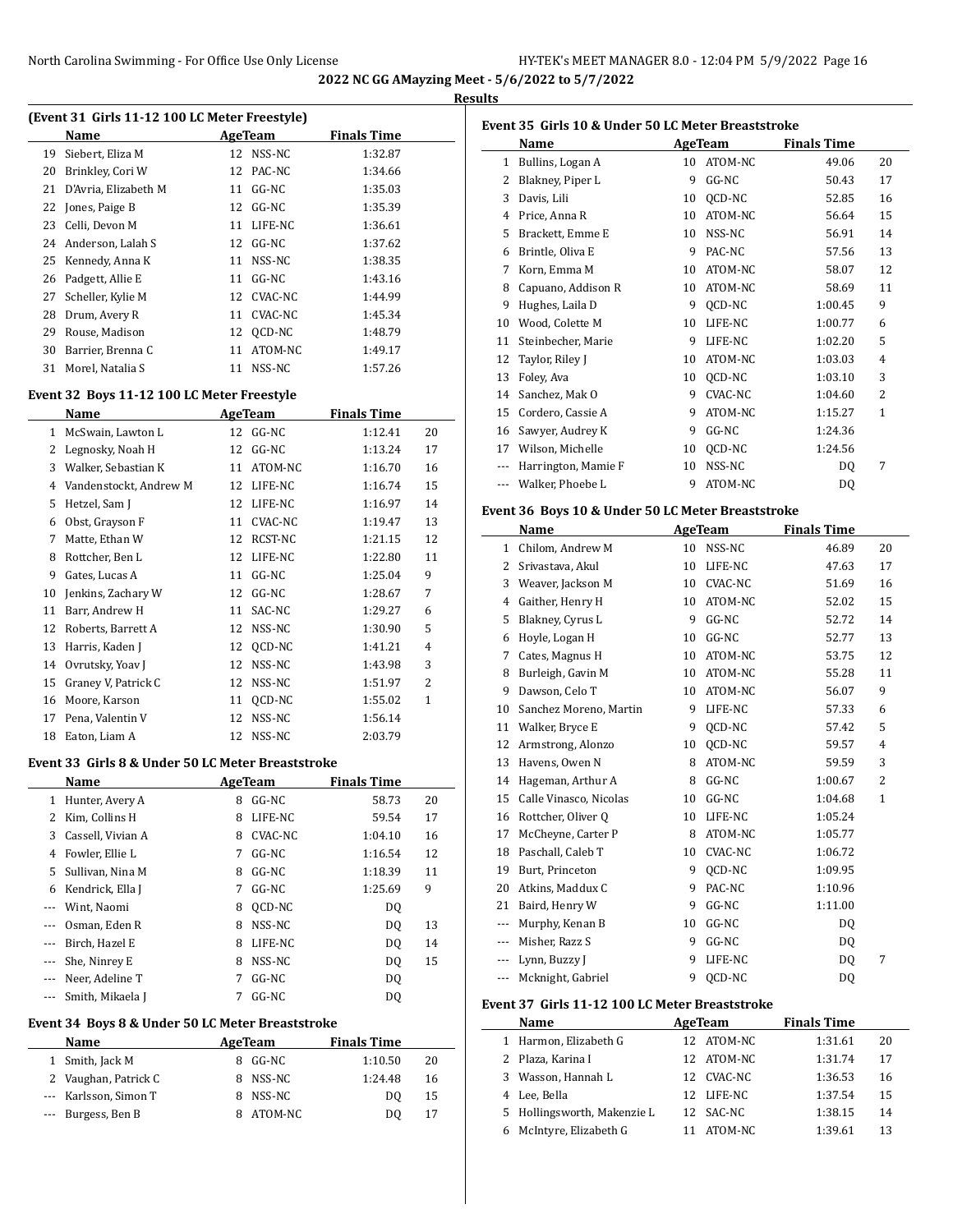|                | (Event 37 Girls 11-12 100 LC Meter Breaststroke) |    |            |                    |                | <b>Results</b> |
|----------------|--------------------------------------------------|----|------------|--------------------|----------------|----------------|
|                | Name                                             |    | AgeTeam    | <b>Finals Time</b> |                |                |
|                | 7 Jesse, Violet G                                |    | 12 ATOM-NC | 1:39.96            | 12             |                |
|                | 8 Connor, Greyson S                              | 12 | ATOM-NC    | 1:40.45            | 11             | Eve            |
|                | 9 Comer, Ashlyn J                                |    | 12 PAC-NC  | 1:40.80            | 9              |                |
|                | 10 Comer, Layla G                                |    | 11 PAC-NC  | 1:42.35            | 7              |                |
| 11             | Stegall, Chloe A                                 |    | 11 ATOM-NC | 1:45.41            | 6              |                |
| 12             | Rinehart, Mary B                                 |    | 12 ATOM-NC | 1:46.30            | 5              |                |
| 13             | Hendrickson, Kendall M                           |    | 12 GG-NC   | 1:51.15            | $\overline{4}$ |                |
| 14             | Church, Abigail J                                |    | 12 ATOM-NC | 1:51.57            | 3              |                |
| 15             | Ford, Christina M                                |    | 12 LIFE-NC | 1:51.58            | $\overline{2}$ |                |
| 16             | Evans, Megyn A                                   |    | 12 SAC-NC  | 1:53.54            | $\mathbf{1}$   |                |
| 17             | Gatehouse, Grace R                               | 12 | NSS-NC     | 1:55.49            |                |                |
| 18             | Yang, Arianna J                                  |    | 12 LIFE-NC | 1:56.25            |                |                |
| 19             | Brabandt, Addie L                                |    | 11 CVAC-NC | 1:56.78            |                |                |
| 20             | Sanchez Moreno, Daniela                          |    | 12 LIFE-NC | 1:56.86            |                |                |
| 21             | Zhu, Joyce                                       |    | 12 GG-NC   | 1:58.34            |                |                |
| 22             | Black, Sophia G                                  |    | 12 ATOM-NC | 1:59.21            |                |                |
| 23             | Kennedy, Anna K                                  | 11 | NSS-NC     | 1:59.77            |                | Eve            |
| 24             | Schnittger, Maggie A                             |    | 11 UNAT    | 2:01.71            |                |                |
| 25             | Appling, Jocelyn C                               | 12 | RCST-NC    | 2:01.93            |                |                |
| 26             | Hall, Rowan M                                    |    | 11 QCD-NC  | 2:02.04            |                |                |
| 27             | Siebert, Eliza M                                 | 12 | NSS-NC     | 2:02.11            |                |                |
| 28             | Knox, Virginia E                                 |    | 11 ATOM-NC | 2:02.47            |                |                |
| 29             | Jones, Paige B                                   |    | 12 GG-NC   | 2:05.39            |                |                |
| 30             | Brinkley, Cori W                                 |    | 12 PAC-NC  | 2:06.37            |                |                |
| 31             | Wyatt, Abigail R                                 |    | 11 GG-NC   | 2:06.81            |                | Eve            |
| 32             | Scheller, Kylie M                                |    | 12 CVAC-NC | 2:09.05            |                |                |
| 33             | Padgett, Allie E                                 |    | 11 GG-NC   | 2:10.73            |                |                |
| 34             | Celli, Devon M                                   |    | 11 LIFE-NC | 2:13.38            |                |                |
| 35             | Barrier, Brenna C                                |    | 11 ATOM-NC | 2:18.42            |                |                |
| 36             | Drum, Avery R                                    |    | 11 CVAC-NC | 2:19.82            |                |                |
| 37             | Rouse, Madison                                   | 12 | QCD-NC     | 2:34.55            |                |                |
| ---            | D'Avria, Elizabeth M                             | 11 | GG-NC      | DQ                 |                |                |
| ---            | Morel, Natalia S                                 | 11 | NSS-NC     | DQ                 |                |                |
|                | Event 38 Boys 11-12 100 LC Meter Breaststroke    |    |            |                    |                |                |
|                | Name                                             |    | AgeTeam    | <b>Finals Time</b> |                |                |
|                | 1 Johnson, Phillip E                             |    | 12 GG-NC   | 1:24.03            | 20             |                |
| $\overline{2}$ | Repella, Ben M                                   | 12 | ATOM-NC    | 1:29.04            | 17             |                |
|                | 3 Puri, Veer V                                   |    | 12 ATOM-NC | 1:32.73            | 16             |                |
|                | 4 Obst, Grayson F                                |    | 11 CVAC-NC | 1:36.36            | 15             |                |
| 5              | McSwain, Lawton L                                |    | 12 GG-NC   | 1:37.31            | 14             |                |
| 6              | Babani, Athan C                                  |    | 12 ATOM-NC | 1:38.49            | 13             |                |

7 Tsang, Eli J 12 ATOM-NC 1:39.56 12 8 Hetzel, Sam J 12 LIFE-NC 1:46.90 11 Matte, Ethan W 12 RCST-NC 1:47.00 9 Jenkins, Zachary W 12 GG-NC 1:48.71 7 11 Legnosky, Noah H 12 GG-NC 1:51.60 6 12 Barr, Andrew H 11 SAC-NC 1:57.91 5 Rottcher, Ben L 12 LIFE-NC 2:00.75 4 14 Gates, Lucas A 11 GG-NC 2:03.28 3 Segebarth, Jackson B 11 ATOM-NC 2:07.35 2 16 Pena, Valentin V 12 NSS-NC 2:07.69 1 Graney V, Patrick C 12 NSS-NC 2:11.13 18 Ovrutsky, Yoav J 12 NSS-NC 2:12.41 Roberts, Barrett A 12 NSS-NC 2:13.55 20 Harris, Kaden J 12 QCD-NC 2:33.24

| 21 | Eaton, Liam A                                    | 12 | NSS-NC  | 2:34.41            |    |  |
|----|--------------------------------------------------|----|---------|--------------------|----|--|
|    | Moore, Karson                                    | 11 | OCD-NC  | DQ                 |    |  |
|    | Event 39  Girls 8 & Under 50 LC Meter Backstroke |    |         |                    |    |  |
|    | Name                                             |    | AgeTeam | <b>Finals Time</b> |    |  |
| 1  | Kim, Collins H                                   | 8  | LIFE-NC | 49.36              | 20 |  |
| 2  | Valleskey, Avery H                               | 8  | ATOM-NC | 51.23              | 17 |  |
| 3  | Birch, Hazel E                                   | 8  | LIFE-NC | 54.72              | 16 |  |
| 4  | Hunter, Avery A                                  | 8  | $GG-NC$ | 54.94              | 15 |  |
| 5  | She, Ninrey E                                    | 8  | NSS-NC  | 55.08              | 14 |  |
| 6  | Osman, Eden R                                    | 8  | NSS-NC  | 55.77              | 13 |  |
| 7  | Wint, Naomi                                      | 8  | OCD-NC  | 56.30              | 12 |  |
| 8  | Cassell, Vivian A                                | 8  | CVAC-NC | 58.72              | 11 |  |
| 9  | Neill, Lily J                                    | 7  | ATOM-NC | 1:02.41            | 9  |  |
| 10 | Smith, Mikaela J                                 | 7  | $GG-NC$ | 1:02.63            | 7  |  |
| 11 | Kendrick, Ella J                                 | 7  | $GG-NC$ | 1:11.09            | 6  |  |
| 12 | Mathes, Isabella G                               | 8  | RCST-NC | 1:17.87            | 5  |  |

#### **Event 40 Boys 8 & Under 50 LC Meter Backstroke**

|   | Name                  | AgeTeam |         | <b>Finals Time</b> |    |
|---|-----------------------|---------|---------|--------------------|----|
| 1 | Vaughan, Patrick C    |         | NSS-NC  | 52.67              | 20 |
|   | 2 Smith, Jack M       |         | GG-NC   | 1:00.01            | 17 |
| 3 | Burgess, Ben B        | 8       | ATOM-NC | 1:01.49            | 16 |
|   | 4 Smith, Benjamin E   | 5.      | GG-NC   | 1:40.70            | 15 |
|   | --- Karlsson, Simon T |         | NSS-NC  | DΟ                 |    |

13 Fowler, Ellie L 7 GG-NC 1:21.85 4

#### **Event 41 Girls 10 & Under 50 LC Meter Backstroke**

|              | Name                |    | AgeTeam     | <b>Finals Time</b> |              |
|--------------|---------------------|----|-------------|--------------------|--------------|
| $\mathbf{1}$ | Schnittger, Grace M | 9  | <b>UNAT</b> | 42.21              | 20           |
| 2            | Davis, Lili         | 10 | QCD-NC      | 44.24              | 17           |
| 3            | Murphy, Anna J      | 10 | ATOM-NC     | 44.30              | 16           |
| 4            | Dawson, Isa M       | 9  | ATOM-NC     | 47.50              | 15           |
| 5            | Price, Anna R       | 10 | ATOM-NC     | 47.59              | 14           |
| 6            | Hughes, Laila D     | 9  | QCD-NC      | 47.60              | 13           |
| 7            | Brackett, Emme E    | 10 | NSS-NC      | 49.88              | 12           |
| 8            | Harrington, Mamie F | 10 | NSS-NC      | 50.39              | 11           |
| 9            | Steinbecher, Marie  | 9  | LIFE-NC     | 54.24              | 9            |
| 10           | Brintle, Oliva E    | 9  | PAC-NC      | 54.51              | 7            |
| 11           | Faistl, Mia M       | 9  | PAC-NC      | 55.43              | 6            |
| 12           | Wood, Colette M     | 10 | LIFE-NC     | 55.75              | 5            |
| 13           | Key, Gracie J       | 9  | PAC-NC      | 55.88              | 4            |
| 14           | McGrath, Mallory O  | 9  | ATOM-NC     | 56.07              | 3            |
| 15           | Sanchez, Mak O      | 9  | CVAC-NC     | 57.94              | 2            |
| 16           | Walker, Phoebe L    | 9  | ATOM-NC     | 59.47              | $\mathbf{1}$ |
| 17           | Cordero, Cassie A   | 9  | ATOM-NC     | 1:00.34            |              |
| 18           | Edwards, London S   | 9  | QCD-NC      | 1:00.58            |              |
| 19           | Foley, Ava          | 10 | OCD-NC      | 1:01.22            |              |
| 20           | Sawyer, Audrey K    | 9  | $GG-NC$     | 1:04.19            |              |
| 21           | Lynch, Riley M      | 9  | ATOM-NC     | 1:05.23            |              |
| 22           | Wilson, Michelle    | 10 | OCD-NC      | 1:06.92            |              |

#### **Event 42 Boys 10 & Under 50 LC Meter Backstroke**

| Name                     |    | AgeTeam    | <b>Finals Time</b> |    |
|--------------------------|----|------------|--------------------|----|
| 1 Srivastava, Akul       |    | 10 LIFE-NC | 39.60              | 20 |
| 2 Chilom, Andrew M       |    | 10 NSS-NC  | 40.84              | 17 |
| 3 Jerrell, Aiden J       |    | 10 ATOM-NC | 41.56              | 16 |
| 4 Hoyle, Logan H         | 10 | GG-NC      | 42.99              | 15 |
| 5 Sanchez Moreno, Martin |    | LIFE-NC    | 44.77              | 14 |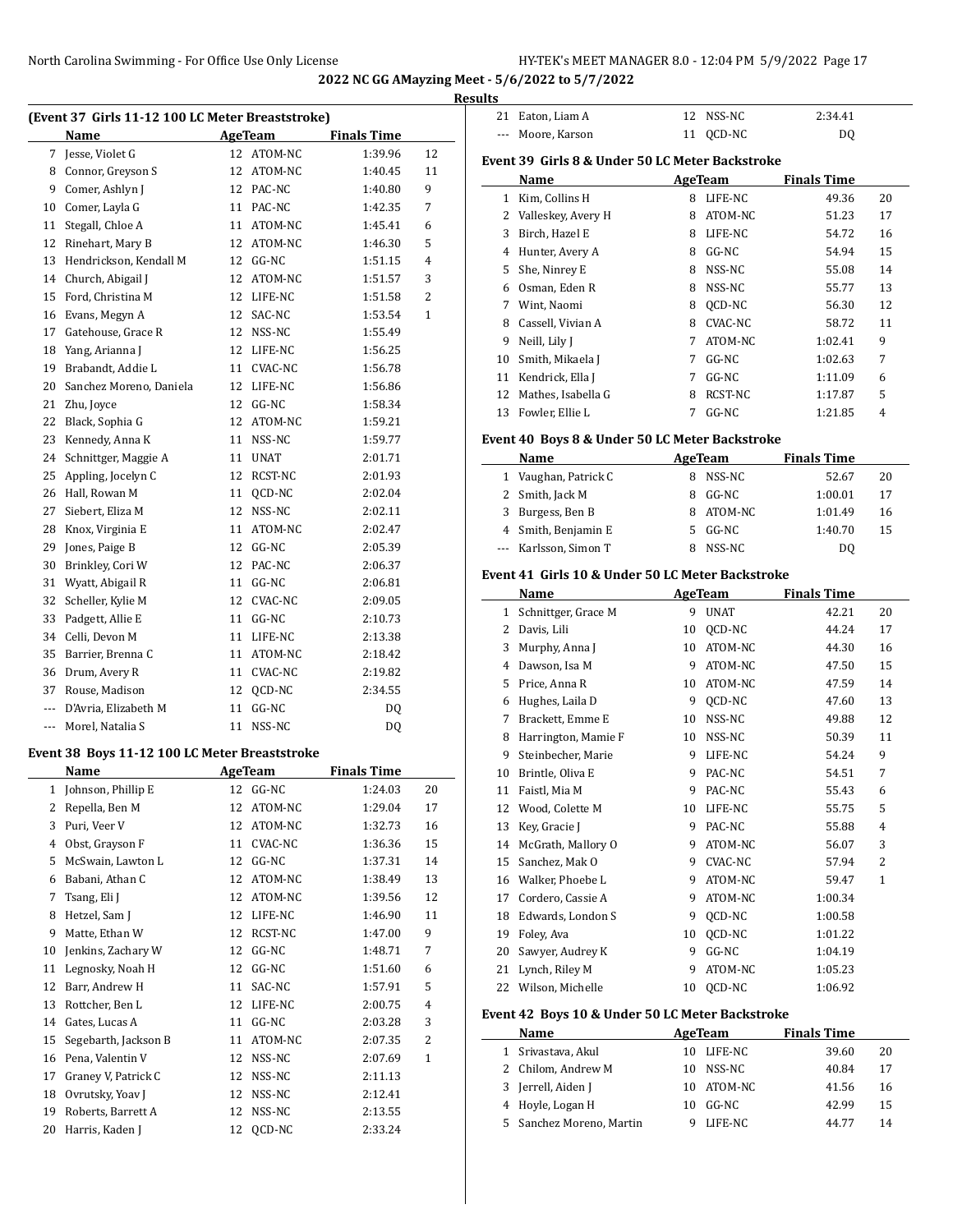| (Event 42 Boys 10 & Under 50 LC Meter Backstroke) |                        |    |         |                    |    |  |  |  |
|---------------------------------------------------|------------------------|----|---------|--------------------|----|--|--|--|
|                                                   | Name                   |    | AgeTeam | <b>Finals Time</b> |    |  |  |  |
| 6                                                 | Tsang, Ryan C          | 10 | ATOM-NC | 46.24              | 13 |  |  |  |
| 7                                                 | Lynn, Buzzy J          | 9  | LIFE-NC | 46.30              | 12 |  |  |  |
| 8                                                 | Gregory, Cole A        | 9  | ATOM-NC | 49.96              | 11 |  |  |  |
| 9                                                 | Weaver, Jackson M      | 10 | CVAC-NC | 51.31              | 9  |  |  |  |
| 10                                                | Walker, Bryce E        | 9  | QCD-NC  | 51.40              | 7  |  |  |  |
| 11                                                | McCheyne, Carter P     | 8  | ATOM-NC | 53.17              | 6  |  |  |  |
| 12                                                | Rottcher, Oliver Q     | 10 | LIFE-NC | 53.24              | 5  |  |  |  |
| 13                                                | Hageman, Arthur A      | 8  | GG-NC   | 54.07              | 4  |  |  |  |
| 14                                                | Calle Vinasco, Nicolas | 10 | GG-NC   | 54.28              | 3  |  |  |  |
| 15                                                | Lemons, Calvin T       | 9  | ATOM-NC | 55.85              | 2  |  |  |  |
| 16                                                | Havens, Owen N         | 8  | ATOM-NC | 56.74              | 1  |  |  |  |
| 17                                                | Paschall, Caleb T      | 10 | CVAC-NC | 57.88              |    |  |  |  |
| 18                                                | Patterson, Reid A      | 10 | ATOM-NC | 58.48              |    |  |  |  |
| 19                                                | Murphy, Kenan B        | 10 | $GG-NC$ | 59.97              |    |  |  |  |
| 20                                                | Baird, Henry W         | 9  | GG-NC   | 1:01.12            |    |  |  |  |
| 21                                                | Burt, Princeton        | 9  | OCD-NC  | 1:01.18            |    |  |  |  |
| 22                                                | Atkins, Maddux C       | 9  | PAC-NC  | 1:01.97            |    |  |  |  |
| 23                                                | Armstrong, Alonzo      | 10 | QCD-NC  | 1:03.33            |    |  |  |  |
| 24                                                | Misher, Razz S         | 9  | GG-NC   | 1:05.51            |    |  |  |  |
| 25                                                | Mcknight, Gabriel      | 9  | OCD-NC  | 1:09.41            |    |  |  |  |

## **Event 43 Girls 11-12 100 LC Meter Backstroke**

 $\overline{\phantom{a}}$ 

|              | <b>Name</b>               | <b>AgeTeam</b> |                | <b>Finals Time</b> |              |  |
|--------------|---------------------------|----------------|----------------|--------------------|--------------|--|
| $\mathbf{1}$ | Pirrello, Leah A          | 12             | PAC-NC         | 1:25.47            | 20           |  |
| 2            | Barrick, Riley D          | 11             | SAC-NC         | 1:28.84            | 17           |  |
| 3            | Hall, Rowan M             | 11             | QCD-NC         | 1:29.27            | 16           |  |
| 4            | Hollingsworth, Makenzie L | 12             | SAC-NC         | 1:30.73            | 15           |  |
| 5            | Ford, Christina M         | 12             | LIFE-NC        | 1:31.96            | 14           |  |
| 6            | Yang, Arianna J           | 12             | LIFE-NC        | 1:34.19            | 13           |  |
| 7            | Sanchez Moreno, Daniela   | 12             | LIFE-NC        | 1:37.66            | 12           |  |
| 8            | Huffman, Madison L        | 11             | CVAC-NC        | 1:37.80            | 11           |  |
| 9            | Gatehouse, Grace R        | 12             | NSS-NC         | 1:38.45            | 9            |  |
| 10           | Brinkley, Cori W          | 12             | PAC-NC         | 1:43.63            | 7            |  |
| 11           | Evans, Megyn A            | 12             | SAC-NC         | 1:43.76            | 6            |  |
| 12           | Appling, Jocelyn C        | 12             | RCST-NC        | 1:48.61            | 5            |  |
| 13           | Hendrickson, Kendall M    | 12             | $GG-NC$        | 1:48.85            | 4            |  |
| 14           | Siebert, Eliza M          | 12             | NSS-NC         | 1:49.68            | 3            |  |
| 15           | Harmon, Khloe R           | 11             | PAC-NC         | 1:50.13            | 2            |  |
| 16           | D'Avria, Elizabeth M      | 11             | $GG-NC$        | 1:52.68            | $\mathbf{1}$ |  |
| 17           | Anderson, Lalah S         | 12             | $GG-NC$        | 1:53.13            |              |  |
| 18           | Celli, Devon M            | 11             | LIFE-NC        | 1:56.16            |              |  |
| 19           | Jones, Paige B            | 12             | $GG-NC$        | 1:56.33            |              |  |
| 20           | Padgett, Allie E          | 11             | GG-NC          | 1:57.51            |              |  |
| 21           | Rouse, Madison            | 12             | OCD-NC         | 1:59.51            |              |  |
| 22           | Watson, Macy A            | 11             | <b>CVAC-NC</b> | 1:59.56            |              |  |
| 23           | Kennedy, Anna K           | 11             | NSS-NC         | 2:01.78            |              |  |
| 24           | Scheller, Kylie M         | 12             | CVAC-NC        | 2:03.24            |              |  |
| 25           | Drum, Avery R             | 11             | <b>CVAC-NC</b> | 2:09.87            |              |  |
| 26           | Wyatt, Abigail R          | 11             | GG-NC          | 2:17.53            |              |  |
| 27           | Morel, Natalia S          | 11             | NSS-NC         | 2:20.40            |              |  |

## **Event 44 Boys 11-12 100 LC Meter Backstroke**

| <b>Name</b>              | AgeTeam    | <b>Finals Time</b> |    |
|--------------------------|------------|--------------------|----|
| 1 Hetzel, Sam J          | 12 LIFE-NC | 1:25.86            | 20 |
| 2 Vandenstockt, Andrew M | 12 LIFE-NC | 1:26.34            | 17 |
| 3 Rottcher, Ben L        | 12 LIFE-NC | 1:36.60            | 15 |

| <b>Results</b> |                        |    |           |                |                |  |  |
|----------------|------------------------|----|-----------|----------------|----------------|--|--|
|                | 4 Gates, Lucas A       | 11 | $GG-NC$   | 1:40.75        | 14             |  |  |
| 5.             | Barr, Andrew H         |    | 11 SAC-NC | 1:48.37        | 13             |  |  |
|                | 6 Roberts, Barrett A   |    | 12 NSS-NC | 1:52.59        | 12             |  |  |
| 7              | Jenkins, Zachary W     |    | 12 GG-NC  | 1:54.42        | 11             |  |  |
| 8              | Ovrutsky, Yoav J       |    | 12 NSS-NC | 2:03.11        | 9              |  |  |
| 9              | Pena. Valentin V       |    | 12 NSS-NC | 2:03.16        | 7              |  |  |
|                | 10 Harris, Kaden J     |    | 12 OCD-NC | 2:04.12        | 6              |  |  |
|                | 11 Graney V, Patrick C |    | 12 NSS-NC | 2:07.07        | 5              |  |  |
| 12             | Eaton, Liam A          |    | 12 NSS-NC | 2:10.73        | $\overline{4}$ |  |  |
|                | 13 Moore, Karson       | 11 | OCD-NC    | 2:23.61        | 3              |  |  |
|                | Matte, Ethan W         |    | RCST-NC   | D <sub>0</sub> | 16             |  |  |

## **Event 45 Girls 8 & Under 50 LC Meter Butterfly**

|    | Name                 |   | AgeTeam | <b>Finals Time</b> |    |  |
|----|----------------------|---|---------|--------------------|----|--|
| 1  | Kim, Collins H       | 8 | LIFE-NC | 46.00              | 20 |  |
|    | 2 Valleskey, Avery H | 8 | ATOM-NC | 55.04              | 17 |  |
| 3  | Hunter, Avery A      | 8 | GG-NC   | 1:01.07            | 16 |  |
| 4  | Osman. Eden R        | 8 | NSS-NC  | 1:01.93            | 15 |  |
| 5. | She, Ninrey E        | 8 | NSS-NC  | 1:08.66            | 14 |  |
| 6  | Birch, Hazel E       | 8 | LIFE-NC | 1:09.53            | 13 |  |
|    | Neill, Lily J        | 7 | ATOM-NC | 1:14.76            | 12 |  |
| 8  | Kendrick, Ella J     | 7 | $GG-NC$ | 1:16.19            | 11 |  |
| 9  | Wint, Naomi          | 8 | OCD-NC  | 1:19.42            | 9  |  |
|    | Fowler. Ellie L      |   | $GG-NC$ | D <sub>0</sub>     | 7  |  |

## **Event 46 Boys 8 & Under 50 LC Meter Butterfly**

| Name |                       | AgeTeam |          | <b>Finals Time</b> |    |
|------|-----------------------|---------|----------|--------------------|----|
|      | 1 Vaughan, Patrick C  |         | 8 NSS-NC | 1:03.09            | 20 |
|      | 2 Hageman, Arthur A   |         | 8 GG-NC  | 1:10.69            | 17 |
|      | --- Smith, Jack M     |         | 8 GG-NC  | DO.                |    |
|      | --- Karlsson, Simon T |         | NSS-NC   | DO                 |    |

#### **Event 47 Girls 10 & Under 50 LC Meter Butterfly**

|    | Name                 |    | AgeTeam       | <b>Finals Time</b> |                |
|----|----------------------|----|---------------|--------------------|----------------|
| 1  | Davis, Lili          | 10 | OCD-NC        | 43.14              | 20             |
| 2  | Hughes, Laila D      | 9  | <b>OCD-NC</b> | 49.10              | 17             |
| 3  | Faistl, Mia M        | 9  | PAC-NC        | 49.91              | 16             |
| 4  | Brackett, Emme E     | 10 | NSS-NC        | 52.04              | 15             |
| 5  | Blakney, Piper L     | 9  | $GG-NC$       | 53.93              | 14             |
| 6  | Key, Gracie J        | 9  | PAC-NC        | 56.76              | 13             |
| 7  | Harrington, Mamie F  | 10 | NSS-NC        | 57.12              | 12             |
| 8  | Steinbecher, Marie   | 9  | LIFE-NC       | 57.82              | 11             |
| 9  | Wood, Colette M      | 10 | LIFE-NC       | 59.99              | 9              |
| 10 | Foley, Ava           | 10 | OCD-NC        | 1:03.07            | 7              |
| 11 | McGrath, Mallory O   | 9  | ATOM-NC       | 1:08.33            | 6              |
|    | 12 Edwards, London S | 9  | OCD-NC        | 1:08.98            | 5              |
| 13 | Lynch, Riley M       | 9  | ATOM-NC       | 1:11.76            | $\overline{4}$ |

#### **Event 48 Boys 10 & Under 50 LC Meter Butterfly**

 $\overline{\phantom{a}}$ 

|    | Name                   |    | AgeTeam | <b>Finals Time</b> |    |  |
|----|------------------------|----|---------|--------------------|----|--|
|    | Srivastava, Akul       | 10 | LIFE-NC | 38.36              | 20 |  |
|    | Chilom, Andrew M       | 10 | NSS-NC  | 44.56              | 17 |  |
| 3  | Sanchez Moreno, Martin | 9  | LIFE-NC | 46.04              | 16 |  |
| 4  | Hoyle, Logan H         | 10 | GG-NC   | 49.54              | 15 |  |
| 5. | Blakney, Cyrus L       | 9  | $GG-NC$ | 54.65              | 14 |  |
| 6  | Walker, Bryce E        | 9  | OCD-NC  | 56.48              | 12 |  |
|    | Rottcher, Oliver O     | 10 | LIFE-NC | 57.67              | 11 |  |
| 8  | Murphy, Kenan B        | 10 | GG-NC   | 1:00.31            | 9  |  |
| 9  | Gregory, Cole A        | 9  | ATOM-NC | 1:01.10            | 7  |  |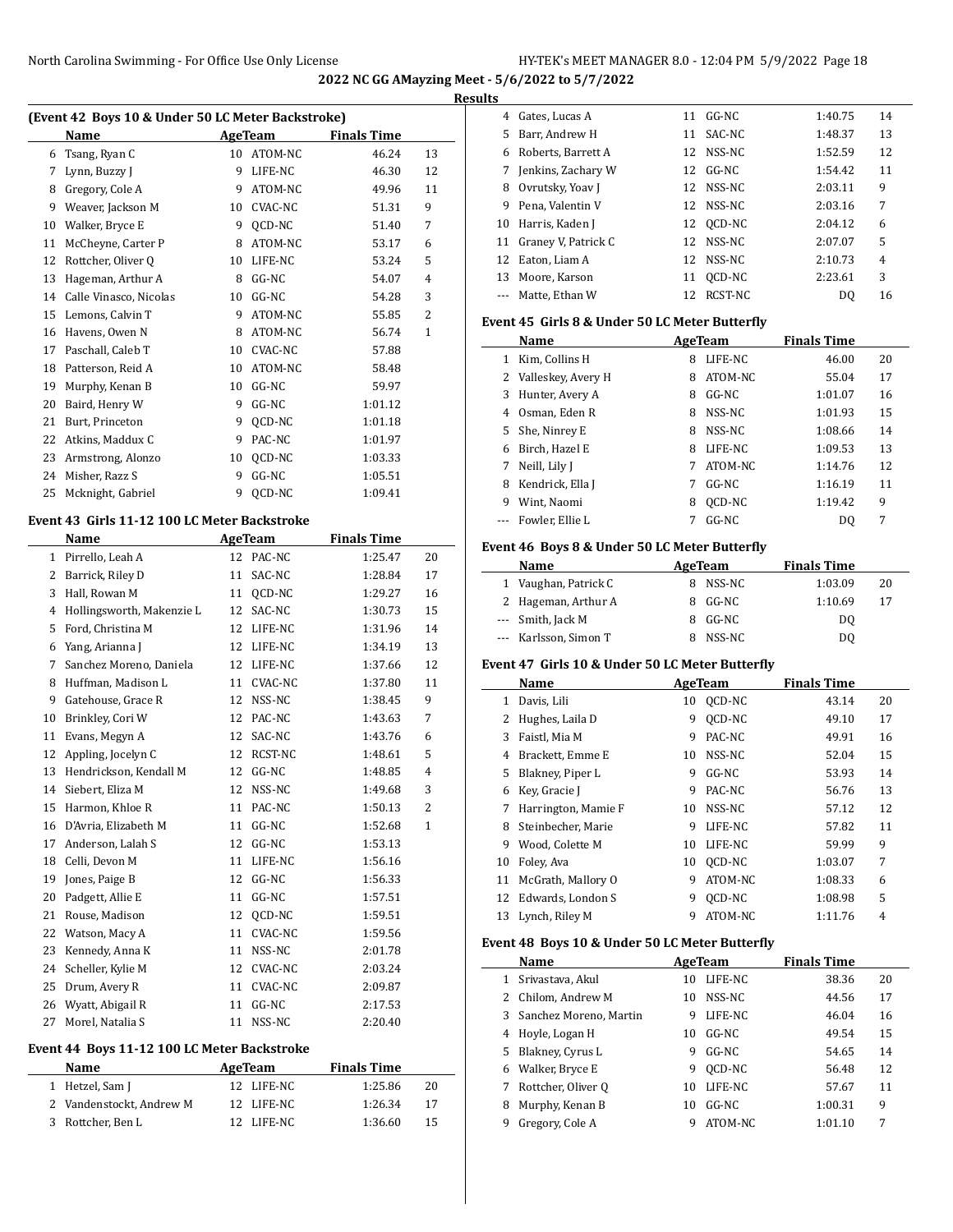|          |                                                  |    |                |                    |                | <b>Results</b> |
|----------|--------------------------------------------------|----|----------------|--------------------|----------------|----------------|
|          | (Event 48 Boys 10 & Under 50 LC Meter Butterfly) |    |                |                    |                | Eve            |
|          | Name                                             |    | AgeTeam        | <b>Finals Time</b> |                |                |
| 10       | Patterson, Reid A                                | 10 | ATOM-NC        | 1:02.34            | 6              |                |
| $---$    | Lynn, Buzzy J                                    | 9  | LIFE-NC        | DQ                 | 13             |                |
|          | Event 49 Girls 11-12 100 LC Meter Butterfly      |    |                |                    |                |                |
|          | Name                                             |    | <b>AgeTeam</b> | <b>Finals Time</b> |                |                |
| 1        | Connor, Greyson S                                | 12 | ATOM-NC        | 1:14.48            | 20             |                |
| 2        | Lee, Bella                                       | 12 | LIFE-NC        | 1:16.47            | 17             |                |
| 3        | Harmon, Elizabeth G                              | 12 | ATOM-NC        | 1:17.81            | 16             |                |
| 4        | Plaza, Karina I                                  | 12 | ATOM-NC        | 1:19.21            | 15             |                |
| 5        | Wasson, Hannah L                                 | 12 | CVAC-NC        | 1:25.17            | 14             | Eve            |
| 6        | Jesse, Violet G                                  | 12 | ATOM-NC        | 1:26.11            | 13             |                |
| 7        | McIntyre, Elizabeth G                            | 11 | ATOM-NC        | 1:26.35            | 12             |                |
| 8        | Barrick, Riley D                                 | 11 | SAC-NC         | 1:30.27            | 11             |                |
| 9        | Pirrello, Leah A                                 | 12 | PAC-NC         | 1:31.23            | 9              |                |
| 10       | Bullins, Blakeney E                              | 12 | ATOM-NC        | 1:40.78            | 7              |                |
| 11       | Church, Abigail J                                | 12 | ATOM-NC        | 1:41.86            | 6              |                |
| 12       | Huffman, Madison L                               | 11 | <b>CVAC-NC</b> | 1:44.03            | 5              |                |
| 13       | Knox, Virginia E                                 | 11 | ATOM-NC        | 1:47.23            | $\overline{4}$ |                |
| 14       | Haymore, Emilynn P                               | 11 | PAC-NC         | 1:49.52            | 3              |                |
| 15       | Gatehouse, Grace R                               | 12 | NSS-NC         | 1:51.13            | $\overline{2}$ |                |
| $*16$    | Stegall, Chloe A                                 | 11 | ATOM-NC        | 1:53.18            | 0.5            |                |
| $*16$    | Schnittger, Maggie A                             | 11 | <b>UNAT</b>    | 1:53.18            | 0.5            |                |
| 18       | Rinehart, Mary B                                 | 12 | ATOM-NC        | 1:56.40            |                |                |
| 19       | Black, Sophia G                                  | 12 | ATOM-NC        | 2:01.77            |                |                |
| 20       | Anderson, Lalah S                                | 12 | GG-NC          | 2:14.36            |                |                |
| 21       | Rouse, Madison                                   | 12 | OCD-NC         | 2:21.33            |                |                |
| ---      | Watson, Macy A                                   | 11 | <b>CVAC-NC</b> | DQ                 |                |                |
| $\cdots$ | Jones, Paige B                                   | 12 | GG-NC          | DQ                 |                | Eve            |
| ---      | D'Avria. Elizabeth M                             | 11 | $GG-NC$        | DQ                 |                |                |

## **Event 50 Boys 11-12 100 LC Meter Butterfly**

|    | Name                   | AgeTeam       | <b>Finals Time</b> |    |
|----|------------------------|---------------|--------------------|----|
| 1  | Babani, Athan C        | 12 ATOM-NC    | 1:19.11            | 20 |
|    | Johnson, Phillip E     | 12 GG-NC      | 1:21.76            | 17 |
| 3  | Legnosky, Noah H       | $GG-NC$<br>12 | 1:21.93            | 16 |
| 4  | Puri, Veer V           | 12 ATOM-NC    | 1:24.78            | 15 |
| 5  | Repella, Ben M         | 12 ATOM-NC    | 1:31.40            | 14 |
| 6  | Tsang, Eli J           | ATOM-NC<br>12 | 1:33.17            | 13 |
| 7  | Walker, Sebastian K    | 11 ATOM-NC    | 1:38.92            | 12 |
| 8  | Vandenstockt, Andrew M | 12 LIFE-NC    | 1:40.90            | 11 |
| 9  | Obst, Grayson F        | CVAC-NC<br>11 | 1:50.82            | 9  |
| 10 | Segebarth, Jackson B   | ATOM-NC<br>11 | 1:53.71            | 7  |

## **Event 51 Girls 10 & Under 200 LC Meter Medley Relay**

| Team                     | Relay                 | <b>Finals Time</b>      |    |
|--------------------------|-----------------------|-------------------------|----|
| ATOM-NC                  | А                     | 3:04.68                 | 40 |
| 1) Murphy, Anna J 10     |                       | 2) Bullins, Logan A 10  |    |
| 3) Korn, Emma M 10       | 4) Price, Anna R 10   |                         |    |
| 1:34.98<br>3:04.68       |                       |                         |    |
| ATOM-NC                  | В                     | 3:45.38                 | 34 |
| 1) Dawson, Isa M 9       |                       | 2) Valleskey, Avery H 8 |    |
| 3) Capuano, Addison R 10 | 4) Taylor, Riley J 10 |                         |    |
| 1:50.94<br>3:45.38       |                       |                         |    |

| Event 52 Boys 10 & Under 200 LC Meter Medley Relay |                        |         |       |                         |    |  |  |  |  |
|----------------------------------------------------|------------------------|---------|-------|-------------------------|----|--|--|--|--|
|                                                    | Team                   |         | Relav | <b>Finals Time</b>      |    |  |  |  |  |
|                                                    | ATOM-NC                |         | A     | 2:51.82                 | 40 |  |  |  |  |
|                                                    | 1) Jerrell, Aiden J 10 |         |       | 2) Cates, Magnus H 10   |    |  |  |  |  |
|                                                    | 3) Gaither, Henry H 10 |         |       | 4) Dawson, Celo T 10    |    |  |  |  |  |
|                                                    | 1:34.47                | 2:51.82 |       |                         |    |  |  |  |  |
| 2.                                                 | ATOM-NC                |         | B     | 3:19.13                 | 34 |  |  |  |  |
|                                                    | 1) Tsang, Ryan C 10    |         |       | 2) Burleigh, Gavin M 10 |    |  |  |  |  |
|                                                    | 3) Havens, Owen N 8    |         |       | 4) McCheyne, Carter P 8 |    |  |  |  |  |
|                                                    | 1:40.13                | 3:19.13 |       |                         |    |  |  |  |  |
|                                                    |                        |         |       |                         |    |  |  |  |  |

## **Event 53 Girls 11-12 200 LC Meter Medley Relay**

|               | Team                      |         | Relay | <b>Finals Time</b>          |    |
|---------------|---------------------------|---------|-------|-----------------------------|----|
| 1.            | ATOM-NC                   |         | A     | 2:41.83                     | 40 |
|               | 1) Bullins, Blakeney E 12 |         |       | 2) Jesse, Violet G 12       |    |
|               | 3) Church, Abigail J 12   |         |       | 4) McIntyre, Elizabeth G 11 |    |
|               | 1:27.13                   | 2:41.83 |       |                             |    |
| $\mathcal{L}$ | CVAC-NC                   |         | A     | 3:00.50                     | 34 |
|               | 1) Huffman, Madison L 11  |         |       | 2) Brabandt, Addie L 11     |    |
|               | 3) Wasson, Hannah L 12    |         |       | 4) Watson, Macy A 11        |    |
|               | 1:45.83                   | 3:00.50 |       |                             |    |
| 3             | ATOM-NC                   |         | B     | 3:03.98                     | 32 |
|               | 1) Knox, Virginia E 11    |         |       | 2) Rinehart, Mary B 12      |    |
|               | 3) Black, Sophia G 12     |         |       | 4) Stegall, Chloe A 11      |    |
|               | 1:35.83                   | 3:03.98 |       |                             |    |
| 4             | $GG-NC$                   |         | A     | 3:39.51                     | 30 |
|               | 1) Anderson, Lalah S 12   |         |       | 2) Jones, Paige B 12        |    |
|               | 3) Padgett, Allie E 11    |         |       | 4) Wyatt, Abigail R 11      |    |
|               | 1:54.22                   | 3:39.51 |       |                             |    |

## **Event 54 Boys 11-12 200 LC Meter Medley Relay**

| Team                    | Relav                | <b>Finals Time</b>        |    |
|-------------------------|----------------------|---------------------------|----|
| ATOM-NC                 | А                    | 2:25.42                   | 40 |
| 1) Tsang, Eli J 12      |                      | 2) Repella, Ben M 12      |    |
| 3) Babani, Athan C 12   |                      | 4) Walker, Sebastian K 11 |    |
| 2:25.42<br>1:16.92      |                      |                           |    |
| GG-NC                   | А                    | 2:35.54                   | 34 |
| 1) McSwain, Lawton L 12 |                      | 2) Johnson, Phillip E 12  |    |
| 3) Legnosky, Noah H 12  | 4) Gates, Lucas A 11 |                           |    |
| 2:35.54<br>1:20.74      |                      |                           |    |

#### **Event 55 Girls 50 LC Meter Freestyle**

|    | Name               |    | AgeTeam | <b>Finals Time</b> |                |
|----|--------------------|----|---------|--------------------|----------------|
| 1  | Cornell, Caitlyn H | 17 | LIFE-NC | 28.33              | 20             |
| 2  | Tysinger, Alex N   | 15 | SAC-NC  | 29.59              | 17             |
| 3  | Taylor, Sharon     | 37 | NCMS-13 | 29.72              | 16             |
| 4  | Wozny, Makenna C   | 17 | LIFE-NC | 29.87              | 15             |
| 5  | Weaver, Taylor G   | 14 | ATOM-NC | 29.95              | 14             |
| 6  | Davis, Alexandra M | 16 | LIFE-NC | 30.06              | 13             |
| 7  | McCammon, Sophie M | 15 | LIFE-NC | 30.18              | 12             |
| 8  | Cave, Mallory C    | 14 | PAC-NC  | 30.47              | 11             |
| 9  | Meehan, Caroline P | 14 | ATOM-NC | 30.50              | 9              |
| 10 | Connor, Greyson S  | 12 | ATOM-NC | 30.54              | 7              |
| 11 | Bartis, Bronwyn E  | 15 | LIFE-NC | 30.84              | 6              |
| 12 | McNeal, Mila G     | 17 | SAC-NC  | 30.85              | 5              |
| 13 | Hetzel, C.C. C     | 16 | LIFE-NC | 30.90              | $\overline{4}$ |
| 14 | Wu, Julian         | 16 | LIFE-NC | 30.99              | 3              |
| 15 | Stephens, Riley M  | 13 | ATOM-NC | 31.02              | 2              |
| 16 | Kornberg, Warner R | 15 | ATOM-NC | 31.06              | $\mathbf{1}$   |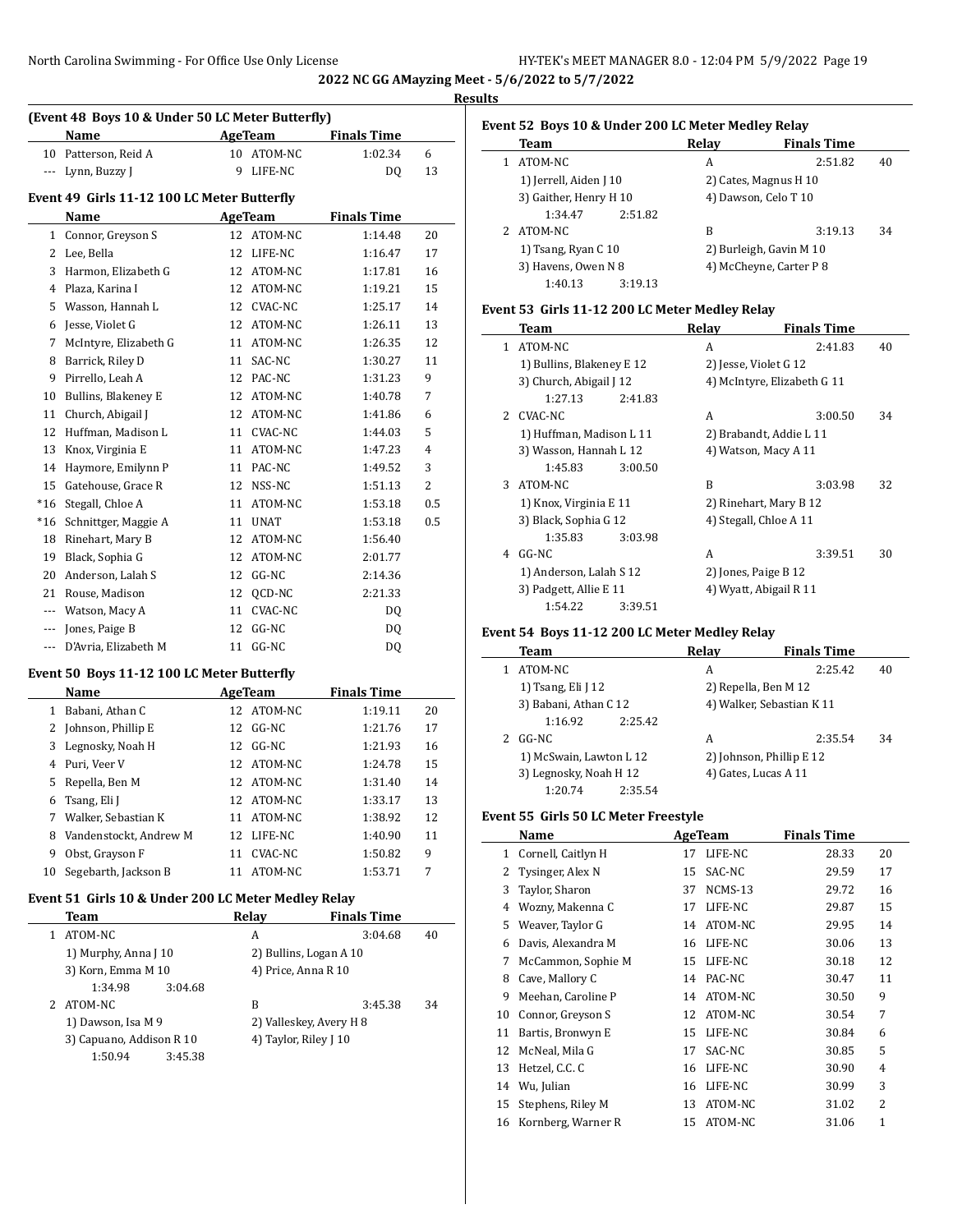|          | (Event 55 Girls 50 LC Meter Freestyle) |    |            |                    | Eve |
|----------|----------------------------------------|----|------------|--------------------|-----|
|          | Name                                   |    | AgeTeam    | <b>Finals Time</b> |     |
| 17       | Smith, Sally L                         |    | 14 ATOM-NC | 31.14              |     |
|          | 18 Plaza, Karina I                     |    | 12 ATOM-NC | 31.19              |     |
| 19       | Lund, Lily C                           |    | 14 ATOM-NC | 31.27              |     |
| 20       | Grady, Elaina R                        |    | 16 NSS-NC  | 31.44              |     |
| 21       | Baker, Amy K                           |    | 17 ATOM-NC | 31.57              |     |
| 22       | Barrick, Lauren T                      |    | 15 SAC-NC  | 31.64              |     |
| 23       | Canipe, Libby G                        |    | 16 SAC-NC  | 31.66              |     |
| 24       | Rojas, Anne M                          |    | 13 ATOM-NC | 31.73              |     |
| 25       | Pugh, Lauren P                         |    | 15 QCD-NC  | 31.83              |     |
|          | 26 Leahy, Caroline A                   |    | 16 NSS-NC  | 31.93              |     |
| 27       | Nelson, Jadyn A                        |    | 15 ATOM-NC | 31.95              |     |
| 28       | Belus, Averie R                        |    | 13 LIFE-NC | 32.21              |     |
| 29       | Price, Trinity G                       |    | 17 SAC-NC  | 32.22              |     |
| $*30$    | Stallings, Liza E                      |    | 13 ATOM-NC | 32.34              |     |
| $*30$    | Johnson, Margaret K                    |    | 16 CVAC-NC | 32.34              |     |
| 32       | Lyle, Arden N                          |    | 15 ATOM-NC | 32.37              |     |
| 33       | Shimp-Donahue, Riley E                 |    | 15 LIFE-NC | 32.73              |     |
| 34       | Brown, Melia J                         |    | 17 ATOM-NC | 32.90              |     |
| 35       | Pirrello, Leah A                       |    | 12 PAC-NC  | 32.93              |     |
| 36       | Osman, Lindsey K                       |    | 14 NSS-NC  | 33.17              |     |
| 37       | Dorantes, Sofia C                      |    | 15 SAC-NC  | 33.22              |     |
|          | *38 Wasson, Hannah L                   |    | 12 CVAC-NC | 33.31              |     |
|          | *38 Ryan, Bella G                      |    | 14 ATOM-NC | 33.31              |     |
|          | 40 Bangs, Kahlan M                     |    | 13 CVAC-NC | 33.32              |     |
| $*41$    | Cromar, Katelyn D                      |    | 14 ATOM-NC | 33.37              |     |
| $*41$    | Phillips, Elizabeth M                  |    | 13 GG-NC   | 33.37              |     |
| 43       | Hughes, Ella E                         |    | 14 NSS-NC  | 33.63              |     |
| 44       | Kinnavy, Molly A                       |    | 13 ATOM-NC | 34.18              |     |
| 45       | Hanson, Faith F                        |    | 15 NSS-NC  | 34.25              |     |
| 46       | Huffman, Sydney M                      |    | 17 CVAC-NC | 34.34              |     |
| 47       | Mathieu, Tajanai S                     |    | 14 NSS-NC  | 34.55              |     |
|          | 48 Walker, Alyssa D                    |    | 13 GG-NC   | 34.60              |     |
| 49       | Dore, Mary G                           |    | 59 NCMS-13 | 34.70              |     |
| 50       | Diouf, Astou D                         |    | 16 GG-NC   | 34.73              |     |
| 51       | Segebarth, Madison C                   |    | 13 ATOM-NC | 35.31              |     |
| 52       | Smith, Anne Gordon G                   | 13 | ATOM-NC    | 35.35              |     |
| 53       | Sickles, Gretchen E                    |    | 14 NSS-NC  | 35.37              |     |
| 54       | Thomas, Phoebe G                       | 14 | GG-NC      | 35.39              |     |
| 55       | McSwain, Makayla A                     | 17 | GG-NC      | 35.91              |     |
| 56       | McNeal, Ella J                         | 13 | SAC-NC     | 36.16              |     |
| 57       | Celli, Sloane C                        |    | 13 LIFE-NC | 36.24              |     |
| 58       | Hollingsworth, Kendal B                | 14 | SAC-NC     | 36.33              |     |
| 59       | Woodard, Alis Rojas                    | 62 | NCMS-13    | 36.58              |     |
| 60       | Haymore, Emilynn P                     | 11 | PAC-NC     | 36.65              |     |
| 61       | Brooks, Kayla M                        | 13 | QCD-NC     | 37.34              |     |
| 62       | Appling, Jocelyn C                     |    | 12 RCST-NC | 37.62              |     |
| 63       | McEntyre, Bella R                      |    | 14 GG-NC   | 38.45              |     |
| 64       | Sanders, Isabella L                    | 16 | NSS-NC     | 38.60              |     |
| 65       | Blakney, Piper L                       | 9  | $GG-NC$    | 38.86              |     |
| 66       | Harmon, Khloe R                        | 11 | PAC-NC     | 39.33              |     |
| 67       | Prior, Nicole                          | 51 | UC15       | 40.74              |     |
|          |                                        |    |            |                    |     |
| 68       | White, Skyler R                        | 15 | CVAC-NC    | 41.82              |     |
| 69       | Lewis, Melodie                         | 14 | QCD-NC     | 41.98              |     |
|          | Watson, Macy A                         | 11 | CVAC-NC    | 43.87              |     |
| 70<br>71 | Eddings, Daphne L                      | 13 | CVAC-NC    | 48.61              |     |

| Event 56 Boys 50 LC Meter Freestyle |                      |    |                |                    |      |  |
|-------------------------------------|----------------------|----|----------------|--------------------|------|--|
|                                     | Name                 |    | <b>AgeTeam</b> | <b>Finals Time</b> |      |  |
| 1                                   | Zhang, Christopher R |    | 16 LIFE-NC     | 25.03              | 20   |  |
| 2                                   | Hohm, Nate J         |    | 16 ATOM-NC     | 25.08              | 17   |  |
| 3                                   | Aristondo, Chris     |    | 16 ATOM-NC     | 25.44              | 16   |  |
| 4                                   | Spicer, Zachary W    |    | 16 ATOM-NC     | 25.68              | 15   |  |
| *5                                  | Hathcock, Ethan G    |    | 21 UN-NC       | 25.99              | 13.5 |  |
| *5                                  | Fischer, Quinn F     |    | 24 NCMS-13     | 25.99              | 13.5 |  |
| 7                                   | Lindsay, Hil H       |    | 16 LIFE-NC     | 26.38              | 12   |  |
| 8                                   | Tabor, Beckett C     |    | 15 GG-NC       | 26.63              | 11   |  |
| 9                                   | Piscitelli, Gabe M   |    | 16 ATOM-NC     | 26.85              | 9    |  |
| 10                                  | Holtham, Isaac O     |    | 15 LIFE-NC     | 27.04              | 7    |  |
| 11                                  | Simpson, Jake R      |    | 16 GG-NC       | 27.37              | 6    |  |
| 12                                  | Kinnavy, Mason P     |    | 16 ATOM-NC     | 27.38              | 5    |  |
| 13                                  | Dacus, Wyatt R       |    | 17 NSS-NC      | 27.47              | 4    |  |
| 14                                  | Omara, Quinn D       |    | 15 LIFE-NC     | 27.52              | 3    |  |
| 15                                  | Davis, Preston T     |    | 16 ATOM-NC     | 27.60              | 2    |  |
| 16                                  | Nelson, Zac R        |    | 18 ATOM-NC     | 27.61              | 1    |  |
| 17                                  | Bambrick, Ryan S     |    | 16 NSS-NC      | 27.72              |      |  |
| 18                                  | Wesson, Luke J       |    | 17 SAC-NC      | 27.74              |      |  |
| 19                                  | Bryson, Ford C       |    | 18 ATOM-NC     | 27.77              |      |  |
| 20                                  | Campolmi, Caden J    | 17 | ATOM-NC        | 27.91              |      |  |
| 21                                  | Restrepo, John F     |    | 14 NSS-NC      | 28.04              |      |  |
| 22                                  | Neumann, Asher T     |    | 17 GG-NC       | 28.09              |      |  |
| 23                                  | Hohm, Owen J         |    | 13 ATOM-NC     | 28.15              |      |  |
| 24                                  | Herger, Wyatt K      |    | 15 ATOM-NC     | 28.16              |      |  |
| 25                                  | Hohnbaum, Nathan W   |    | 15 ATOM-NC     | 28.17              |      |  |
| 26                                  | Bucci, Cameron C     |    | 15 ATOM-NC     | 28.21              |      |  |
| 27                                  | Spake, Patrick S     |    | 15 GG-NC       | 28.33              |      |  |
| 28                                  | Messenger, Dalton A  | 17 | SAC-NC         | 28.34              |      |  |
| *29                                 | Guenther, Danny B    |    | 16 ATOM-NC     | 28.37              |      |  |
| *29                                 | Barlas, Burch G      |    | 16 ATOM-NC     | 28.37              |      |  |
| 31                                  | Major, Austin L      |    | 15 GG-NC       | 28.51              |      |  |
| 32                                  | McNeer, Max H        |    | 13 ATOM-NC     | 28.71              |      |  |
| 33                                  | Cochran, Aaron E     | 13 | OCD-NC         | 28.78              |      |  |
| 34                                  | Kines, Graham H      |    | 15 GG-NC       | 28.90              |      |  |
| 35                                  | Hall, Cash C         |    | 14 ATOM-NC     | 29.00              |      |  |
| 36                                  | Tillman, Jamey C     | 17 | ATOM-NC        | 29.15              |      |  |
| 37                                  | Cox, Westbrook A     | 16 | NSS-NC         | 29.57              |      |  |
| 38                                  | Chow, Logan R        | 13 | ATOM-NC        | 29.61              |      |  |
| 39                                  | Guerrero, Moises A   | 17 | ATOM-NC        | 29.62              |      |  |
| 40                                  | Corning, Finn M      | 15 | NSS-NC         | 29.64              |      |  |
| 41                                  | Faistl, Carter M     | 13 | PAC-NC         | 29.65              |      |  |
| *42                                 | Gragg, Miles R       | 13 | SAC-NC         | 29.76              |      |  |
| *42                                 | Branscom, Luke T     | 13 | NSS-NC         | 29.76              |      |  |
| 44                                  | Johnson, Phillip E   | 12 | $GG-NC$        | 29.89              |      |  |
| 45                                  | Newsome, Austin P    | 17 | NSS-NC         | 30.50              |      |  |
| 46                                  | Akins, Liam K        | 15 | ATOM-NC        | 30.80              |      |  |
| 47                                  | Taylor, Andrew J     | 15 | GG-NC          | 30.90              |      |  |
| 48                                  | Foley, Jason         | 44 | NCMS-13        | 30.99              |      |  |
| 49                                  | Caldwell, Devin R    | 18 | QCD-NC         | 31.12              |      |  |
| 50                                  | Campbell, William L  | 17 | ATOM-NC        | 31.19              |      |  |
| 51                                  | Wong, Daniel         | 15 | NSS-NC         | 31.23              |      |  |
| 52                                  | Tabor, Noah E        |    | 13 GG-NC       | 31.48              |      |  |
| 53                                  | Harris, Lucas A      | 14 | RCST-NC        | 31.77              |      |  |
| 54                                  | Cassidy, Peter B     | 13 | ATOM-NC        | 32.53              |      |  |
| 55                                  | Yang, Austin J       | 14 | LIFE-NC        | 32.81              |      |  |
|                                     |                      |    |                |                    |      |  |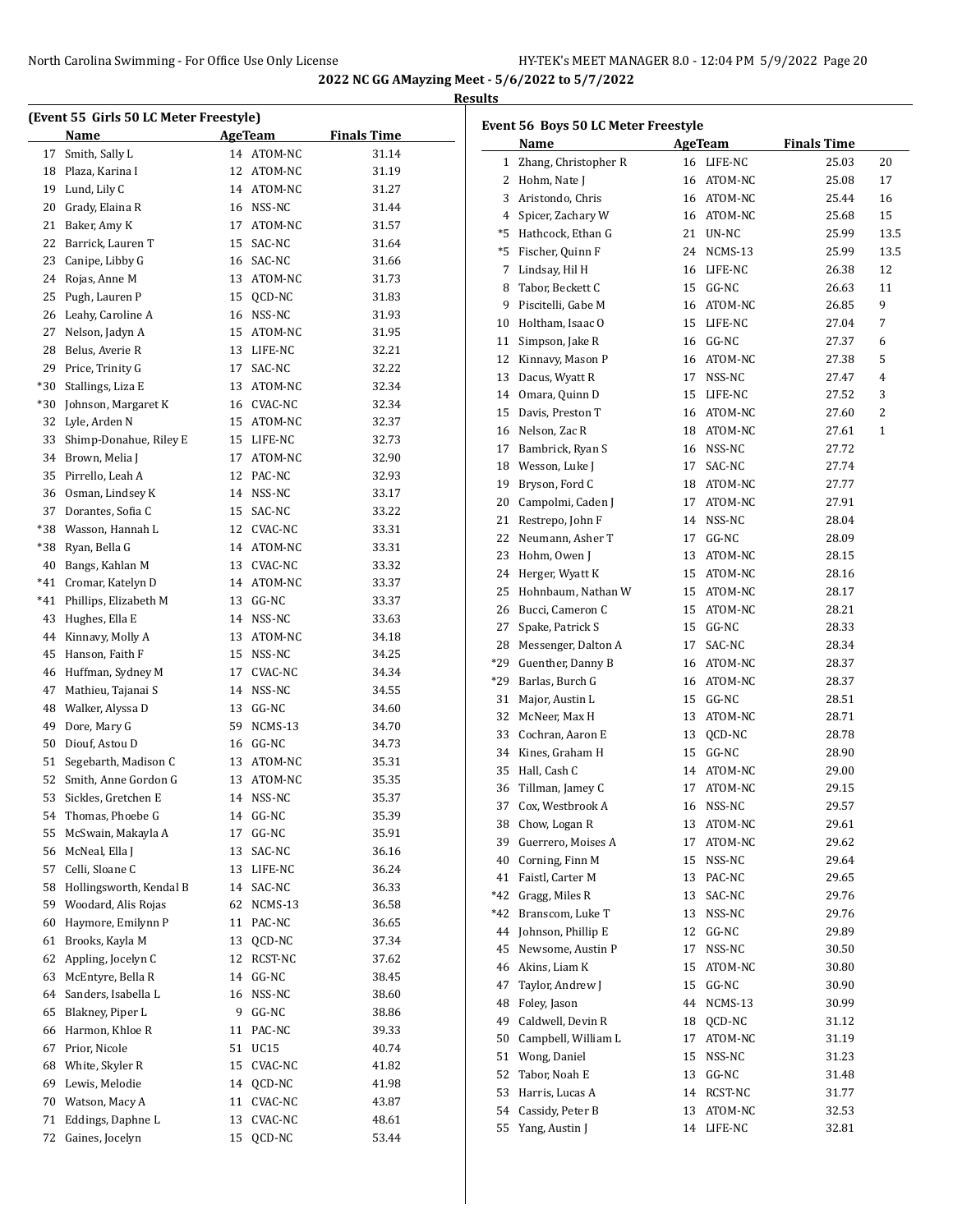**Results**

| (Event 56 Boys 50 LC Meter Freestyle) |                        |    |         |                    |  |  |  |  |
|---------------------------------------|------------------------|----|---------|--------------------|--|--|--|--|
|                                       | Name                   |    | AgeTeam | <b>Finals Time</b> |  |  |  |  |
| 56                                    | Tysinger, Jacob D      | 13 | SAC-NC  | 32.83              |  |  |  |  |
| 57                                    | Urash, Garrett G       | 14 | SAC-NC  | 33.00              |  |  |  |  |
| 58                                    | Davis, Tyler C         | 13 | ATOM-NC | 33.12              |  |  |  |  |
| $*59$                                 | Vandenstockt, Andrew M | 12 | LIFE-NC | 33.45              |  |  |  |  |
| *59                                   | McSwain, Lawton L      | 12 | $GG-NC$ | 33.45              |  |  |  |  |
| 61                                    | Elabdellaoui, Nick M   | 13 | ATOM-NC | 34.55              |  |  |  |  |
| 62                                    | Borders, Bly B         | 13 | SAC-NC  | 35.21              |  |  |  |  |
| 63                                    | Freese, Tate E         | 13 | NSS-NC  | 35.35              |  |  |  |  |
| 64                                    | Anderson, Cameron L    | 13 | OCD-NC  | 36.05              |  |  |  |  |
| 65                                    | Harte IV, JP P         | 13 | $GG-NC$ | 36.32              |  |  |  |  |
| 66                                    | Poozesh, Sepanta       | 14 | NSS-NC  | 36.34              |  |  |  |  |
| 67                                    | Codreanu, Philip E     | 14 | NSS-NC  | 37.10              |  |  |  |  |
| 68                                    | Lupo, Christopher B    | 14 | NSS-NC  | 39.21              |  |  |  |  |
| 69                                    | Mathes, William R      | 15 | RCST-NC | 40.39              |  |  |  |  |
| 70                                    | Morales, Joshua A      | 14 | $GG-NC$ | 43.39              |  |  |  |  |
| 71                                    | Blakney, Cyrus L       | 9  | $GG-NC$ | 44.64              |  |  |  |  |
| 72                                    | Pugh, Clayton D        | 18 | OCD-NC  | 46.54              |  |  |  |  |

## **Event 57 Girls 200 LC Meter Butterfly**

|   | Name                 |         |    | AgeTeam    | <b>Finals Time</b> |    |
|---|----------------------|---------|----|------------|--------------------|----|
| 1 | Cornell, Caitlyn H   |         |    | 17 LIFE-NC | 2:35.85            | 20 |
|   | 1:11.15              | 2:35.85 |    |            |                    |    |
|   | 2 McCammon, Sophie M |         |    | 15 LIFE-NC | 2:39.18            | 17 |
|   | 1:14.63              | 2:39.18 |    |            |                    |    |
| 3 | Guenther, Kate R     |         |    | 13 ATOM-NC | 2:44.54            | 16 |
|   | 1:17.06              | 2.44.54 |    |            |                    |    |
| 4 | Connor, Lila G       |         |    | 15 ATOM-NC | 2:46.21            | 15 |
|   | 1:18.01              | 2:46.21 |    |            |                    |    |
|   | 5 Repella, Allison B |         |    | 16 ATOM-NC | 2:47.26            | 14 |
|   | 1:20.17              | 2:47.26 |    |            |                    |    |
| 6 | Virkler, Sarah E     |         | 16 | ATOM-NC    | 3:08.18            | 13 |
|   | 1:32.48              | 3:08.18 |    |            |                    |    |
| 7 | Dore, Mary G         |         | 59 | NCMS-13    | 3:29.21            | 12 |
|   | 1:38.56              | 3:29.21 |    |            |                    |    |

## **Event 58 Boys 200 LC Meter Butterfly**

| Name         |                    |         | <b>AgeTeam</b> |                 | <b>Finals Time</b> |    |  |  |
|--------------|--------------------|---------|----------------|-----------------|--------------------|----|--|--|
| $\mathbf{1}$ | Hathcock, Ethan G  |         |                | 21 <b>UN-NC</b> | 2:24.47            | 20 |  |  |
|              | 1:06.98            | 2:24.47 |                |                 |                    |    |  |  |
| 2            | Phillips, Isaac J  |         | 16             | GG-NC           | 2:32.58            | 17 |  |  |
|              | 1:11.17            | 2:32.58 |                |                 |                    |    |  |  |
| 3            | Holtham, Isaac O   |         |                | 15 LIFE-NC      | 2:32.71            | 16 |  |  |
|              | 1:12.68            | 2:32.71 |                |                 |                    |    |  |  |
| 4            | Chow, Nicholas J   |         | 17             | ATOM-NC         | 2:35.45            | 15 |  |  |
|              | 1:09.48            | 2:35.45 |                |                 |                    |    |  |  |
| 5.           | Pifer, Marshall W  |         | 16             | ATOM-NC         | 2:41.29            | 14 |  |  |
|              | 1:17.19            | 2:41.29 |                |                 |                    |    |  |  |
| 6            | Bambrick, Ryan S   |         |                | 16 NSS-NC       | 2:41.54            | 13 |  |  |
|              | 1:16.87            | 2:41.54 |                |                 |                    |    |  |  |
| 7            | Herger, Tripp C    |         | 18             | ATOM-NC         | 2:42.20            | 12 |  |  |
|              | 1:16.03            | 2:42.20 |                |                 |                    |    |  |  |
| 8            | Restrepo, John F   |         | 14             | NSS-NC          | 2:50.11            | 11 |  |  |
|              | 1:21.94            | 2:50.11 |                |                 |                    |    |  |  |
| 9            | Hohnbaum, Nathan W |         | 15             | ATOM-NC         | 2:54.22            | 9  |  |  |
|              | 1:20.60            | 2:54.22 |                |                 |                    |    |  |  |

| 10  | Dacus, Wyatt R                           | 17 | NSS-NC     | 2:59.92            | 7  |
|-----|------------------------------------------|----|------------|--------------------|----|
|     | 1:24.84<br>2:59.92                       |    |            |                    |    |
| 11  | Nelson, Zac R                            | 18 | ATOM-NC    | 3:02.10            | 6  |
|     | 1:28.87<br>3:02.10                       |    |            |                    |    |
| 12  | Chilom, Nicholas D                       |    | 14 NSS-NC  | 3:06.47            | 5  |
|     | 1:27.21<br>3:06.47                       |    |            |                    |    |
|     | Event 59 Girls 100 LC Meter Breaststroke |    |            |                    |    |
|     | Name                                     |    | AgeTeam    | <b>Finals Time</b> |    |
|     | 1 Taylor, Sharon                         | 37 | NCMS-13    | 1:18.77            | 20 |
| 2   | McCammon, Sophie M                       | 15 | LIFE-NC    | 1:23.77            | 17 |
|     | 3 Wozny, Makenna C                       | 17 | LIFE-NC    | 1:24.79            | 16 |
|     | 4 Bartis, Bronwyn E                      | 15 | LIFE-NC    | 1:27.11            | 15 |
| 5   | Wu, Julian                               | 16 | LIFE-NC    | 1:28.70            | 14 |
|     | 6 Leahy, Caroline A                      | 16 | NSS-NC     | 1:28.98            | 13 |
|     | 7 Johnson, Margaret K                    |    | 16 CVAC-NC | 1:29.71            | 12 |
| 8   | Shimp-Donahue, Riley E                   |    | 15 LIFE-NC | 1:30.60            | 11 |
|     | 9 Cornell, Caitlyn H                     | 17 | LIFE-NC    | 1:30.89            | 9  |
|     | 10 Connor, Lila G                        | 15 | ATOM-NC    | 1:31.74            | 7  |
| 11  | McNeal, Ella J                           | 13 | SAC-NC     | 1:33.49            | 6  |
|     | 12 Virkler, Sarah E                      | 16 | ATOM-NC    | 1:33.60            | 5  |
|     | 13 Davison, Lillian M                    |    | 16 GG-NC   | 1:34.64            | 4  |
|     | 14 Davis, Alexandra M                    | 16 | LIFE-NC    | 1:34.68            | 3  |
| 15  | Osman, Lindsey K                         | 14 | NSS-NC     | 1:34.84            | 2  |
|     | 16 Hughes, Ella E                        |    | 14 NSS-NC  | 1:34.95            | 1  |
| 17  | Brown, Melia J                           | 17 | ATOM-NC    | 1:35.65            |    |
| 18  | Grady, Elaina R                          | 16 | NSS-NC     | 1:37.27            |    |
| 19  | Phillips, Elizabeth M                    | 13 | $GG-NC$    | 1:40.81            |    |
| 20  | Pugh, Lauren P                           | 15 | QCD-NC     | 1:40.82            |    |
| 21  | Diouf, Astou D                           | 16 | $GG-NC$    | 1:41.12            |    |
| 22  | Thomas, Phoebe G                         | 14 | $GG-NC$    | 1:41.60            |    |
| 23  | Dorantes, Sofia C                        | 15 | SAC-NC     | 1:41.92            |    |
|     | 24 Hollingsworth, Kendal B               |    | 14 SAC-NC  | 1:44.40            |    |
| 25  | Huffman, Sydney M                        | 17 | CVAC-NC    | 1:44.60            |    |
| 26  | Hanson, Faith F                          | 15 | NSS-NC     | 1:45.18            |    |
| 27  | Mathieu, Tajanai S                       | 14 | NSS-NC     | 1:46.82            |    |
| 28  | Sanders, Isabella L                      | 16 | NSS-NC     | 1:49.37            |    |
|     | 29 Walker, Alyssa D                      | 13 | $GG-NC$    | 1:49.75            |    |
| 30  | Sickles, Gretchen E                      | 14 | NSS-NC     | 1:49.85            |    |
| 31  | Bangs, Kahlan M                          | 13 | CVAC-NC    | 1:49.88            |    |
| 32  | Blakney, Piper L                         | 9  | GG-NC      | 1:50.26            |    |
| 33  | Celli, Sloane C                          | 13 | LIFE-NC    | 1:55.24            |    |
| 34  | White, Skyler R                          | 15 | CVAC-NC    | 1:55.64            |    |
| 35  | Prior, Nicole                            | 51 | UC15       | 1:55.74            |    |
| 36  | Haymore, Emilynn P                       | 11 | PAC-NC     | 1:58.62            |    |
| 37  | Harmon, Khloe R                          | 11 | PAC-NC     | 2:00.31            |    |
| 38  | Lewis, Melodie                           | 14 | QCD-NC     | 2:04.10            |    |
| 39  | Brooks, Kayla M                          | 13 | QCD-NC     | 2:22.36            |    |
| 40  | Eddings, Daphne L                        | 13 | CVAC-NC    | 2:24.09            |    |
| --- | McEntyre, Bella R                        | 14 | GG-NC      | DQ                 |    |
|     |                                          |    |            |                    |    |

## **Event 60 Boys 100 LC Meter Breaststroke**

 $\overline{\phantom{a}}$ 

| Name                   | AgeTeam     | <b>Finals Time</b> |    |
|------------------------|-------------|--------------------|----|
| Racek, Martin          | UN-NC<br>20 | 1:09.11            | 20 |
| 2 Hohm, Nate J         | 16 ATOM-NC  | 1:13.23            | 17 |
| 3 Zhang, Christopher R | 16 LIFE-NC  | 1:15.14            | 16 |
| 4 Holtham, Isaac O     | 15 LIFE-NC  | 1:15.36            | 15 |
| 5 Spicer, Zachary W    | ATOM-NC     | 1:15.98            | 14 |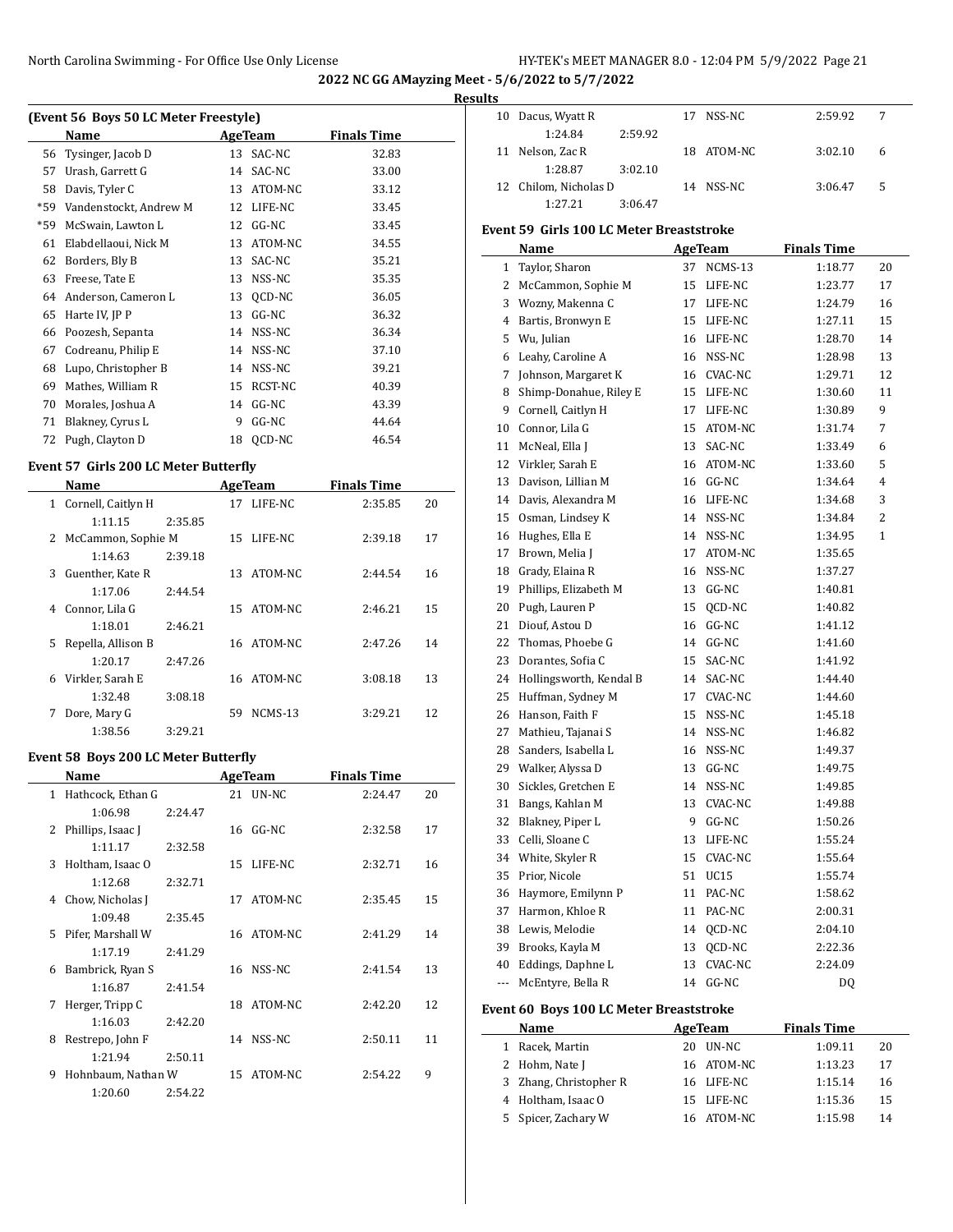|     |                                           |    |                |                    |                | <b>Results</b> |
|-----|-------------------------------------------|----|----------------|--------------------|----------------|----------------|
|     | (Event 60 Boys 100 LC Meter Breaststroke) |    |                |                    |                |                |
|     | Name                                      |    | <b>AgeTeam</b> | <b>Finals Time</b> |                |                |
|     | 6 Omara, Quinn D                          |    | 15 LIFE-NC     | 1:17.62            | 13             |                |
| 7   | McRea, Levi T                             |    | 18 UNAT        | 1:18.43            | 12             |                |
| 8   | Bambrick, Ryan S                          |    | 16 NSS-NC      | 1:18.46            | 11             |                |
| 9   | Neumann, Asher T                          |    | 17 GG-NC       | 1:19.03            | 9              |                |
| 10  | Taylor, Andrew J                          |    | 15 GG-NC       | 1:19.46            | 7              |                |
| 11  | Lindsay, Hil H                            |    | 16 LIFE-NC     | 1:20.69            | 6              |                |
| 12  | Tabor, Beckett C                          |    | 15 GG-NC       | 1:20.78            | 5              |                |
| 13  | Piscitelli, Gabe M                        |    | 16 ATOM-NC     | 1:21.31            | $\overline{4}$ |                |
| 14  | Simpson, Jake R                           |    | 16 GG-NC       | 1:22.41            | 3              | 1 <sup>1</sup> |
| 15  | Faistl, Carter M                          |    | 13 PAC-NC      | 1:22.55            | 2              |                |
| 16  | Restrepo, John F                          |    | 14 NSS-NC      | 1:23.12            | $\mathbf{1}$   | 1              |
| 17  | Gragg, Miles R                            |    | 13 SAC-NC      | 1:23.61            |                |                |
| 18  | Branscom, Luke T                          |    | 13 NSS-NC      | 1:23.99            |                | 1              |
| 19  | Yang, Austin J                            |    | 14 LIFE-NC     | 1:24.67            |                |                |
| 20  | Newsome, Austin P                         | 17 | NSS-NC         | 1:25.51            |                | 1:             |
| 21  | Barlas, Burch G                           |    | 16 ATOM-NC     | 1:25.56            |                |                |
| 22  | Spake, Patrick S                          |    | 15 GG-NC       | 1:26.08            |                | 1 <sub>1</sub> |
| 23  | Chilom, Nicholas D                        |    | 14 NSS-NC      | 1:26.19            |                |                |
| 24  | Pifer, Marshall W                         |    | 16 ATOM-NC     | 1:29.67            |                | 1!             |
| 25  | Kinnavy, Mason P                          |    | 16 ATOM-NC     | 1:30.09            |                |                |
| 26  | Campolmi, Caden J                         |    | 17 ATOM-NC     | 1:30.37            |                | 1 <sub>0</sub> |
| 27  | Chapman, Brylan W                         |    | 13 RCST-NC     | 1:30.39            |                |                |
| 28  | Tabor, Noah E                             |    | 13 GG-NC       | 1:30.75            |                | $1^{\prime}$   |
| 29  | Urash, Garrett G                          |    | 14 SAC-NC      | 1:31.69            |                |                |
| 30  | Tysinger, Jacob D                         |    | 13 SAC-NC      | 1:33.55            |                | $\mathbf{1}$   |
| 31  | Wong, Daniel                              |    | 15 NSS-NC      | 1:33.83            |                |                |
| 32  | Scott, Holden W                           | 17 | RCST-NC        | 1:34.42            |                | 1 <sup>1</sup> |
| 33  | Corning, Finn M                           |    | 15 NSS-NC      | 1:35.71            |                |                |
| 34  | Caldwell, Devin R                         | 18 | QCD-NC         | 1:37.69            |                | $\overline{2}$ |
| 35  | Vandenstockt, Andrew M                    |    | 12 LIFE-NC     | 1:40.03            |                | $\overline{2}$ |
| 36  | Cochran, Aaron E                          | 13 | QCD-NC         | 1:41.74            |                |                |
| 37  | Anderson, Cameron L                       | 13 | QCD-NC         | 1:41.90            |                | 2:             |
| 38  | Harris, Lucas A                           |    | 14 RCST-NC     | 1:42.03            |                |                |
| 39  | Cox, Westbrook A                          |    | 16 NSS-NC      | 1:42.14            |                | 2:             |
| 40  | Borders, Bly B                            | 13 | SAC-NC         | 1:47.55            |                |                |
| 41  | Codreanu, Philip E                        |    | 14 NSS-NC      | 1:48.04            |                | 2 <sub>4</sub> |
| 42  | Pugh, Clayton D                           | 18 | QCD-NC         | 1:56.55            |                |                |
| 43  | Freese, Tate E                            | 13 | NSS-NC         | 1:59.72            |                | 2!             |
| 44  | Blakney, Cyrus L                          | 9  | GG-NC          | 2:00.55            |                |                |
| 45  | Mathes, William R                         | 15 | RCST-NC        | 2:05.41            |                | $\overline{2}$ |
| 46  | Poozesh, Sepanta                          | 14 | NSS-NC         | 2:09.52            |                |                |
| 47  | Jattan, Xavier W                          | 13 | GG-NC          | 2:12.23            |                | $2^{\prime}$   |
| --- | Morales, Joshua A                         | 14 | GG-NC          | DQ                 |                |                |
| --- | Harte IV, JP P                            | 13 | GG-NC          | <b>DQ</b>          |                | 25             |
| --- | Lupo, Christopher B                       | 14 | NSS-NC         | <b>DQ</b>          |                |                |
|     |                                           |    |                |                    |                | $\overline{2}$ |

# **Event 61 Girls 400 LC Meter Freestyle**

 $\overline{a}$ 

|   | Name                 |         | AgeTeam       |         | <b>Finals Time</b> |    |  |
|---|----------------------|---------|---------------|---------|--------------------|----|--|
|   | 1 McCammon, Sophie M |         | 15 LIFE-NC    |         | 4:43.78            | 20 |  |
|   | 1:09.36              | 2:21.56 | 3:33.14       | 4:43.78 |                    |    |  |
|   | 2 Wozny, Makenna C   |         | LIFE-NC<br>17 |         | 4:49.11            | 17 |  |
|   | 1:09.18              | 2:22.54 | 3:36.05       | 4:49.11 |                    |    |  |
| 3 | Davis, Alexandra M   |         | 16 LIFE-NC    |         | 4:58.34            | 16 |  |
|   | 1:12.51              | 2:28.80 | 3:45.56       | 4:58.34 |                    |    |  |
| 4 | Guenther, Kate R     |         | ATOM-NC<br>13 |         | 4:58.46            | 15 |  |
|   | 1:14.70              | 2:31.30 | 3:46.92       | 4:58.46 |                    |    |  |

| 5  | Lyle, Arden N          |         |    | 15 ATOM-NC |         | 5:05.56 | 14 |
|----|------------------------|---------|----|------------|---------|---------|----|
|    | 1:11.13                | 2:30.67 |    | 3:48.69    | 5:05.56 |         |    |
| 6  | Smith, Sally L         |         |    | 14 ATOM-NC |         | 5:06.13 | 13 |
|    | 1:12.49                | 2:30.45 |    | 3:49.33    | 5:06.13 |         |    |
| 7  | Meehan, Caroline P     |         |    | 14 ATOM-NC |         | 5:06.81 | 12 |
|    | 1:15.24                | 2:34.59 |    | 3:51.31    | 5:06.81 |         |    |
| 8  | Canipe, Libby G        |         |    | 16 SAC-NC  |         | 5:07.87 | 11 |
|    | 1:14.32                | 2:33.54 |    | 3:52.08    | 5:07.87 |         |    |
| 9  |                        |         |    |            |         |         | 9  |
|    | Rojas, Anne M          |         |    | 13 ATOM-NC |         | 5:08.27 |    |
|    | 1:14.42                | 2:33.26 |    | 3:52.14    | 5:08.27 |         |    |
| 10 | Hetzel, C.C. C         |         |    | 16 LIFE-NC |         | 5:09.52 | 7  |
|    | 1:12.13                | 2:31.84 |    | 3:51.49    | 5:09.52 |         |    |
| 11 | Plaza, Karina I        |         |    | 12 ATOM-NC |         | 5:10.23 | 6  |
|    | 1:14.61                | 2:33.43 |    | 3:52.52    | 5:10.23 |         |    |
| 12 | Lund, Lily C           |         |    | 14 ATOM-NC |         | 5:10.42 | 5  |
|    | 1:13.09                | 2:32.59 |    | 3:51.55    | 5:10.42 |         |    |
| 13 | Repella, Allison B     |         |    | 16 ATOM-NC |         | 5:13.26 | 4  |
|    | 1:15.54                | 2:36.20 |    | 3:55.61    | 5:13.26 |         |    |
| 14 | Tysinger, Alex N       |         |    | 15 SAC-NC  |         | 5:13.75 | 3  |
|    | 1:15.84                | 2:36.59 |    | 3:56.36    | 5:13.75 |         |    |
| 15 | Stephens, Riley M      |         |    | 13 ATOM-NC |         | 5:15.44 | 2  |
|    | 1:13.05                | 2:35.45 |    | 3:57.00    | 5:15.44 |         |    |
|    |                        |         |    |            |         |         |    |
| 16 | Kornberg, Warner R     |         |    | 15 ATOM-NC |         | 5:16.23 | 1  |
|    | 1:16.30                | 2:36.71 |    | 3:57.20    | 5:16.23 |         |    |
| 17 | Shimp-Donahue, Riley E |         |    | 15 LIFE-NC |         | 5:17.89 |    |
|    | 1:15.34                | 2:35.82 |    | 3:57.08    | 5:17.89 |         |    |
| 18 | Cave, Mallory C        |         |    | 14 PAC-NC  |         | 5:19.17 |    |
|    | 1:16.23                | 2:37.91 |    | 4:00.08    | 5:19.17 |         |    |
| 19 | Weaver, Taylor G       |         |    | 14 ATOM-NC |         | 5:21.81 |    |
|    | 1:14.01                | 2:35.28 |    | 3:58.86    | 5:21.81 |         |    |
| 20 | Connor, Greyson S      |         |    | 12 ATOM-NC |         | 5:22.61 |    |
|    | 1:17.72                | 2:42.02 |    | 4:05.27    | 5:22.61 |         |    |
| 21 | McNeal, Mila G         |         | 17 | SAC-NC     |         | 5:22.84 |    |
|    | 1:16.05                | 2:38.95 |    | 4:03.02    | 5:22.84 |         |    |
| 22 | Barrick, Lauren T      |         |    | 15 SAC-NC  |         | 5:23.12 |    |
|    | 1:16.83                | 2:40.20 |    | 4:03.82    | 5:23.12 |         |    |
|    |                        |         |    |            |         |         |    |
| 23 | Nelson, Jadyn A        |         |    | 15 ATOM-NC |         | 5:23.96 |    |
|    | 1:17.21                | 2:40.64 |    | 4:03.49    | 5:23.96 |         |    |
| 24 | Price, Trinity G       |         | 17 | SAC-NC     |         | 5:25.95 |    |
|    | 1:17.87                | 2:41.16 |    | 4:04.44    | 5:25.95 |         |    |
| 25 | Ryan, Bella G          |         |    | 14 ATOM-NC |         | 5:27.10 |    |
|    | 1:17.87                | 2:40.95 |    | 4:05.40    | 5:27.10 |         |    |
| 26 | Baker, Amy K           |         |    | 17 ATOM-NC |         | 5:29.08 |    |
|    | 1:19.57                | 2:44.23 |    | 4:07.17    | 5:29.08 |         |    |
| 27 | Johnson, Margaret K    |         |    | 16 CVAC-NC |         | 5:31.30 |    |
|    | 1:17.84                | 2:42.57 |    | 4:08.75    | 5:31.30 |         |    |
| 28 | Leahy, Caroline A      |         |    | 16 NSS-NC  |         | 5:36.74 |    |
|    | 1:18.97                | 2:45.29 |    | 4:12.45    | 5:36.74 |         |    |
| 29 | Stallings, Liza E      |         |    | 13 ATOM-NC |         | 5:37.25 |    |
|    | 1:21.21                | 2:47.67 |    | 4:14.50    | 5:37.25 |         |    |
| 30 | Phillips, Elizabeth M  |         |    | 13 GG-NC   |         | 5:39.06 |    |
|    | 1:20.83                | 2:48.47 |    | 4:15.84    |         |         |    |
|    |                        |         |    |            | 5:39.06 |         |    |
| 31 | Wasson, Hannah L       |         |    | 12 CVAC-NC |         | 5:40.08 |    |
|    | 1:21.42                | 2:48.97 |    | 4:16.41    | 5:40.08 |         |    |
| 32 | Sickles, Gretchen E    |         |    | 14 NSS-NC  |         | 5:41.83 |    |
|    | 1:22.19                | 2:49.72 |    | 4:17.07    | 5:41.83 |         |    |
| 33 | Dore, Mary G           |         |    | 59 NCMS-13 |         | 5:42.10 |    |
|    | 1:22.08                | 2:50.94 |    | 4:18.62    | 5:42.10 |         |    |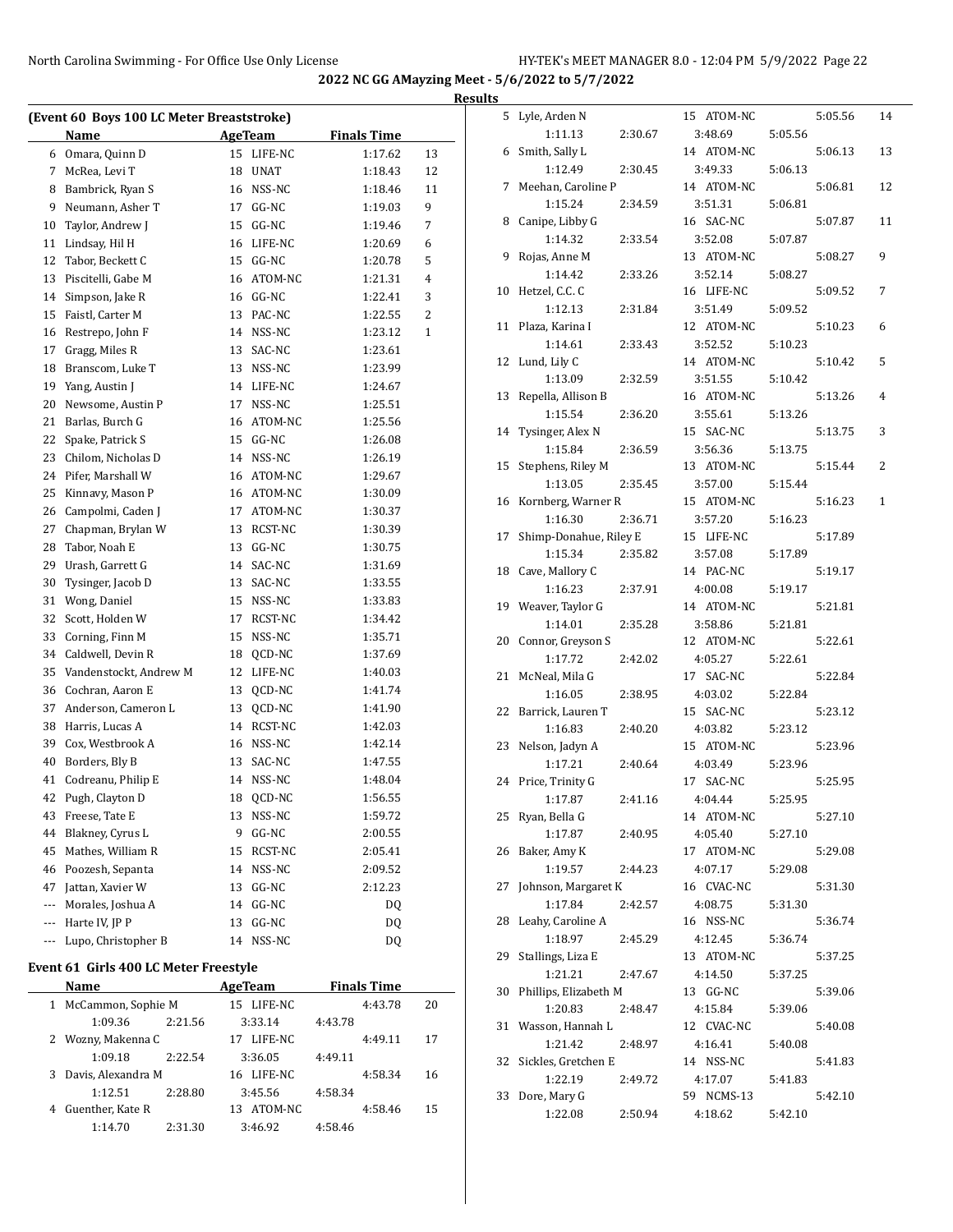## **Results**

|              | (Event 61 Girls 400 LC Meter Freestyle) |                                       |                    |    |
|--------------|-----------------------------------------|---------------------------------------|--------------------|----|
|              | Name                                    | <b>Example 21 AgeTeam</b> Finals Time |                    |    |
|              | 34 Smith, Anne Gordon G                 | 13 ATOM-NC                            | 5:42.68            |    |
|              | 1:22.27<br>2:49.96                      | 4:18.59                               | 5:42.68            |    |
|              | 35 Belus, Averie R                      | 13 LIFE-NC                            | 5:43.51            |    |
|              | 1:22.39<br>2:50.49                      | 4:18.43                               | 5:43.51            |    |
| 36           | Brown, Melia J                          | 17 ATOM-NC                            | 5:43.87            |    |
|              | 1:21.23<br>2:48.26                      | 4:16.82                               | 5:43.87            |    |
| 37           | Huffman, Sydney M                       | 17 CVAC-NC                            | 5:46.68            |    |
|              | 1:21.95<br>2:51.76                      | 4:20.53                               | 5:46.68            |    |
| 38           | Kinnavy, Molly A                        | 13 ATOM-NC                            | 5:49.45            |    |
|              | 1:24.35<br>2:54.18                      | 4:23.46                               | 5:49.45            |    |
| 39           | Grady, Elaina R                         | 16 NSS-NC                             | 5:50.89            |    |
|              | 1:24.28<br>2:55.71                      | 4:24.16                               | 5:50.89            |    |
| 40           | Davison, Lillian M                      | 16 GG-NC                              | 5:50.92            |    |
|              | 1:23.96<br>2:53.85                      | 4:23.67                               | 5:50.92            |    |
| 41           | Osman, Lindsey K                        | 14 NSS-NC                             | 5:56.15            |    |
|              | 1:25.43<br>2:57.20                      | 4:27.90                               | 5:56.15            |    |
| 42           | Hughes, Ella E                          | 14 NSS-NC                             | 5:56.18            |    |
|              | 1:25.82<br>2:57.67                      | 4:28.18                               | 5:56.18            |    |
|              | 43 Segebarth, Madison C                 | 13 ATOM-NC                            | 6:01.08            |    |
|              | 1:23.35<br>2:56.03                      | 4:30.27                               | 6:01.08            |    |
|              | 44 Pirrello, Leah A                     | 12 PAC-NC                             | 6:01.11            |    |
|              | 3:00.26                                 | 4:33.15                               | 6:01.11            |    |
| 45           | Hanson, Faith F                         | 15 NSS-NC                             | 6:02.68            |    |
|              | 1:24.28<br>2:56.60                      | 4:30.15                               | 6:02.68            |    |
|              | 46 Diouf, Astou D                       | 16 GG-NC                              | 6:19.99            |    |
|              | 1:29.02<br>3:06.78                      | 4:42.90                               | 6:19.99            |    |
| 47           | McSwain, Makayla A                      | 17 GG-NC                              | 6:26.88            |    |
|              | 1:30.14<br>3:09.47                      | 4:50.33                               | 6:26.88            |    |
| 48           | Mathieu, Tajanai S                      | 14 NSS-NC                             | 6:34.34            |    |
|              | 1:29.08<br>3:11.81                      | 4:55.39                               | 6:34.34            |    |
|              | 49 Huffman, Madison L                   | 11 CVAC-NC                            | 6:41.53            |    |
|              | 1:32.80<br>3:15.68                      | 4:59.67                               | 6:41.53            |    |
|              | 50 Sanders, Isabella L                  | 16 NSS-NC                             | 6:49.96            |    |
|              | 3:22.26<br>1:37.13                      | 5:07.46                               | 6:49.96            |    |
|              | 51 Woodard, Alis Rojas                  | 62 NCMS-13                            | 6:59.74            |    |
|              | 3:27.94<br>1:40.14                      | 5:15.84                               | 6:59.74            |    |
|              | Event 62 Boys 400 LC Meter Freestyle    |                                       |                    |    |
|              | Name                                    | <b>Example 2 AgeTeam</b>              | <b>Finals Time</b> |    |
| $\mathbf{1}$ | Mizera, Daniel                          | 22 UN-NC                              | 4:16.20            | 20 |
|              | 59.69<br>2:04.29                        | 3:10.17                               | 4:16.20            |    |
| 2            | Aristondo, Chris                        | 16 ATOM-NC                            | 4:31.62            | 17 |
|              | 1:04.00<br>2:15.17                      | 3:26.12                               | 4:31.62            |    |
| 3            | Zhang, Christopher R                    | 16 LIFE-NC                            | 4:33.62            | 16 |
|              | 1:03.73<br>2:14.18                      | 3:24.74                               | 4:33.62            |    |
| 4            | McRea, Levi T                           | 18 UNAT                               | 4:35.03            | 15 |
|              | 1:06.69<br>2:17.11                      | 3:27.24                               | 4:35.03            |    |
| 5            | Omara, Quinn D                          | 15 LIFE-NC                            | 4:36.38            | 14 |
|              | 1:04.74<br>2:15.21                      | 3:26.91                               | 4:36.38            |    |
| 6            | Holtham, Isaac O                        | 15 LIFE-NC                            | 4:39.11            | 13 |
|              | 1:05.78<br>2:17.32                      | 3:29.68                               | 4:39.11            |    |
| 7            | Phillips, Isaac J                       | 16 GG-NC                              | 4:42.66            | 12 |
|              | 1:06.54<br>2:20.30                      | 3:31.93                               | 4:42.66            |    |
| 8            | Lindsay, Hil H                          | 16 LIFE-NC                            | 4:44.71            | 11 |
|              | 1:06.96<br>2:21.45                      | 3:35.48                               | 4:44.71            |    |

| 9  | Herger, Tripp C     |         | 18 ATOM-NC |         | 4:47.48 | 9 |
|----|---------------------|---------|------------|---------|---------|---|
|    | 1:08.55             | 2:22.49 | 3:36.64    | 4:47.48 |         |   |
| 10 | Herger, Wyatt K     |         | 15 ATOM-NC |         | 4:47.76 | 7 |
|    | 1:07.47             | 2:20.35 | 3:34.88    | 4:47.76 |         |   |
| 11 | Hohm, Owen J        |         | 13 ATOM-NC |         | 4:48.25 | 6 |
|    | 1:09.72             | 2:22.97 | 3:37.58    | 4:48.25 |         |   |
| 12 | Tabor, Beckett C    |         | 15 GG-NC   |         | 4:49.03 | 5 |
|    | 1:06.42             | 2:20.25 | 3:35.48    | 4:49.03 |         |   |
| 13 | Piscitelli, Gabe M  |         | 16 ATOM-NC |         | 4:51.21 | 4 |
|    | 1:09.66             | 2:24.23 | 3:38.98    | 4:51.21 |         |   |
| 14 | Bambrick, Ryan S    |         | 16 NSS-NC  |         | 4:51.65 | 3 |
|    | 1:10.65             | 2:25.94 | 3:38.62    | 4:51.65 |         |   |
| 15 | Guenther, Danny B   |         | 16 ATOM-NC |         | 4:53.26 | 2 |
|    | 1:09.97             |         |            |         |         |   |
|    |                     | 2:24.65 | 3:39.91    | 4:53.26 |         |   |
| 16 | Chow, Nicholas J    |         | 17 ATOM-NC |         | 4:54.73 | 1 |
|    | 1:08.58             | 2:23.45 | 3:39.74    | 4:54.73 |         |   |
| 17 | Wesson, Luke J      |         | 17 SAC-NC  |         | 4:56.83 |   |
|    | 1:09.31             | 2:25.94 | 3:42.89    | 4:56.83 |         |   |
| 18 | Tillman, Jamey C    |         | 17 ATOM-NC |         | 4:58.92 |   |
|    | 1:11.06             | 2:28.40 | 3:43.62    | 4:58.92 |         |   |
| 19 | Bryson, Ford C      |         | 18 ATOM-NC |         | 5:00.04 |   |
|    | 1:11.75             | 2:28.61 | 3:44.47    | 5:00.04 |         |   |
| 20 | Kinnavy, Mason P    |         | 16 ATOM-NC |         | 5:00.75 |   |
|    | 1:13.72             | 2:33.51 | 3:48.32    | 5:00.75 |         |   |
| 21 | McNeer, Max H       |         | 13 ATOM-NC |         | 5:01.95 |   |
|    | 1:09.52             | 2:25.85 | 3:43.90    | 5:01.95 |         |   |
| 22 | Major, Austin L     |         | 15 GG-NC   |         | 5:02.03 |   |
|    | 1:09.52             | 2:26.16 | 3:44.37    | 5:02.03 |         |   |
| 23 | Davis, Preston T    |         | 16 ATOM-NC |         | 5:02.77 |   |
|    | 1:12.63             | 2:31.59 | 3:49.44    | 5:02.77 |         |   |
|    | Dacus, Wyatt R      |         | 17 NSS-NC  |         | 5:04.52 |   |
| 24 |                     |         |            |         |         |   |
|    | 1:12.55             | 2:31.97 | 3:50.18    | 5:04.52 |         |   |
| 25 | Taylor, Andrew J    |         | 15 GG-NC   |         | 5:05.36 |   |
|    | 1:10.58             | 2:28.76 | 3:48.09    | 5:05.36 |         |   |
| 26 | Hall, Cash C        |         | 14 ATOM-NC |         | 5:07.94 |   |
|    | 1:13.04             | 2:31.68 | 3:50.95    | 5:07.94 |         |   |
| 27 | Barlas, Burch G     |         | 16 ATOM-NC |         | 5:13.99 |   |
|    | 1:13.32             | 2:33.75 | 3:54.70    | 5:13.99 |         |   |
| 28 | Kines, Graham H     |         | 15 GG-NC   |         | 5:14.74 |   |
|    | 1:12.73             | 2:33.09 | 3:55.55    | 5:14.74 |         |   |
| 29 | Chow, Logan R       |         | 13 ATOM-NC |         | 5:15.88 |   |
|    | 1:13.51             | 2:34.62 | 3:55.39    | 5:15.88 |         |   |
| 30 | Spake, Patrick S    |         | 15 GG-NC   |         | 5:17.22 |   |
|    | 1:15.18             | 2:36.62 | 3:59.11    | 5:17.22 |         |   |
| 31 | Smith, Stratton     |         | 58 NCMS-13 |         | 5:17.33 |   |
|    | 1:15.40             | 2:36.07 | 3:57.52    | 5:17.33 |         |   |
| 32 | Akins, Liam K       |         | 15 ATOM-NC |         | 5:21.54 |   |
|    | 1:17.70             | 2:39.50 | 4:00.84    | 5:21.54 |         |   |
| 33 | Messenger, Dalton A |         | 17 SAC-NC  |         | 5:22.66 |   |
|    | 1:11.93             | 2:34.63 | 3:58.81    | 5:22.66 |         |   |
| 34 | Cassidy, Peter B    |         | 13 ATOM-NC |         | 5:24.31 |   |
|    | 1:17.40             | 2:38.95 | 4:01.65    | 5:24.31 |         |   |
|    |                     |         |            |         |         |   |
| 35 | Chilom, Nicholas D  |         | 14 NSS-NC  |         | 5:24.45 |   |
|    | 1:15.46             | 2:39.91 | 4:03.57    | 5:24.45 |         |   |
| 36 | Corning, Finn M     |         | 15 NSS-NC  |         | 5:33.02 |   |
|    | 1:17.98             | 2:45.37 | 4:13.54    | 5:33.02 |         |   |
| 37 | Johnson, Phillip E  |         | 12 GG-NC   |         | 5:34.12 |   |
|    | 1:15.91             | 2:39.75 | 4:08.16    | 5:34.12 |         |   |
|    |                     |         |            |         |         |   |